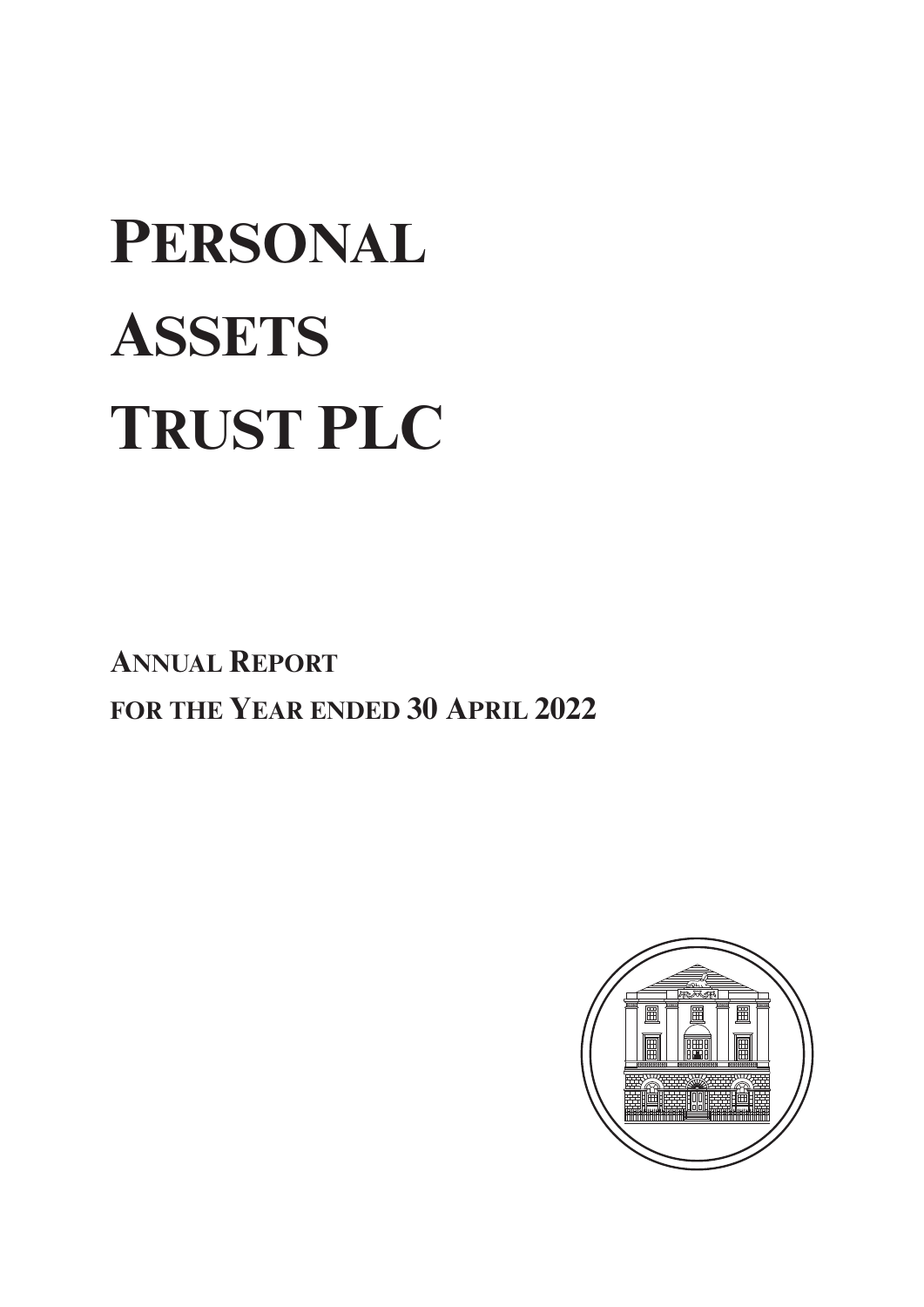# **ABOUT PERSONAL ASSETS TRUST PLC**

Personal Assets Trust is what its name implies. It is an investment trust run for private investors, who may often have committed to it a substantial proportion of their personal wealth. Its investment policy is to protect and increase (*in that order*) the value of shareholders' funds per share over the long term. It differs from other investment trusts in that its activities are defined not by any particular portfolio specialisation or investment method but by a desire to satisfy the personal requirements of those who invest in it. This is reflected in the Board's statement that *'our specialisation will be our shareholders'*. For further details of the Investment Policy please see the Strategic Report on pages 6 to 11.

The Company's policy is to ensure that its shares always trade at close to net asset value through a combination of share buybacks at a small discount to net asset value and the issue of new or Treasury shares at a small premium to net asset value where demand exceeds supply. This discount and premium control policy is enshrined in the Articles of Association of the Company.



**SHARE PRICE PERFORMANCE VERSUS RPI SINCE 30 APRIL 1990**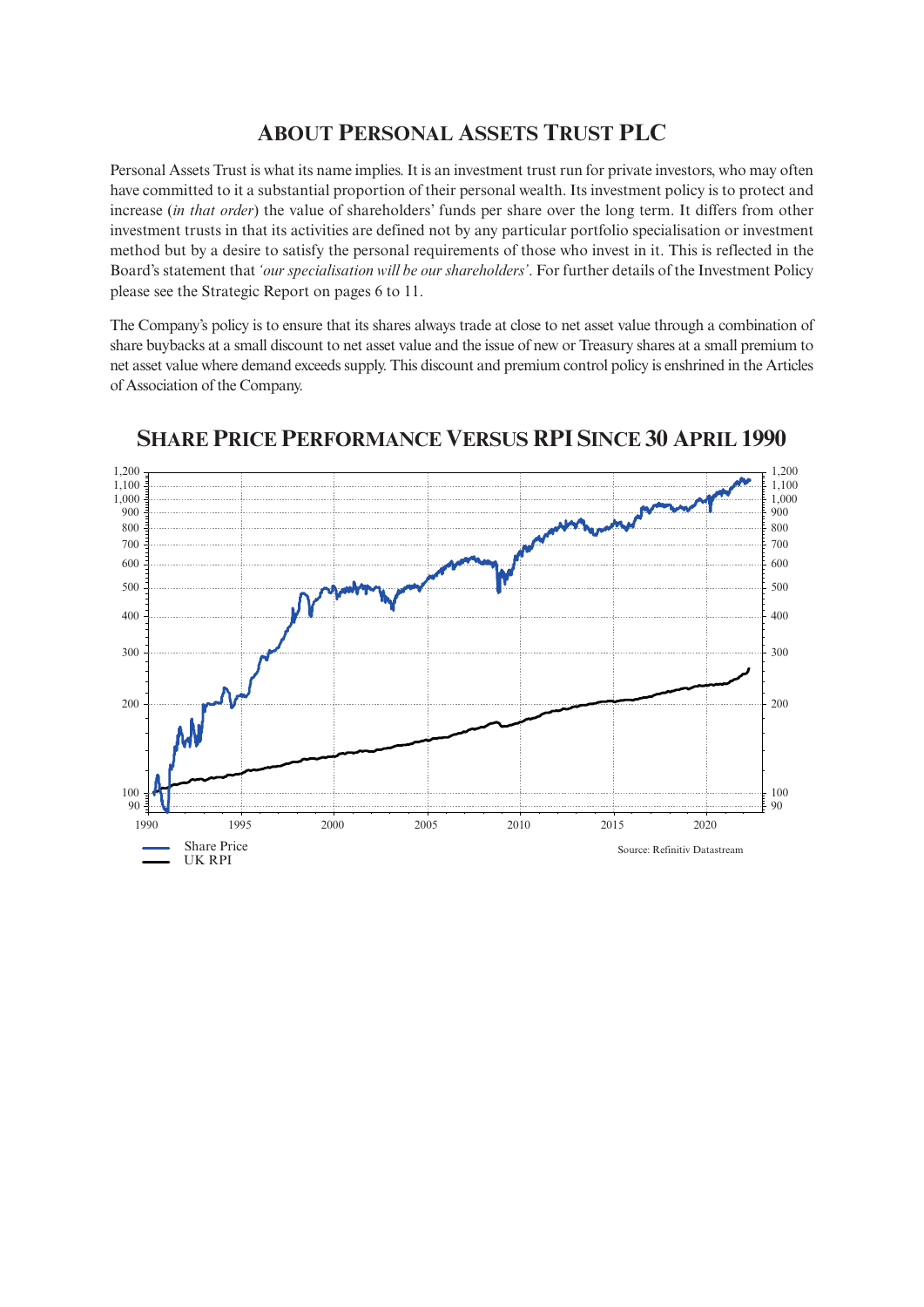# **KEY FEATURES**

# **(ALL FIGURES AT 30 APRIL)**

|                                          | 2022        | 2021      | 2019      | 2017      | 2012      | $1990^{(1)}$ |
|------------------------------------------|-------------|-----------|-----------|-----------|-----------|--------------|
| Market Cap $(f.$ million)                | 1,855.1     | 1,522.7   | 976.0     | 794.6     | 470.4     | 5.9          |
| Shareholders' Funds $(f.$ million)       | 1,814.4     | 1,503.9   | 968.6     | 781.5     | 463.5     | 8.5          |
| <b>Shares Outstanding</b>                | 3,688,069   | 3,232,929 | 2,392,275 | 1,960,127 | 1,380,659 | 149,313      |
| Allocation of Portfolio                  |             |           |           |           |           |              |
| Equities                                 | 37.8%       | 45.7%     | $36.0\%$  | 45.7%     | 50.0%     | 88.2%        |
| <b>US TIPS</b>                           | 35.7%       | 32.6%     | 27.8%     | 19.3%     | 22.1%     |              |
| <b>US</b> Treasuries                     |             |           | 3.8%      |           |           |              |
| <b>UK Index-Linked Gilts</b>             |             |           | 3.3%      | 4.1%      |           |              |
| <b>UK T-Bills</b>                        | 15.7%       | 8.1%      | 18.7%     | 14.7%     | 6.3%      |              |
| <b>Overseas Treasuries</b>               |             |           |           |           | 6.7%      |              |
| Gold Bullion                             | 9.5%        | 8.9%      | 8.1%      | $10.0\%$  | 12.4%     |              |
| Property                                 | 0.1%        | 0.1%      |           |           |           |              |
| UK cash                                  | 2.6%        | 4.7%      | $2.4\%$   | 4.5%      | 1.2%      | 5.7%         |
| Overseas cash                            | $0.0\%$     | $0.0\%$   | $0.0\%$   |           |           |              |
| Net current (liabilities)/assets         | $(1.4\%)$   | $(0.1\%)$ | $(0.1\%)$ | 1.7%      | 1.3%      | 6.1%         |
| <b>Share Price</b>                       | £503.00     | £471.00   | £408.00   | £405.40   | £340.70   | £39.50       |
| NAV per Share <sup>(2)</sup>             | £491.95     | £465.19   | £404.88   | £398.70   | £335.69   | £56.67       |
| FTSE All-Share Index                     | 4,185.12    | 3,983.85  | 4,067.98  | 3,962.49  | 2,984.67  | 1,043.16     |
| Premium/(discount) to NAV <sup>(2)</sup> | 2.2%        | $1.2\%$   | 0.8%      | 1.7%      | $1.5\%$   | $(30.3\%)$   |
| Revenue return per share <sup>(2)</sup>  | £8.36       | £4.53     | £4.97     | £6.20     | £7.23     | £1.09        |
| Dividend per share                       | £7.00 $(3)$ | £5.60     | £5.60     | £5.60     | £5.55     | £1.00        |
| Ongoing charges <sup>(2)</sup>           | 0.67%       | 0.73%     | 0.80%     | 0.86%     | 0.95%     | $2.00\%$     |

(1) The Company became self-managed in 1990.

(2) Alternative Performance Measure. Please see pages 49 and 50 for a glossary of terms and definitions.

(3) A special dividend of £1.40 per Ordinary share will be paid in relation to the year ended 30 April 2022.

|                                           | <b>Percentage Changes</b> |         |         |          |                              |  |  |
|-------------------------------------------|---------------------------|---------|---------|----------|------------------------------|--|--|
|                                           | 1 Year                    | 3 Years | 5 Years | 10 Years | <b>Since</b><br>$1990^{(1)}$ |  |  |
| <b>Share Price</b>                        | 6.8                       | 23.3    | 35.0    | 47.6     | 1,173.4                      |  |  |
| NAV per Share <sup>(2)</sup>              | 5.8                       | 21.5    | 34.0    | 46.5     | 768.1                        |  |  |
| FTSE All-Share Index                      | 5.1                       | 2.9     | 22.3    | 40.2     | 301.2                        |  |  |
| Share Price relative to FTSE All-Share    | 1.6                       | 19.8    | 10.4    | 5.3      | 217.4                        |  |  |
| Share Price Total Return $(2)$            | 8.0                       | 28.0    | 32.4    | 70.6     | 2,281.8                      |  |  |
| NAV per Share Total Return <sup>(2)</sup> | 7.1                       | 26.3    | 31.9    | 69.7     | 1,414.2                      |  |  |
| FTSE All-Share Total Return               | 8.7                       | 14.1    | 26.6    | 100.8    | 1,157.3                      |  |  |
| Share Price Total Return relative to      |                           |         |         |          |                              |  |  |
| FTSE All-Share Total Return               | (0.6)                     | 12.2    | 4.6     | (15.0)   | 89.4                         |  |  |
| Inflation (RPI)                           | 11.1                      | 16.1    | 23.7    | 38.0     | 167.5                        |  |  |

(1) The Company became self-managed in 1990.

(2) Alternative Performance Measure. Please see pages 49 and 50 for a glossary of terms and definitions.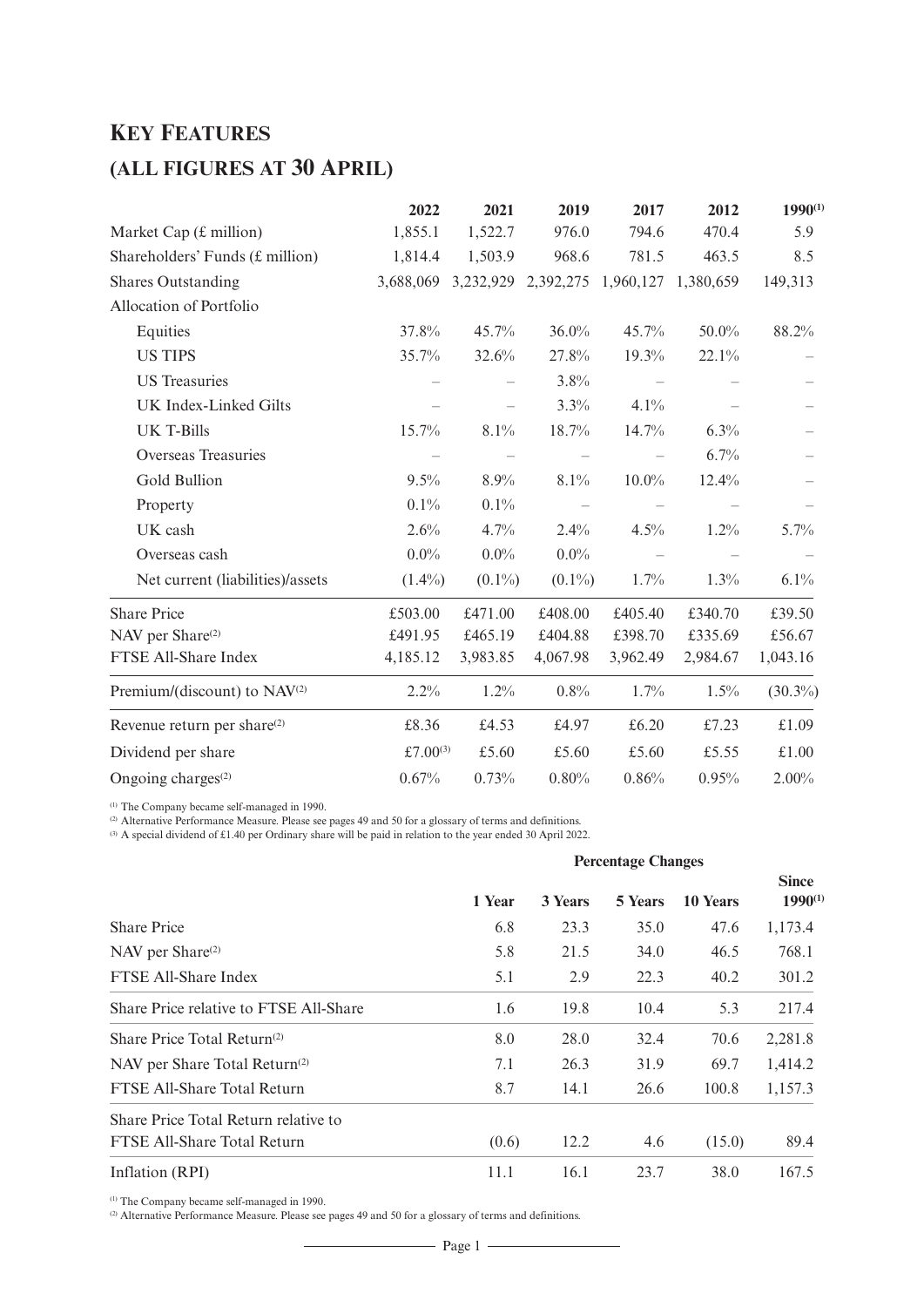# **CHAIRMAN'S STATEMENT**

We were all deeply saddened by the news that Robin Angus died on 4 May 2022. Robin served as a Director of the Company from 1984 and Executive Director from 2002 until his retirement in September 2020. Robin together with Ian Rushbrook was instrumental in establishing the vision for the Company and for overseeing its success, as reflected in the growth of market capitalisation from £4.7 million to £1.3 billion during his tenure.

Robin's ability to articulate the Company's investment approach and to communicate with shareholders more generally through his Quarterlies was second to none. Indeed, at the time of his death Robin had recently completed writing a Quarterlies Anthology which will now be published in his memory and as a record of his wide-ranging commentary, reflections and observations from his life at the Company.

As a Board we would like to re-iterate our sincere thanks for Robin's exemplary service and diligent stewardship of the Company over the years. He will be sorely missed not only as a colleague but also as a close friend to many associated with the Company and within the wider investment community. We would also like to offer our sincere condolences to Robin's wife Lorna and to his family. I first met Robin in 1973 and since then he has been a true, kind and generous friend, always curious, always supportive and always guided by his strong Christian faith; I will miss him greatly.

 $-$  //  $-$ 

Following the success of the Covid vaccine programme and the gradual relaxation ofrestrictions the Board has been pleased to be able to return to in-person meetings. We have, however, also continued to use the facility of virtual meetings for Board briefing sessions where appropriate. The Board membership has been stable throughout the year, and I am grateful forthe continuing commitment and wise counsel of my colleagues. During the year we appointed Board Level Partners to undertake an independent review of the performance of the Board and the Committees. The review did not highlight any material weaknesses or concerns and concluded that the Board and the Committees oversee the management ofthe Company effectively. The review did identify some key areas for future focus including, Board member succession planning, development of shareholder communications and monitoring our relationships with our key service providers, Troy and Juniper Partners. Further detail on this review can be found in the Corporate Governance section on pages 35 and 36.

All our Directors are also shareholders in PAT. We share a strong alignment with and are advocates of the core investment proposition which is to protect and increase (*in that order*) the value of shareholder funds per share (known as net asset value ("NAV") per share) over the long term.

We track the performance of the Company from 1990 and since then the NAV has grown at an annual compound rate of 7.0% compared to 4.4% for the FTSE All-Share Index and 3.1% for RPI, the two main comparators which we use. We also track the degree of risk experienced in achieving our financial performance. The results are tabulated in the Key Features section on page 1 and the degree ofrisk experienced is indicated on the chart on page 15. This shows that consistently over the last 22 years the Company has been less volatile than equities in general and also less volatile than any of the investment trusts in the AIC Global and AIC Flexible Investment Sectors. Whilst this combination of above-comparator financial performance and below-sector volatility is the outcome of a focus on capital preservation, these metrics are by no means a target. The Investment Manager's focus remains on the avoidance of permanent capital loss (our preferred definition of risk) and on growing the real value of the Company's capital over the long run. In his report on pages 4 and 5, Sebastian Lyon, our Investment Manager, provides further details of our investment performance and describes the particular challenges of the last year.

The Company aims to pay as high, secure and sustainable a dividend as is compatible with protecting and increasing the value of its shareholders' funds and maintaining its investment flexibility. The Board remains committed to paying an annual dividend of £5.60 in line with this policy. High levels of inflation during the year, particularly in the United States, mean that the Company has earned significantly more income on its holding of US TIPS than in previous years. Accordingly, in order to meet the investment trust distribution requirements, the Board has resolved to pay an additional special dividend for the year to 30 April 2022 of £1.40 per share. This dividend will be paid to shareholders in July 2022 alongside the first interim dividend of £1.40 for the year to 30 April 2023.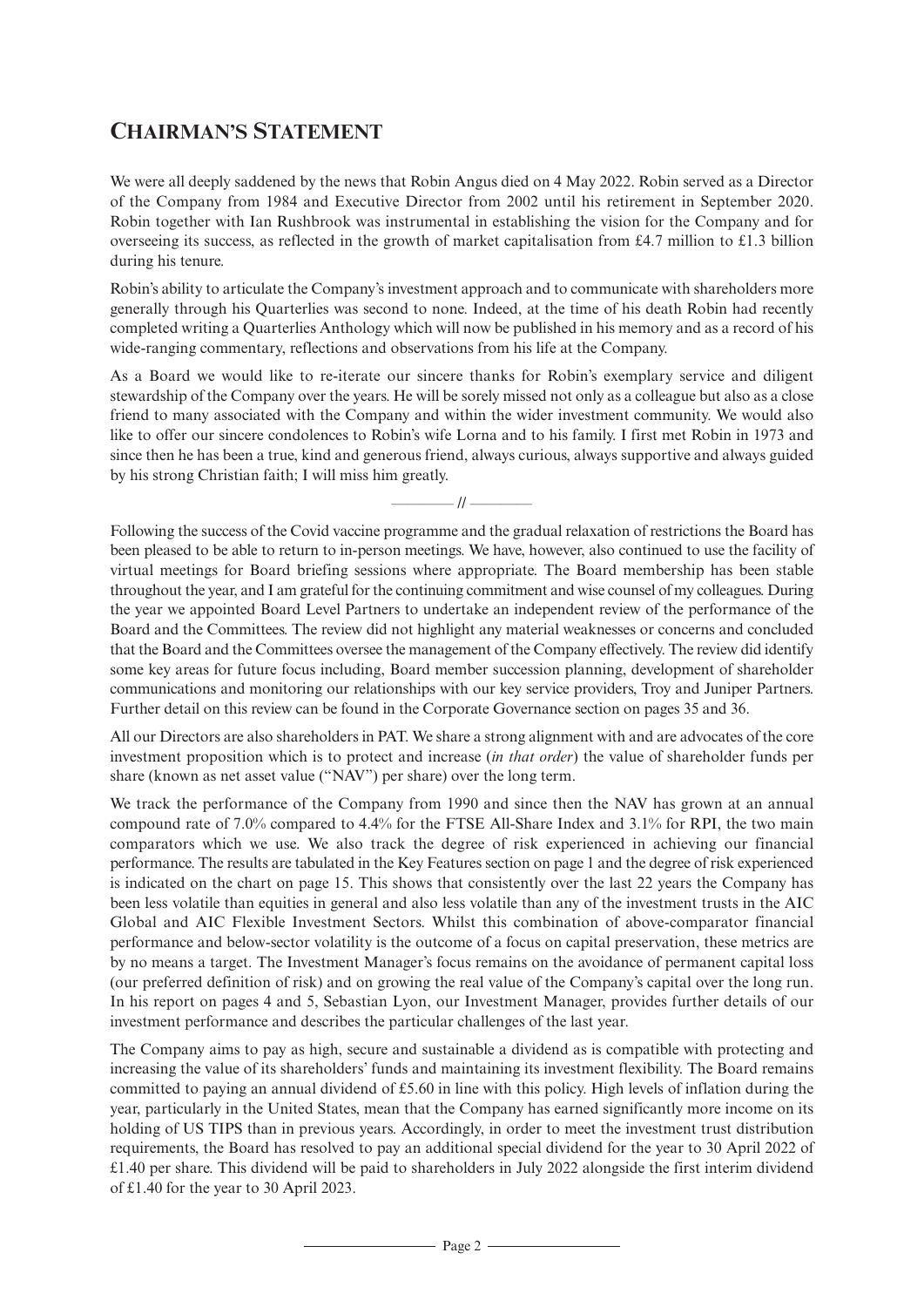# **CHAIRMAN'S STATEMENT (CONTINUED)**

During the year we issued 455,140 new Ordinary shares, for a net inflow of £223.9 million, our second highest year on record. As at 30 April 2022 we had 3,688,069 Ordinary shares in issue. It is the policy of the Company to aim to ensure that its Ordinary shares always trade at close to NAV and this policy is enshrined in the Articles of Association. It is reassuring to report that since November 1999, when investment trusts were empowered to use capital to buy back shares and hence control the discount to NAV at which their shares trade, the PAT share price has closely tracked the NAV while the number of shares in issue is now approximately eleven times higher.

Our relationship with Troy has continued to be excellent and we are increasingly benefitting from access to the shared resources and focused support from the Troy team. We are now holding two Board meetings each year in the Troy offices which is helping us to get to know more members of the Troy team and to deepen our relationship on a broader base. As our shareholder funds continue to grow above £1.5 billion we are benefitting from the revised fee structure agreed last year. Details of the fee structure are shown on page 7. We also pay particular attention to ensuring the competitiveness of our ongoing charges ratio, which was 0.67% for the year ended 30 April 2022, having reduced from 1.18% in 2011 and from 0.73% in 2021.

Our relationship with Juniper Partners, which provides our administrative, company secretarial and discount control services has also continued to be excellent. Juniper Partners continues to provide a first-class service to the Company and works in close association with Troy to provide a seamless service to the PAT Board and Shareholders. It is encouraging to note that the Juniper Partners team are continuing to develop their business, building capacity and resilience, which benefits all their clients.

We recognise the continuing evolution of the Company's shareholder base and the increasing number of investors holding shares through retail platforms who may not have direct access to communications with the Company. This is a challenge which is often discussed by the Board as we seek to improve communication and interaction with investors. We hope that our updated website (www.patplc.co.uk), our Quarterlies, our Annual and Interim Reports and our newly introduced Factsheet are providing investors with easy and effective access to information about PAT and we will continue to seek innovative ways of improving our dialogue with shareholders.

In the context of the evolving shareholder base and of our desire to make investing in the Company as efficient as possible for both existing and future investors the Board has also reviewed the appropriateness of the Company's current share price of around £500 per share. After deep consideration, the Board believe that it is appropriate to seek shareholder approval at the upcoming Annual General Meeting to split each Ordinary share on a one hundred for one basis. Under the proposals each existing Ordinary share will be subdivided into 100 new Ordinary shares. By way of example, if you hold 100 Ordinary shares in the Company prior to the proposed split you will hold 10,000 Ordinary shares following the split and the aggregate value of your holding immediately pre and post the proposed split will be unchanged. Further detail can be found on page 11 and page 29 in the Director's Report.

In our Annual Report in 2020, we introduced the PAT Foundation. The objective of the Foundation is to promote and advance the financial education of younger people wishing to pursue careers within or related to the investment and finance industries. Good progress has been made on the establishment of the charity and the Trustees of the Foundation expect to hold the formal public launch of the Foundation with further details of their plans in Autumn 2022, to coincide with the start of the new academic year.

My colleagues and I have greatly missed the opportunity to meet with our fellow shareholders since our AGM in 2019 as we have had to hold our last two AGMs in a virtual way. We are, therefore, very much looking forward to being able to hold the AGM in person this year on Thursday, 14 July 2022 in Edinburgh. The Investment Manager's presentation will also be made available on our website following the AGM for those who cannot attend in person. I would encourage all shareholders to submit any questions for the AGM to our Company Secretary by email in advance of the meeting at cosec@junipartners.com by Tuesday, 12 July 2022.

In the meantime, I wish you all good health and thank you for entrusting your investment to PAT.

**Iain Ferguson CBE**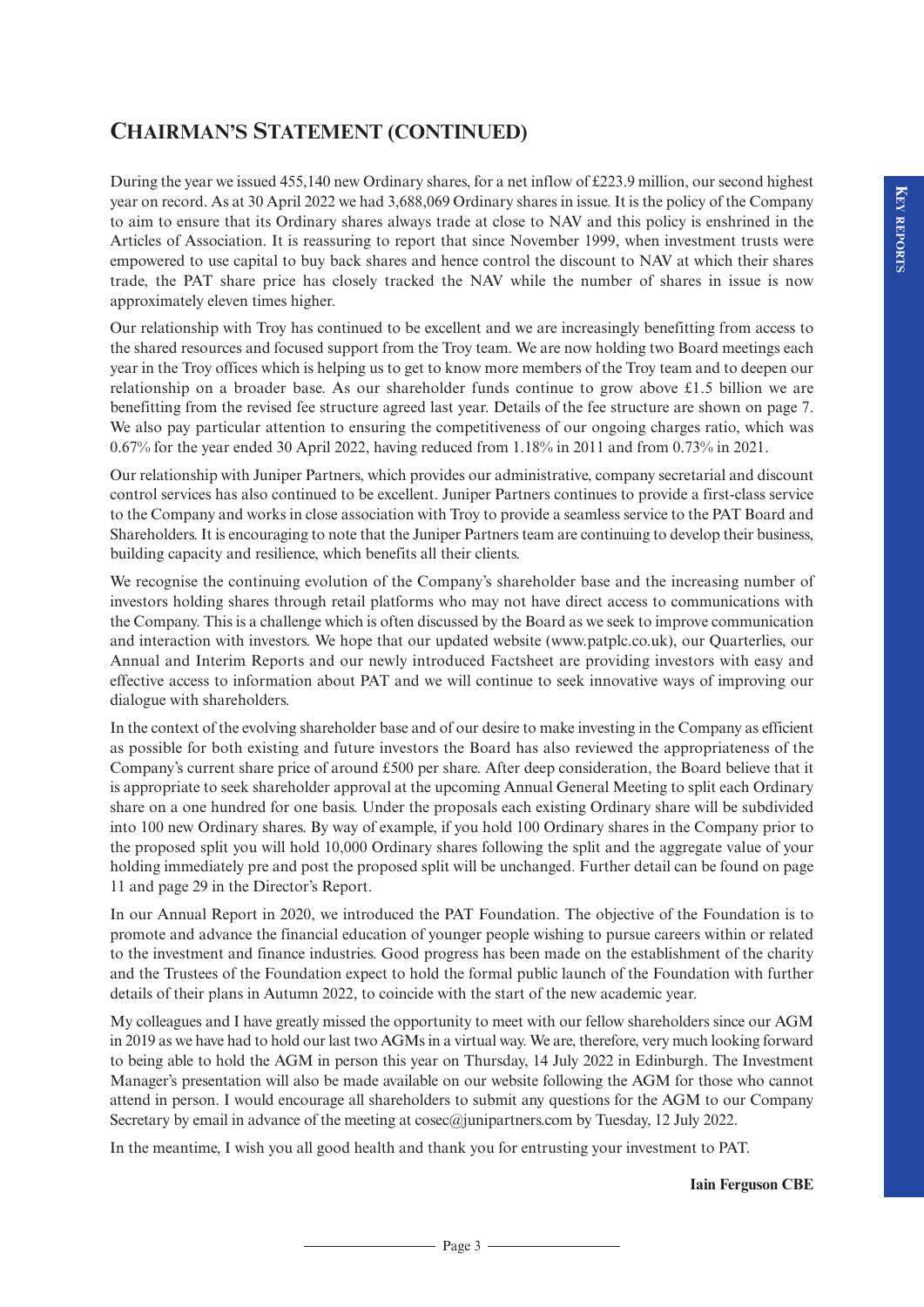# **INVESTMENT MANAGER'S REPORT**

Over the year to 30 April 2022 the net asset value per share ("NAV") of Personal Assets Trust ("PAT") rose by 5.8% while our traditional comparator, the FTSE All-Share Index ("FTSE"), rose by 5.1%. The UK Retail Price Index ("RPI"), which we also use as a comparator (see the inside front cover of this Report and Key Features and Record 1990-2022 on pages 1 and 13 respectively), rose by 11.1%. Over the past three years the NAV per share rose by 21.5% compared to FTSE All Share return of +2.9% and RPI +16.1%. The Company's NAV and share price (thanks to the discount control mechanism) continued to demonstrate below average volatility compared to peers and the stock market.

These stable returns for the year under review belie high levels of volatility for capital markets. With the benefit of hindsight, the liquidity-led stock market boom, which followed the outbreak of the pandemic, peaked over a year ago in February 2021, with the start in the fall of 'meme' stocks. Profitless technology companies reached heights of valuation not witnessed for 20 years. Over the last five months, this has morphed into a broader bear market for US equities and bonds, which had previously been buoyed by highly accommodative monetary policy. Central bankers are now, belatedly, attempting to remove the punch bowl by raising interest rates from record low levels and beginning quantitative tightening. This is proving highly problematic for the valuations of asset prices, which had been predicated on (almost) free money.

Investors are endeavouring to navigate a new regime, with the highest level of inflation in 40 years. A year ago, we suggested that it would be hard to predict the sustainability ofrising inflationary forces, which were affected by the pandemic both in terms of demand, thanks to extreme government stimulus, and supply in relation to interrupted supply chains. Yet the environment, in which disinflationary forces predominated, had been waning for some time before the pandemic. While much investor focus has been on the deflationary effects of technology, other deflationary influences also seem to be fading. Anti-globalisation sentiment has been growing since the financial crisis. Events such as Trump's election and his policies on China have begun to slow four decades of globalisation. The pendulum that swung towards free trade for so long seems to be swinging back. It is not only the trade of goods that has contributed to disinflation but the free movement of people that has kept the price of labour down since the fall of the Berlin Wall in 1989. People crossing borders had a material impact on globalisation as much as the movement of goods. Wage growth is now at a 40-year high in the US; a lot of this is down to labour market tightness which, beyond the lingering effects of the pandemic, risks being sustained if nationalism inhibits immigration. Wage growth will be key to whether current inflationary forces become ingrained. The Governor of the Bank of England, Andrew Bailey's recent call for wage restraint revealed the weakness of his hand, as a policy maker, in controlling these pressures.

Supply constraints resulting from the pandemic have been more persistent than many expected. The recent tragic events in Ukraine present a further unwelcome geopolitical shock and extend the current inflationary backdrop, aggravating supply shortages for energy and food, in particular. There is a political acceptance that more resilient supply chains are needed, and re-shoring may be part of the solution. We are shifting from a 'just in time' to a 'just in case' economy. Higher domestic capital expenditure will follow in order to add resilience to developed economies. The drive to optimise financial returns, so evident for the past two decades, is likely to recede as companies build in a buffer for uncertainty.

Does the Federal Reserve (and other central banks) have a strong enough stomach to tackle inflation headon or will it pivot as it did in 2018? Debt levels, as a percentage of GDP, are as high as they were during World War II, making positive real rates, required to check inflation, almost impossible to achieve without the risk of a deep recession. The chance of a major policy error is rising. As Stephen King from HSBC points out, the real Fed Funds rate is the lowest it has been in 70-80 years, which is extraordinary. Up until recent months, central banks, through talk of inflation's 'transitory' nature and through their own inaction, had been making a huge bet that inflation would not last long and has little to do with monetary policy. This now looks like wishful thinking as evidence picks up that inflationary pressures are not only affecting food and energy nor are they merely pandemic and Ukraine-related. Wages and rents are rising, along with goods.

Several commentators point to the high inflation of the 1970s as a guide for today. These comparisons are too simplistic as today's economy differs dramatically from 50 years ago. However, there are some similarities. Fiscal policy lost its anchor during the 1970s, as it has through the pandemic. Bounce back loans and other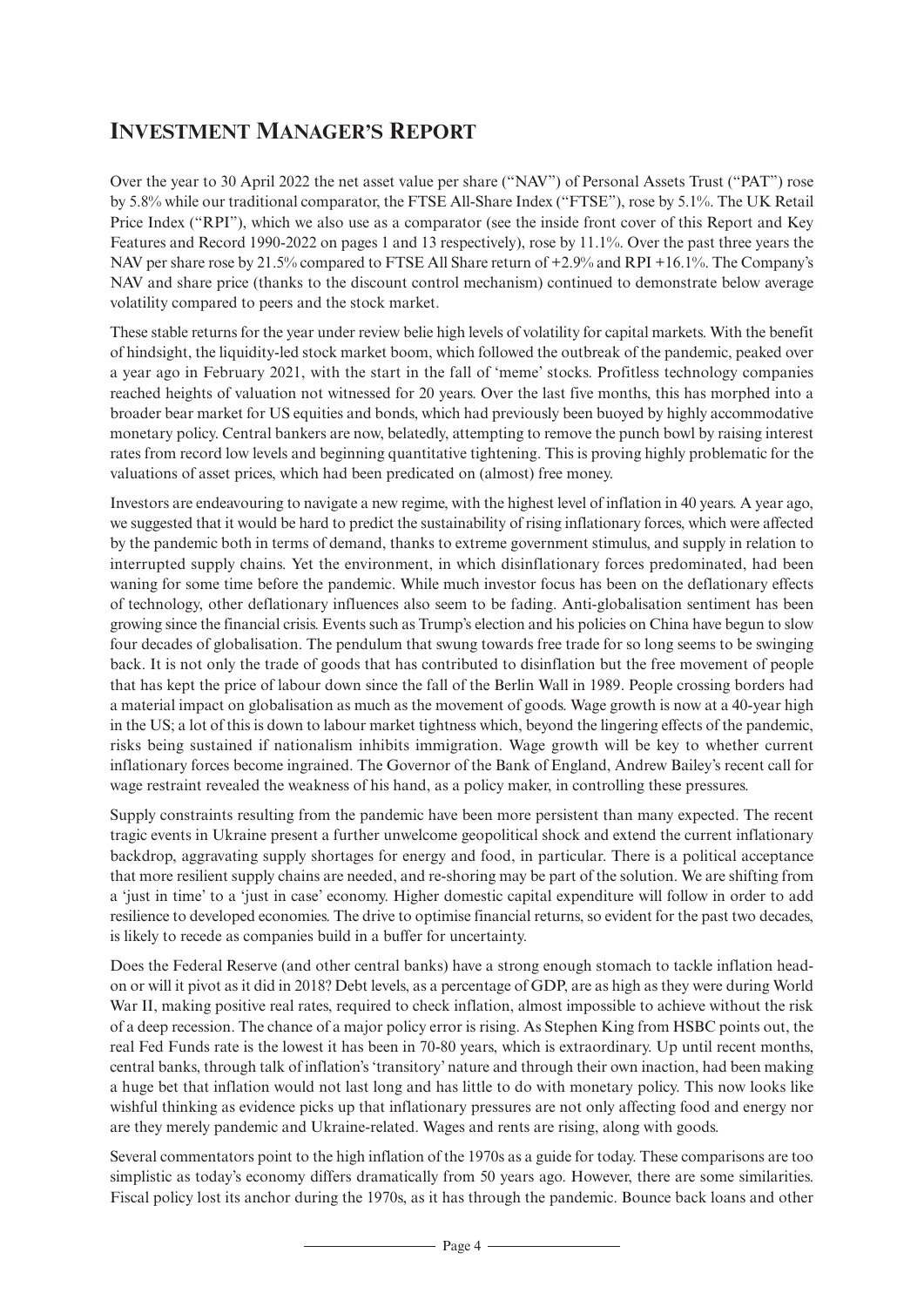# **INVESTMENT MANAGER'S REPORT (CONTINUED)**

support schemes have been replaced by governments choosing to subsidise wages via transfer payments such as offsetting rising energy bills. Politicians know that the pernicious effects of inflation fall on those with middle and low incomes. Social unrest becomes an increased risk if this fiscal anaesthetic is not provided.

How do we invest amid these febrile conditions? We have been warning for some time that the barbell 'balanced' portfolio strategy of putting nominal bonds alongside equities is long past its sell-by-date. The short-term negative correlation between the two asset classes has been of great value to asset allocators in diversifying portfolios and producing consistent returns. Bonds have thrived on the back of low inflation and low growth, whilst equities performed during periods of improved economic activity. Over the course of decades however, falling interest rates supported ever-higher valuations for equities and bonds alike. Today, the short-term negative correlation between the two asset classes seems to have broken down. In a new regime of higher inflation, the risk is that bonds and equities fall together. For this reason we have long preferred index-linked bonds and gold bullion, over conventional bonds, and they have held up relatively well in the recent bond market sell off and should thrive in a negative real interest rate environment, also known as 'financial repression'.

During the year, a majority of our equities made positive contributions to returns led by core holdings such as Microsoft, American Express, Nestlé, Diageo and Franco Nevada. The only meaningful detractors were Medtronic and Unilever. As markets ran up in 2021 we reduced the Company's equity exposure amid concerns that valuations had gone too far. Having started the financial year with 46% in equities, we ended the year with a 38% exposure. The Shiller cyclically adjusted price earnings ratio (CAPE), a long-term valuation measure, for the US stock market peaked at 38.6x in November 2021, not far off the level reached in December 1999.

The situation today is different to the tech bubble. In 1999 the overvaluation was concentrated in a smaller number ofstocks (Dotcoms, Cisco, Microsoft, and Juniper Networks). Value was on offer elsewhere. Thanks to the prevalence of cheap and plentiful capital over the last decade, the overvaluation is far more evenly spread today, giving fewer places to hide from a de-rating of equities. We are sceptical of those who advocate equities as a good defence against inflation. Historically, stocks love disinflation, not inflation. Stock market returns in inflationary periods have been volatile and poor in real terms, despite growing profits – such is the corrosive effect of inflation. From current starting valuations we suspect returns will be modest and we await lower equity valuations before putting shareholders' savings to work.

Investors are warned that 'past performance is no guide to the future'. The biggest mistake investors can make is to extrapolate historic earnings, share prices, or valuations. Money illusion, the tendency for people to view their wealth and income in nominal terms rather than recognise the real value adjusted for inflation, is hard to resist. This is the mirage between the nominal and the real and will be the enemy of investors seeking returns ahead of inflation. We will endeavour to continue to preserve and grow shareholders' funds in real terms, but we are under no illusion as to the scale of the challenge ahead.

As the Chairman mentioned in his Statement, Robin Angus will be sorely missed by all of us involved with Personal Assets. He was the heart and soul of the Company for over 30 years. I first came across Robin as an aspiring investor in my late twenties reading his Quarterlies and later met him along with Ian Rushbrook as a shareholder. Robin introduced me to investing and thinking as a fiduciary of the sacred savings of others. His reports were not only beautifully written, but provided objective information for private investors seeking to protect and grow their assets. His writing offered refreshing honesty and was peppered with classical witticisms. Shareholders also owe him a debt of gratitude for the introduction of the discount control mechanism, which was trailblazing in 1999 but has now been adopted as the gold standard by many other investment trusts. He was a wonderful, supportive and kind colleague and for me, he was always the best school master I never had.

**Sebastian Lyon**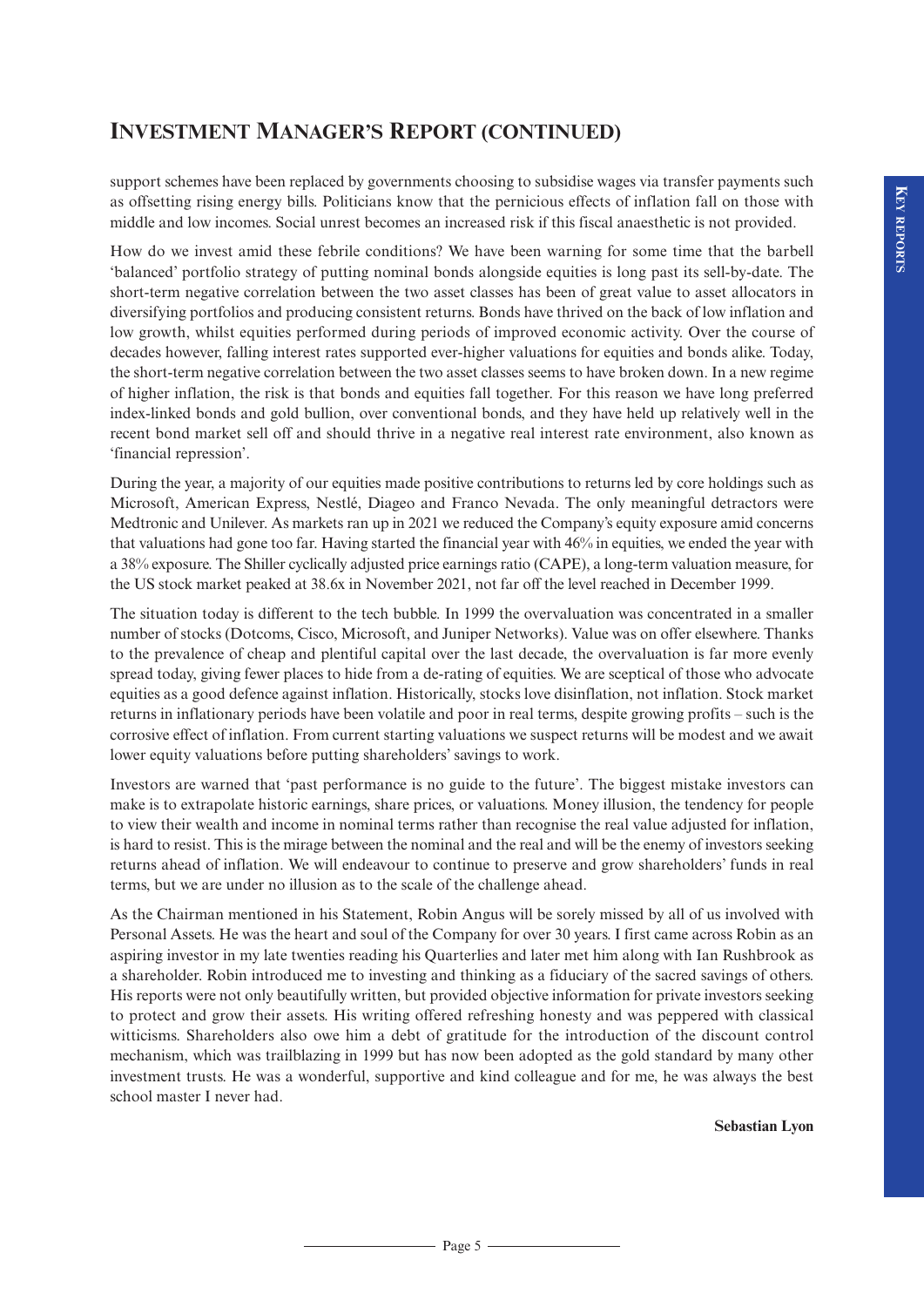# **STRATEGIC REPORT FOR THE YEAR TO 30 APRIL 2022**

# **INTRODUCTION**

Personal Assets Trust plc (the "Company") is what its name implies. It is an investment trust run for private investors, who may often have committed to it a substantial proportion of their personal wealth. The Company's investment policy is to protect and increase *(in that order)* the value of shareholders' funds per share over the long term. It differs from other investment trusts in that its activities are defined not by any particular portfolio specialisation or investment method but by a desire to satisfy the personal requirements of those who invest in it. This is reflected in the Board's statement that '*our specialisation will be our shareholders*'.

# **PRINCIPAL ACTIVITIES AND STATUS**

The Company is incorporated in Scotland (registered number SC074582). It is an investment company as defined by Section 833 of the Companies Act 2006. It carries on the business of an investment trust and has been approved as such by HM Revenue & Customs.

### **BUSINESS MODEL AND STRATEGY FOR ACHIEVING OBJECTIVES**

The Company is run by its Board of Directors comprising six non-executive Directors. Four of the Directors are male and two are female. The Board is responsible for the overall stewardship of the Company, including investment objectives and strategy, dividends, corporate governance procedures and risk management. Biographies of the Directors can be found on page 27.

The Directors have a duty to promote the success of the Company. The Directors believe that the best way of achieving this, as well as delivering the Company's objective, is to maintain the strong working relationship with the Investment Manager, Troy Asset Management Limited ("Troy" or the "Investment Manager"). Troy acted as Investment Adviser to the Company since 2009 and with effect from 1 May 2020 was appointed as the Company's Investment Manager. Troy operate within an investment universe, including bands and ranges, which has been agreed by the Board.

The Board has appointed Juniper Partners Limited ("Juniper Partners"), as its AIFM. The day-to-day management of the portfolio has been delegated by the AIFM to the Investment Manager, and is the responsibility of Sebastian Lyon, the Founder and Chief Investment Officer of Troy, in particular. Juniper Partners also provide company secretarial, administration and discount control services to the Company.

Troy's investment approach is conservative, attention being paid first and foremost to the downside risk of any investment. Troy regard risk as permanent loss of an investor's capital rather than performance relative to a particular benchmark.

The Investment Manager employs a long-term, long-only approach to investing and has the ability to invest globally. Whilst asset allocation will vary, in general the investment universe comprises high quality, developed market equities, developed market government bonds, gold bullion, cash and money market instruments (such as treasury bills) which the Board believes aligns with its long term investment strategy. Troy judge the safety and attractiveness of asset classes not just relative to each other but also relative to the asset classes' histories. When allocating the Company's assets Troy incorporate valuation measures, inflation expectations, and monetary and fiscal conditions into their decision-making process from both a top-down perspective and a stock-specific perspective.

### **INVESTMENT POLICY**

The Company is an investment trust with the ability to invest globally. Its investment policy is to protect and increase (*in that order*) the value of shareholders' funds per share over the long term. While the Company uses the FTSE All-Share Index (the ''All-Share'') as a comparator for the purpose of monitoring performance and risk, the composition of the All-Share has no influence on investment decisions or the construction of the portfolio. As a result, the Company's investment performance is likely to diverge from that of the All-Share. Our definition of ''risk'' is fundamentally different from that commonly used by other global investment trusts and the industry at large (ours being "risk of losing money" rather than "volatility of returns relative to an index''). Taking this as our definition of risk, the Board will usually, although not invariably, prefer the Company's portfolio as a whole to have a lower level of risk than the All-Share.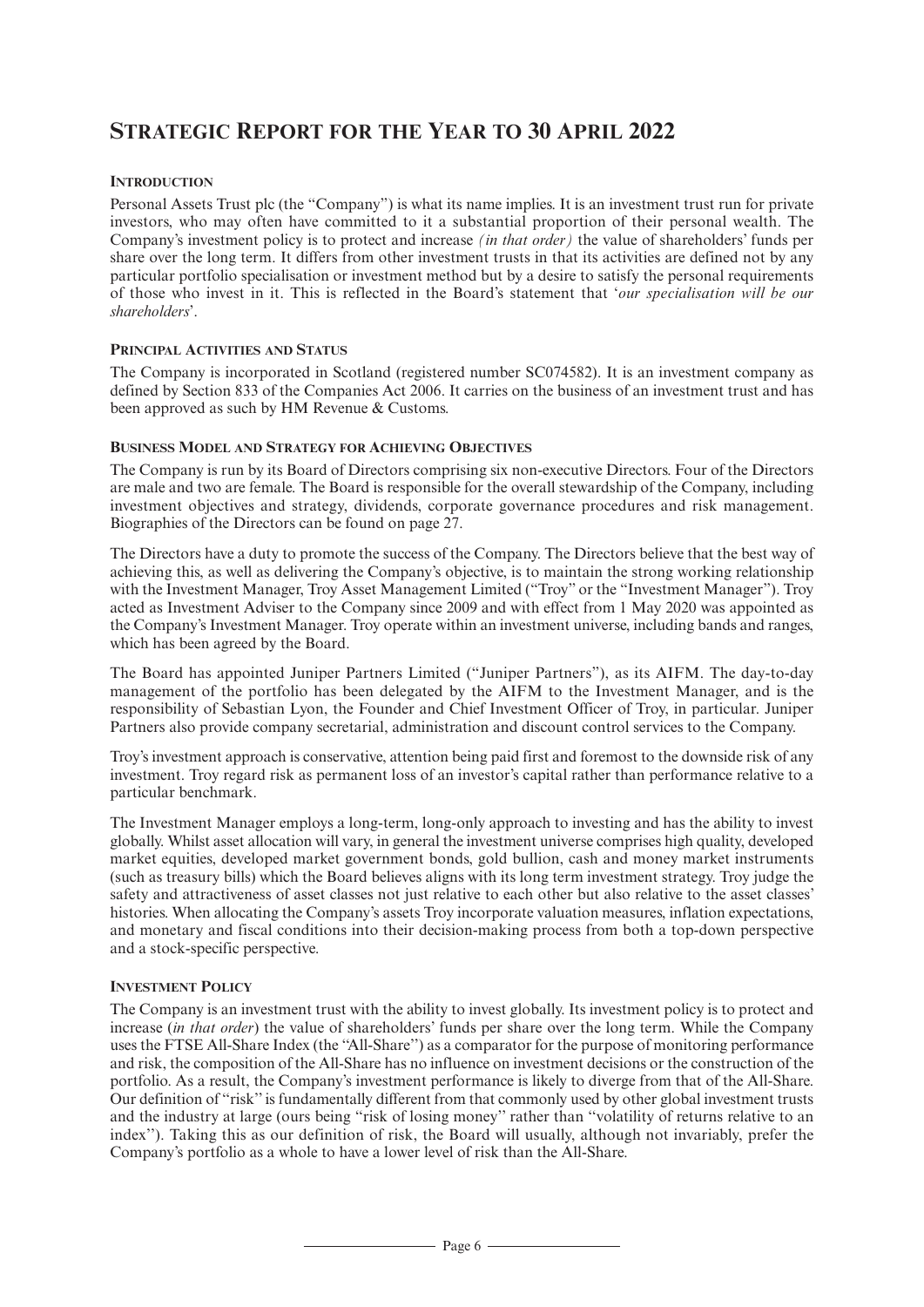The Company will invest in equities and fixed income securities and it may also hold cash and cash equivalents (which may, depending on circumstances, include gold). The Company may use derivatives as a way of increasing or reducing its investment exposure and to enhance and protect investment positions. The Company may also from time to time make use of currency hedging.

The Company has no predetermined maximum or minimum levels of exposure to asset classes, currencies or geographic areas but these exposures are reported to, and monitored by, the Board in order to ensure that adequate diversification is achieved. The Company's equity portfolio is typically concentrated in a short list of stocks and turnover tends to be low. No holding in an individual company will represent more than 10 per cent. by value of the Company's total assets at the time of acquisition.

The Company is prepared to make use of both gearing and liquidity, the former by using short-term borrowed funds or derivatives such as FTSE 100 Futures. The Company's gearing will not exceed 50 per cent. of shareholders' funds in aggregate. In exceptional circumstances, the Company's liquidity could be as high as 100 per cent. of shareholders' funds. These limits would not be exceeded without shareholder approval.

The Company may also invest in other investment trusts, especially as a way of gaining exposure to a region or industry in which the Company preferred not to invest directly. The Company's policy is not to invest more than 15 per cent. of its total assets in other investment trusts and other listed investment companies.

An analysis of the investment portfolio at 30 April 2022 can be found on page 12.

### **INVESTMENT MANAGER**

Troy provides investment management services to the Company pursuant to a delegation agreement between the Company, the AIFM and Troy (the "Investment Management Agreement"). The Investment Management Agreement may be terminated on six months' notice. No compensation is payable to the Investment Manager in the event of termination of the agreement over and above payment in respect of the required six months' notice. The fee payable to Troy in accordance with the Investment Management Agreement, which is based on the Company's shareholders' funds, is: 0.65 per cent. on the first £750 million; 0.5 per cent. between £750 million and £1,500 million; and 0.45 per cent. thereafter, payable quarterly in arrears. The investment management fee is reduced by the amount payable by the Company to Juniper Partners for its AIFM services, which is calculated on the basis of 0.015 per cent. of shareholders' funds.

During the year the Board has reviewed the appropriateness of Troy's appointment. In carrying out its review the Board considered the investment performance of the Company since the appointment of Troy and its capability and resources to deliver satisfactory investment performance. It also considered the length of the notice period of Troy and the fees payable to it.

Following this review the Directors are confident of the Investment Manager's ability to deliver satisfactory investment performance. It is therefore their opinion that the continuing appointment of the Investment Manager, on the terms agreed, is in the interests of shareholders.

At 30 April 2022 Sebastian Lyon had an interest in 21,010 (2021: 20,000) shares of the Company. Charlotte Yonge, Assistant Manager, had an interest in 350 (2021: 350) shares of the Company.

# **DIVIDEND POLICY**

The Company aims to pay as high, secure and sustainable a dividend as is compatible with protecting and increasing the value of its shareholders' funds and maintaining its investment flexibility.

# **DISCOUNT AND PREMIUM CONTROL POLICY**

Investment trusts have long suffered from volatile discounts to net asset value. Sometimes, too, the shares of individual investment trusts may sell temporarily at a significant premium to net asset value. This can put those investing regularly at a disadvantage, because they may find themselves buying shares at a sizeable premium which almost certainly will not be sustained and which will therefore have an adverse effect on the return from their investment.

In view of the disadvantages to shareholders of such discount and premium fluctuations, the Company's policy is to ensure that its shares always trade at close to net asset value through a combination of share buybacks and the issue of new or Treasury shares at a small premium to net asset value where demand exceeds supply. This discount and premium control policy is enshrined in the Articles of Association of the Company.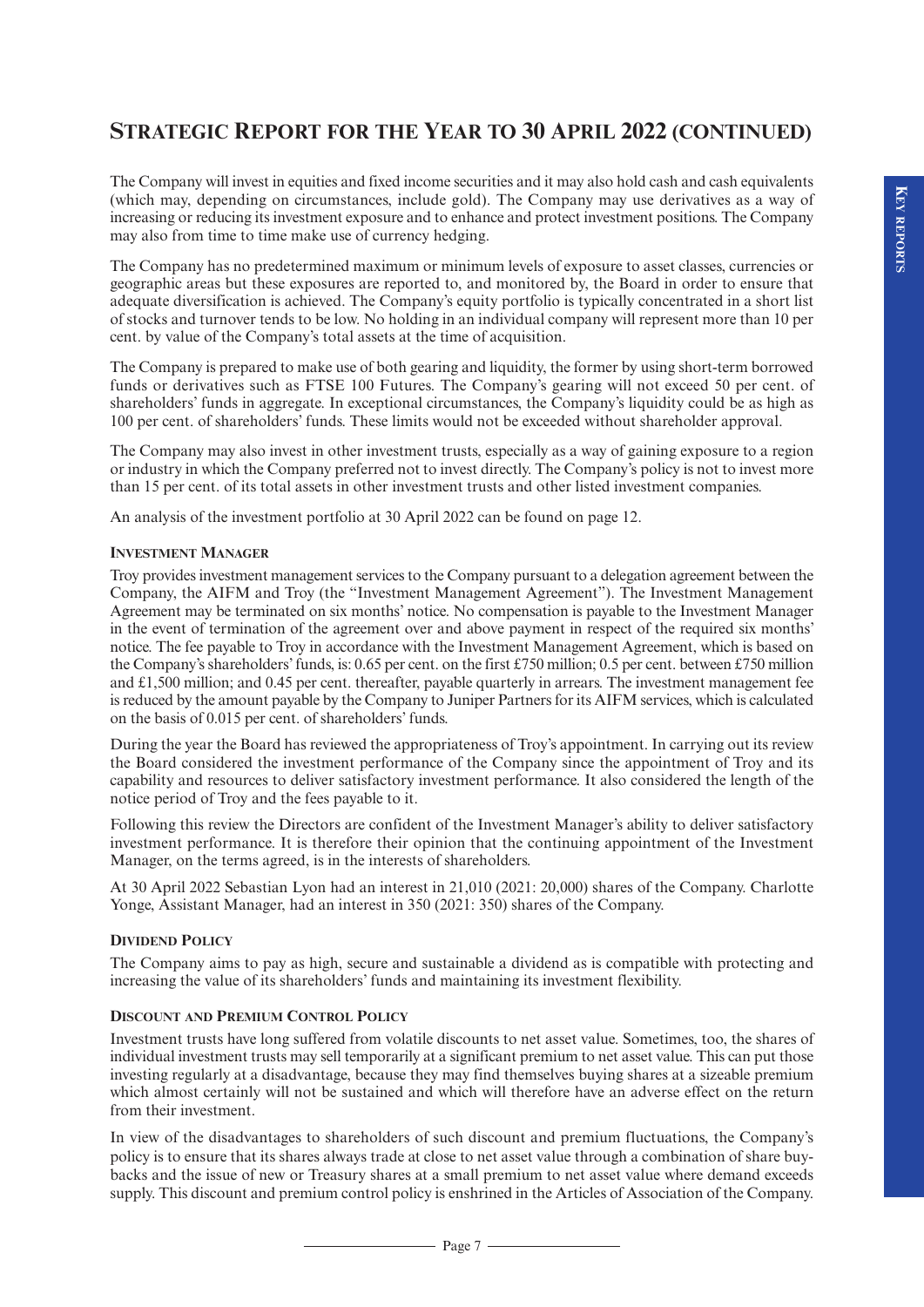### **KEY PERFORMANCE INDICATORS**

The Board assesses its performance in meeting the Company's objectives against the following Key Performance Indicators, details of which can be found in the Key Features on page 1 or, in the case of the volatility of the share price, on page 15 under the heading Volatility and Share Price Total Return Performance Since 30 April 2000, being the year end closest to the peak of the great 1990s bull market:

- volatility of the share price total return compared to that of the FTSE All-Share Index, the six trusts included within the AIC Flexible Investment Sector and the 14 trusts included within the AIC Global Sector which were in existence on 30 April 2000;
- share price and net asset value per share against the FTSE All-Share Index over the long term whilst aiming to protect and increase *(in that order)* the value of shareholders' funds per share in accordance with the Company's investment objective; *and*
- the range and volatility of the discount or premium to net asset value at which the Company's shares trade, in order to ensure compliance with its discount and premium control policy enshrined in the Articles of Association of the Company.

# **ENVIRONMENTAL, SOCIAL AND GOVERNANCE FACTORS**

The Company believes that it is in the shareholders' interests to consider environmental, social and governance ("ESG") factors when selecting and retaining investments and encourages the Investment Manager to take these issues into account. The Investment Manager does not exclude companies from its investment universe purely on the grounds of ESG factors but adopts a positive engagement approach whereby matters are discussed with management with the aim of improving the relevant policies and management systems and enabling the Investment Manager to consider how ESG factors could affect long-term investment returns.

The Financial Reporting Council ("FRC") published a revised UK Stewardship Code (the "Code") for institutional shareholders in October 2019 and this has applied to the Company since 1 January 2020. The purpose of the Code is to enhance the quality of engagement between institutional investors and companies to help improve long-term returns to shareholders and assist institutional investors with the efficient exercise of their governance responsibilities. The FRC is encouraging institutional investors to make a statement of their commitment to the Code. The Board delegates responsibility for selecting the portfolio of investments within investment guidelines established by the Board, and for monitoring the performance and activities of investee companies, to the Investment Manager. The Investment Manager carries out detailed research on investee companies and possible future investee companies through internally generated research. The research on a company comprises an evaluation of fundamental details such as financial strength, quality of management, market position and product differentiation, plus an appraisal of issues relevant to it, including policies relating to socially responsible investment.

The exercise of the Company's voting rights in respect of investee companies is delegated to the Investment Manager, which reports to the Board on a regular basis as to how it has voted at any general meetings. The Investment Manager considers each case on its individual merits with the primary aim of the use of voting rights being to ensure a satisfactory return from investments. A summary of Troy's voting behaviour more generally is reported every quarter in the Responsible Investment factsheet published on Troy's website. During the year the Investment Manager engaged with the management of several investee companies on ESG matters. By way of an example, in July 2021 the Investment Manager identified that Agilent Technologies did not have a net-zero target and thought that this could impact the attractiveness of Agilent as a supplier to some companies. The Investment Manager engaged with Agilent Technologies through their investor relations team and a meeting with their Head of Sustainability, requesting that the company published a net-zero target. The team at Agilent Technologies said they would make a proposal to the board and in October 2021 the company published net-zero targets as requested.

The Investment Manager's Responsible Investment Policy and statement of compliance with the Code can be found on its website at www.taml.co.uk. The Investment Manager's Responsible Investment Policy has been reviewed and endorsed by the Board.

The Company has disclosed its ESG policy on the Association of Investment Companies ("AIC") website and this can be viewed at www.theaic.co.uk.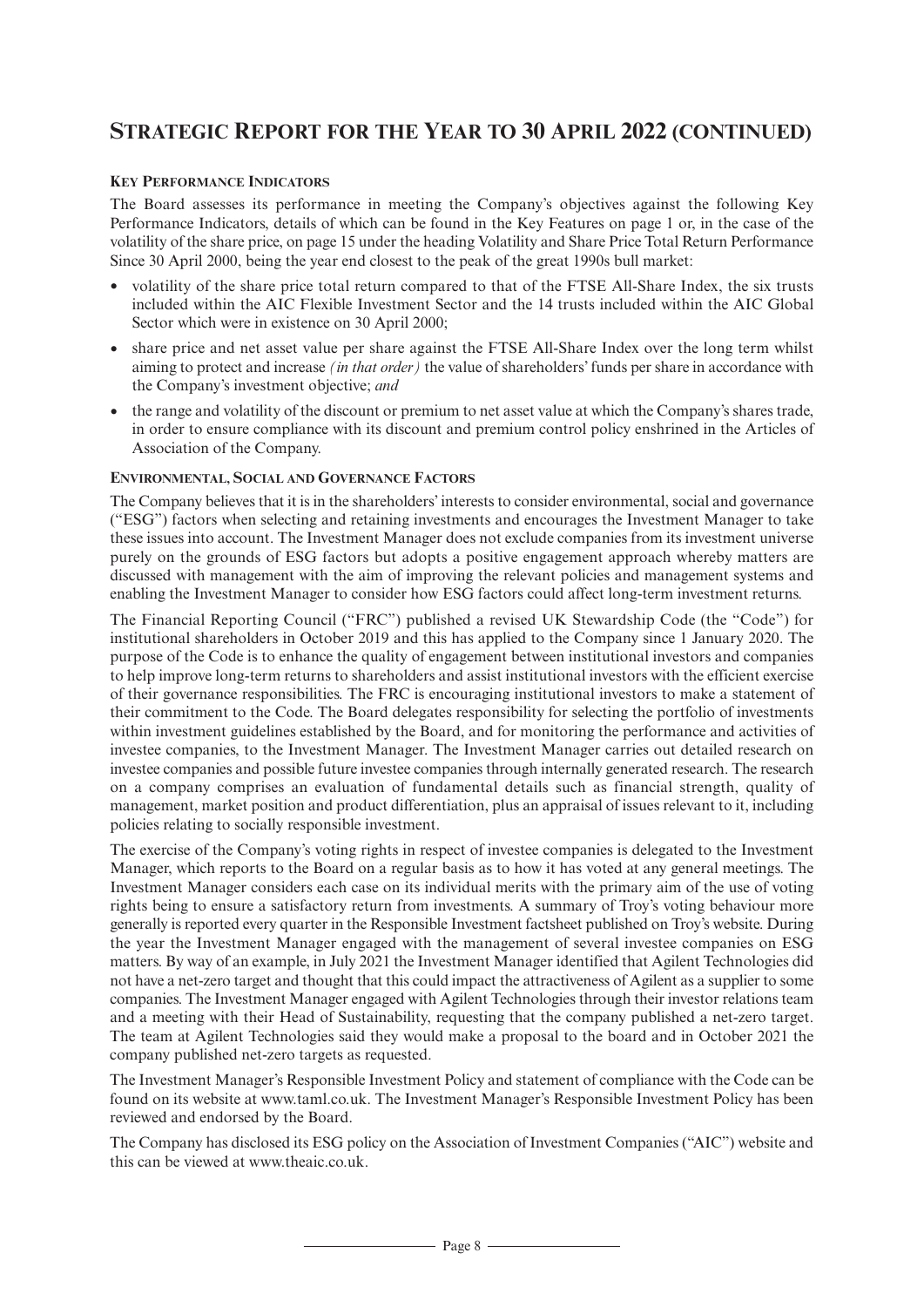# **COMPETITIVE AND REGULATORY ENVIRONMENT**

The Company is an investment trust quoted on the London Stock Exchange and is a member of the AIC.

The Company operates so as to comply with Section 1158 of the Corporation Tax Act 2010, which allows it to be exempted from capital gains tax on realised investment gains.

In addition to publishing annual and interim reports the Company announces net asset values per Ordinary share daily and provides more detailed statistical information on a monthly basis to the AIC in order to enable investors to compare its performance and other relevant information with those of its peer group, the AIC Flexible Investment Sector.

The Company also publishes quarterly reports on subjects of investment interest to shareholders together with portfolio information and performance statistics.

### **PRINCIPAL RISKS AND RISK MANAGEMENT**

The Board has carried out a careful assessment of the principal risks facing the Company, including the current geopolitical risks following the Russian invasion of Ukraine and the ongoing impacts of the COVID-19 pandemic. The Board has established and maintains, with the assistance of the Company Secretary, a risk matrix which identifies the key risks to the Company. This register is formally reviewed on a regular basis. Emerging risks that could impact the Company are considered and discussed at each Board meeting, or on an ad hoc basis as required, along with any proposed mitigating actions.

The principal risks and uncertainties facing the Company, together with a summary of the mitigating action the Board takes to manage these risks and how these risks have changed over the period, are set out below.

### **Emerging**

### *Risk*

The recent invasion of Ukraine brings risk to economic growth and investors'risk appetites and consequently can impact the valuation of companies in the portfolio. There is also an increasing awareness of the challenges and emerging risks posed by climate change. The economic responses to the COVID-19 pandemic may also continue to impact on the Company and its portfolio. The government support measures put in place during the pandemic may result in significant levels of inflation in the medium term.

-Increased overall emerging risks due to rising inflation and heightened global political tensions.

# *Mitigation*

The Board seeks to mitigate these emerging risks through maintaining a broadly diversified global equity portfolio and appropriate asset and geographical allocation. In respect of climate change risks, the investment process considers ESG factors, as set out in the Strategic Review. Overall the specific potential effects of climate change are difficult, if not impossible, to predict and the Board and Investment Manager will continue to monitor developments in this area. The Board is in regular communication with the Investment Manager on emerging matters which may impact on the portfolio.

### **Economic**

# *Risk*

The Board believes that the principal risk to shareholders and the Company's investments are events or developments which can affect the general level of share prices, including for instance, inflation or deflation, economic recessions and movement in interest rates and currencies which could cause losses within the portfolio.

**0** Risk has been heightened by inflationary increases and geopolitical events, including the invasion of Ukraine.

### *Mitigation*

The Board regularly monitors the investment environment and the management of the Company's investment portfolio, and applies the principles detailed in the guidance provided by the Financial Reporting Council. Further details on the Company's financial risks are contained in the Notes to the Accounts on pages 20 to 26.

The Company's strategy is reviewed formally on at least an annual basis considering investment performance, market developments and shareholder communication. The Board receives regular updates on the composition of the Company's portfolio. Investment performance and the portfolio composition has been monitored specifically in the light of the emerging risks noted above.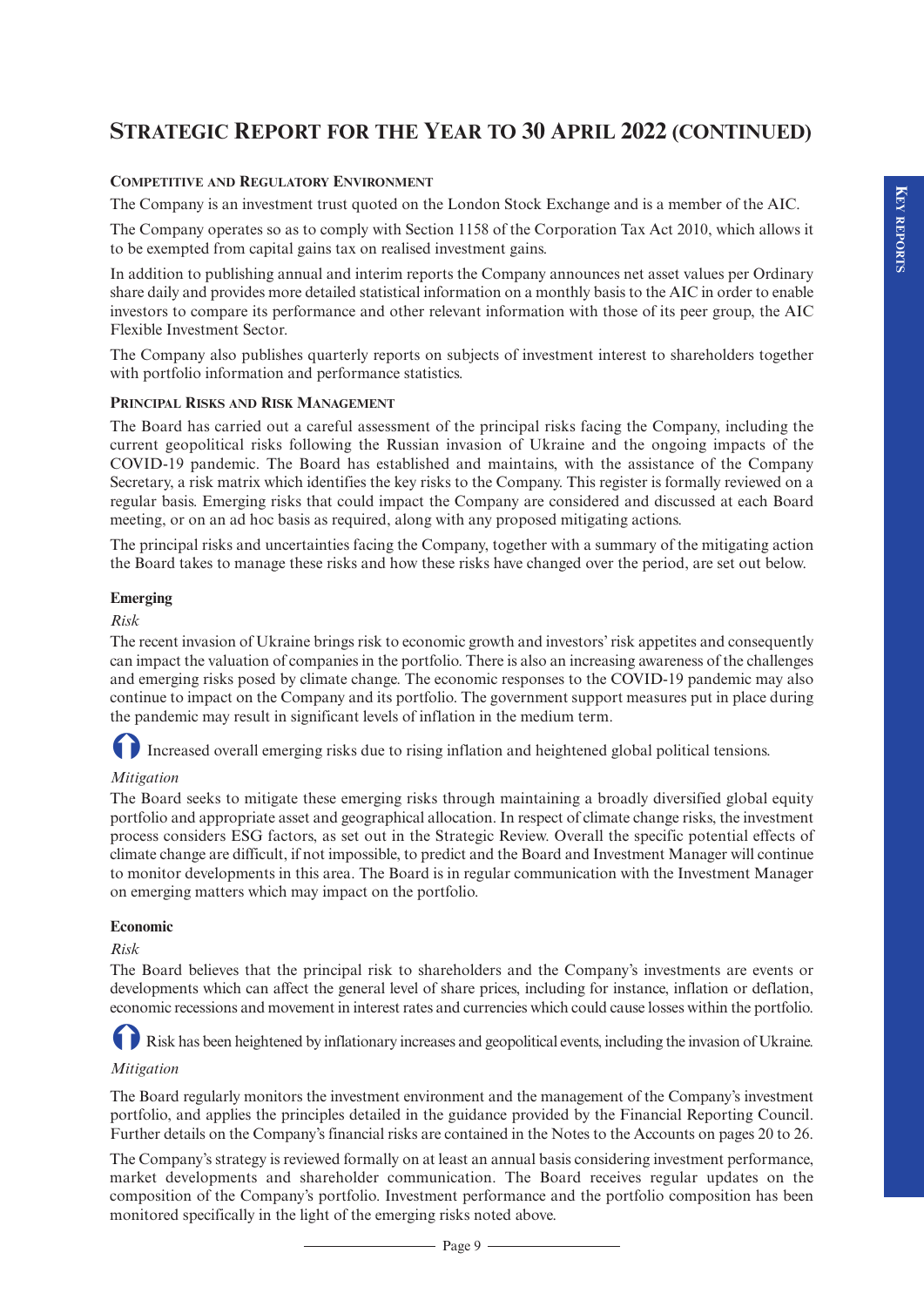# **Operational**

### *Risk*

The Company is reliant on service providers including Troy as Investment Manager, Juniper Partners as AIFM, Company Secretary, Administrator and discount and premium control provider, J.P. Morgan as Depositary and Custodian and Equiniti as Registrar. Failure of the internal control systems of these parties, including in relation to cybersecurity measures, could result in losses to the Company.



# *Mitigation*

The Board formally reviews the Company's service providers on an annual basis, including reports on their internal controls where available. As part of the annual review the Board considers the business continuity plans in place with each of its key suppliers and the measures taken to mitigate cyber threats. The Company's internal controls are described in more detail on page 37.

# **Legal and Regulatory**

# *Risk*

Breach of legal and regulatory rules could lead to the suspension of the Company's Stock Exchange listing, financial penalties, or a qualified audit report. Breach of Section 1158 of the Corporation Tax Act 2010 could lead to the Company being subject to tax on realised capital gains.

# Risk remains relatively unchanged.

# *Mitigation*

Compliance with the Company's regulatory obligations is monitored on an ongoing basis by Juniper Partners, the Investment Manager and other professional advisers as required who report to the Board regularly.

# **Discount and Premium Control**

# *Risk*

The share price could be impacted by a number of external factors which could cause significant discount and premium fluctuations.



Risk remains relatively unchanged.

# *Mitigation*

The Company's discount and premium control policy, which is enshrined in the Articles of Association, is to ensure that shares always trade at close to net asset value. The level of share buybacks or issuance under the policy is reported via an RIS on an ongoing basis. The operation of the discount and premium control policy was reviewed in the light of the COVID-19 pandemic and to date has continued throughout the period without disruption.

# **DUTY TO PROMOTE THE SUCCESS OF THE COMPANY**

The Directors have a duty to promote the success of the Company for the benefit of its shareholders as a whole. The Directors are required to include a report explaining how they have considered all the requirements and discharged their duties under Section 172(1) of the Companies Act 2006, taking into account the likely long-term consequences of decisions taken, the need to foster relationships with all stakeholders in the Company and the impact of the Company's operations on the environment. The report includes specific matters the Board has considered during the year. The Company being an investment trust, the key stakeholders comprise its shareholders, the Investment Manager and its third-party service providers (including the Company Secretary and Adminstrator, Registrar, Depositary and Custodian).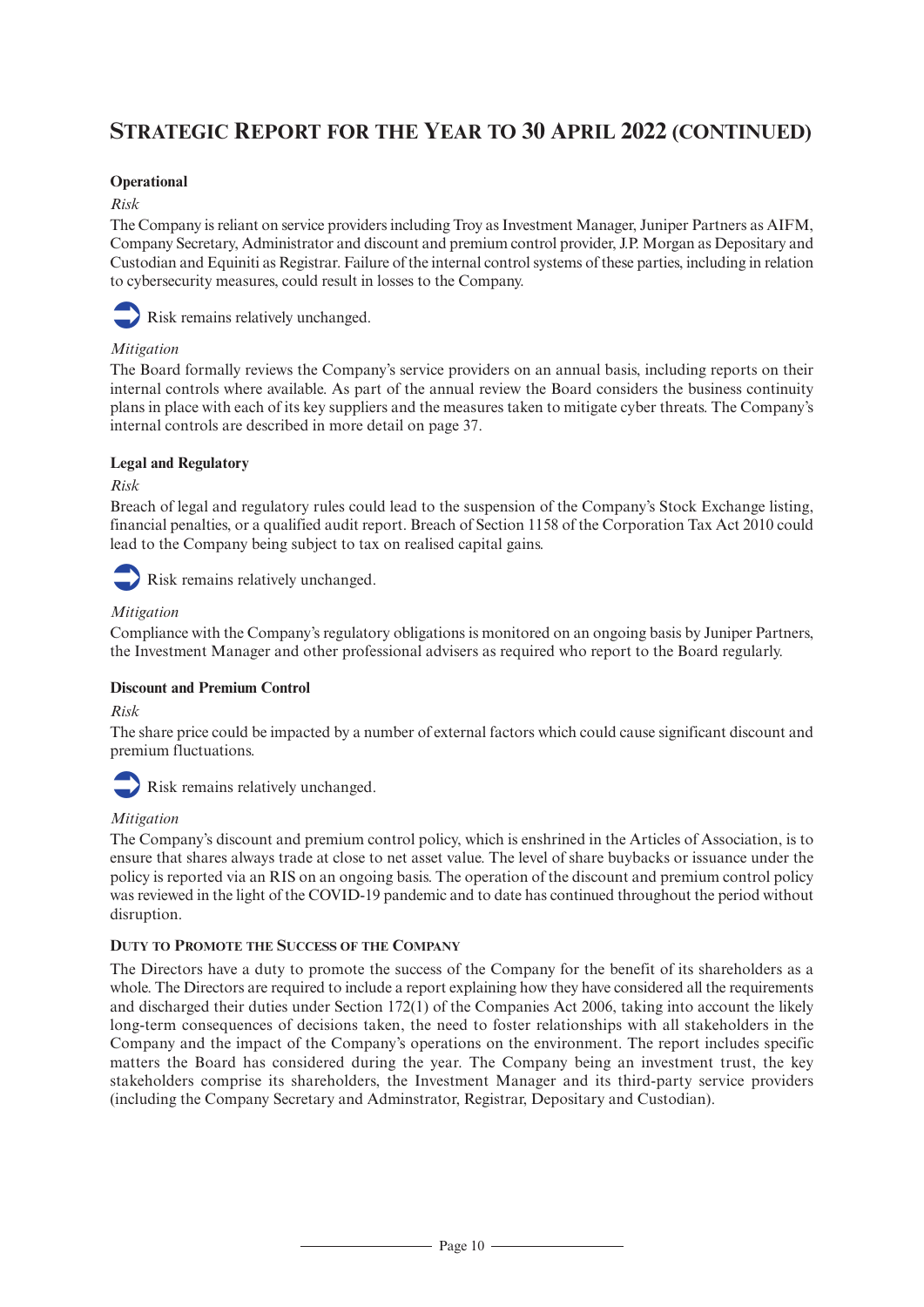### *Engagement with Stakeholders*

The Board welcomes the views ofshareholders and places considerable importance on communications with them and the need to act fairly between all shareholders. The Investment Manager reports back to the Board on meetings with shareholders and the Chairman and other Directors are available to meet shareholders if required. The Annual General Meeting of the Company and presentations held in London in the normal course provide a forum, both formal and informal, for shareholders to meet and discuss issues with the Board.

The Company's primary business relationships are with its Investment Manager, Troy Asset Management and its AIFM, Company Secretary, Administrator and discount and premium control provider, Juniper Partners. The Board seeks to maintain high standards of business conduct within all its business relationships and continues to work closely with the Investment Manager and Juniper Partners to ensure such standards are met.

The Directors, Sebastian Lyon and their respective families have substantial shareholdings in the Company (see pages 7, 27 and 32) and those who run the Company therefore have a common interest with those who invest in it.

Juniper Partners seeks to maintain constructive relationships with the Company's other third-party suppliers, for example the Registrar, the Depositary and the Custodian, on behalf of the Board typically through regular communication and provision of information.

The Board continue to be mindful of ESG matters and believes it is in shareholders' interests to consider such matters when selecting and retaining investments. The Board supports and encourages the Investment Manager's positive engagement approach with the underlying investee companies. Further details on this approach can be found in the Strategic Report on page 8.

#### *Specific Examples of Stakeholder Consideration*

The Board incorporates the views of shareholders when making key decisions in relation to promoting the long term success of the Company both for the benefit of existing shareholders as a whole and to continue to attract new investors to the Company. Following such engagement with shareholders in recent years, the Board agreed during the year to propose the share split at this year's AGM. The Board expect a lower share price to help make the shares more accessible to all prospective investors and existing shareholders, especially monthly savers and those who regularly re-invest dividends as a way to grow their shareholding.

During the year the Company's shareholders' funds continued to grow and were £1.81 billion at 30 April 2022. In April 2021, the Board agreed a revised fee structure for the Investment Manager in the light of the growth in shareholders' funds and this fee structure took effect from 1 May 2021. The tiered management fee structure in place with Troy ensures that shareholders benefit from the economies of scale under the agreement.

During the year the Board has continued to consider ESG matters and in particular has considered the increasing awareness placed on climate change risks on the portfolio at its quarterly Board meetings. The Board continues to work closely with the Investment Manager to understand the ESG considerations that impact on the portfolio. During the year, in line with the majority of investment trusts, the Company published a public ESG policy which is now available on the AIC website.

Throughout the COVID-19 pandemic the Directors had increased interaction with the Investment Manager and Juniper Partners to ensure the continued operation of the Company and its portfolio for the benefit of its key stakeholders in uncertain circumstances. Throughout the year the Company has continued to function without disruption. This includes the operation of the Company's discount and premium control policy which the Board considers to be essential in providing ongoing liquidity to shareholders.

By Order of the Board

Juniper Partners Limited Company Secretary 28 Walker Street Edinburgh EH3 7HR

8 June 2022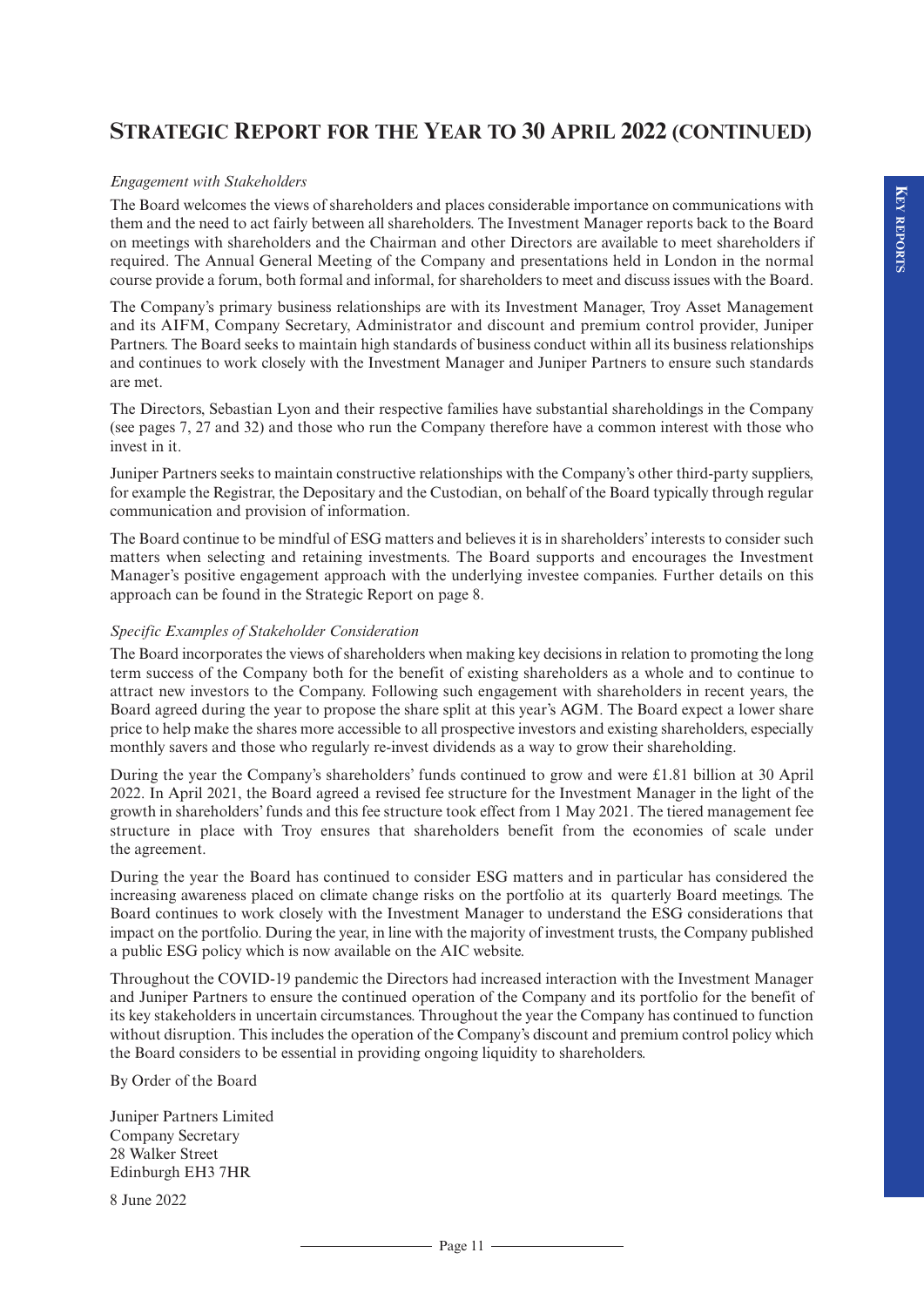# **PORTFOLIO AT 30 APRIL 2022**

|                                |                |                           | Shareholders'<br><b>Funds</b> | <b>Valuation</b><br>30 April<br>2022 | <b>Bought/</b><br>(sold)<br>in the<br>period | Gain/<br>(loss)<br>in the<br>period |
|--------------------------------|----------------|---------------------------|-------------------------------|--------------------------------------|----------------------------------------------|-------------------------------------|
| <b>Security</b>                | <b>Country</b> | <b>Equity Sector</b>      | $\frac{0}{0}$                 | $\pounds 000$                        | £'000                                        | £'000                               |
| <b>Equities</b>                |                |                           |                               |                                      |                                              |                                     |
| Microsoft                      | <b>USA</b>     | Technology                | 5.0                           | 91,522                               | (5,148)                                      | 17,442                              |
| Alphabet                       | <b>USA</b>     | Technology                | 4.7                           | 84,961                               | 6,745                                        | 4,065                               |
| Visa                           | <b>USA</b>     | <b>Financial Services</b> | 4.1                           | 74,786                               | 17,623                                       | 1,260                               |
| Unilever                       | <b>UK</b>      | Food Producer             | 3.2                           | 58,073                               | 5,021                                        | (7,579)                             |
| Nestlé                         | Switzerland    | Food Producer             | 3.1                           | 56,240                               | (8,645)                                      | 10,048                              |
| <b>American Express</b>        | <b>USA</b>     | <b>Financial Services</b> | 3.0                           | 54,430                               | $\overline{\phantom{m}}$                     | 10,961                              |
| Diageo                         | <b>UK</b>      | <b>Beverages</b>          | 2.8                           | 50,908                               | (1, 848)                                     | 10,070                              |
| Franco Nevada                  | Canada         | Mining                    | 2.7                           | 49,039                               | 5,316                                        | 7,938                               |
| Medtronic                      | <b>USA</b>     | Healthcare                | 2.4                           | 44,447                               | 3,364                                        | (6, 152)                            |
| <b>Becton Dickinson</b>        | <b>USA</b>     | Pharmaceuticals           | 1.7                           | 30,746                               | 2,607                                        | 3,363                               |
| <b>Agilent Tecnology</b>       | <b>USA</b>     | Healthcare                | 1.5                           | 27,868                               | (4,971)                                      | 650                                 |
| Procter & Gamble               | <b>USA</b>     | Household Products        | 1.5                           | 26,372                               | $\overline{\phantom{0}}$                     | 6,437                               |
| Moody's                        | <b>USA</b>     | <b>Financial Services</b> | 1.0                           | 17,522                               | 8,883                                        | 366                                 |
| Experian                       | <b>UK</b>      | Industrial                | 0.6                           | 10,749                               |                                              |                                     |
| Pernod-Ricard                  | France         | <b>Beverages</b>          | 0.5                           | 8,290                                |                                              | 863                                 |
| Philip Morris International    | <b>USA</b>     | Tobacco                   | 0.0                           |                                      | (60, 010)                                    | 4,726                               |
| Berkshire Hathaway             | <b>USA</b>     | Insurance                 | 0.0                           | $\qquad \qquad -$                    | (34, 563)                                    | 534                                 |
| <b>Total Equities</b>          |                |                           | 37.8                          | 685,953                              | (65, 626)                                    | 64,992                              |
| <b>US TIPS</b>                 | <b>USA</b>     |                           | 35.7                          | 647,143                              | 118,037                                      | 38,561                              |
| <b>UK T-Bills</b>              | <b>UK</b>      |                           | 15.7                          | 285,784                              | 163,538                                      | (241)                               |
| <b>Gold Bullion</b>            |                |                           | 9.5                           | 171,934                              | 12,312                                       | 26,585                              |
| <b>Total Investments</b>       |                |                           |                               | 98.7 1,790,814                       | 228,261                                      | 129,897                             |
| <b>Property</b>                |                |                           | 0.1                           | 2,144                                |                                              |                                     |
| UK cash                        |                |                           | 2.6                           | 47,924                               | n/a                                          | n/a                                 |
| <b>Overseas cash</b>           |                |                           | 0.0                           | 20                                   | n/a                                          | n/a                                 |
| <b>Net current liabilities</b> |                |                           | (1.4)                         | (26, 542)                            | n/a                                          | n/a                                 |
| <b>TOTAL PORTFOLIO</b>         |                |                           |                               | 100.0 1,814,360                      | n/a                                          | n/a                                 |

# **GEOGRAPHIC ANALYSIS OF INVESTMENTS AND CURRENCY EXPOSURE AT 30 APRIL 2022**

|                         | UK            | <b>USA</b>    | Canada        | France        | <b>Switzerland</b> | <b>Total</b>  |
|-------------------------|---------------|---------------|---------------|---------------|--------------------|---------------|
|                         | $\frac{0}{0}$ | $\frac{0}{0}$ | $\frac{0}{0}$ | $\frac{0}{0}$ | $\frac{0}{0}$      | $\frac{0}{0}$ |
| Equities                | 6.6           | 24.9          | 2.7           | 0.5           | 3.1                | 37.8          |
| Index-linked securities |               | 35.7          |               |               |                    | 35.7          |
| T-Bills                 | 15.7          |               |               |               |                    | 15.7          |
| Gold Bullion            |               | 9.5           |               |               |                    | 9.5           |
| Property                | 0.1           |               |               |               |                    | 0.1           |
| Cash                    | 2.6           | 0.0           |               |               |                    | 2.6           |
| Net current liabilities | (1.4)         |               |               |               |                    | (1.4)         |
| <b>Total</b>            | 23.6          | 70.1          | 2.7           | 0.5           | 3.1                | 100.0         |
| Net currency exposure   | 54.2          | 39.5          | 2.7           | 0.5           | 3.1                | 100.0         |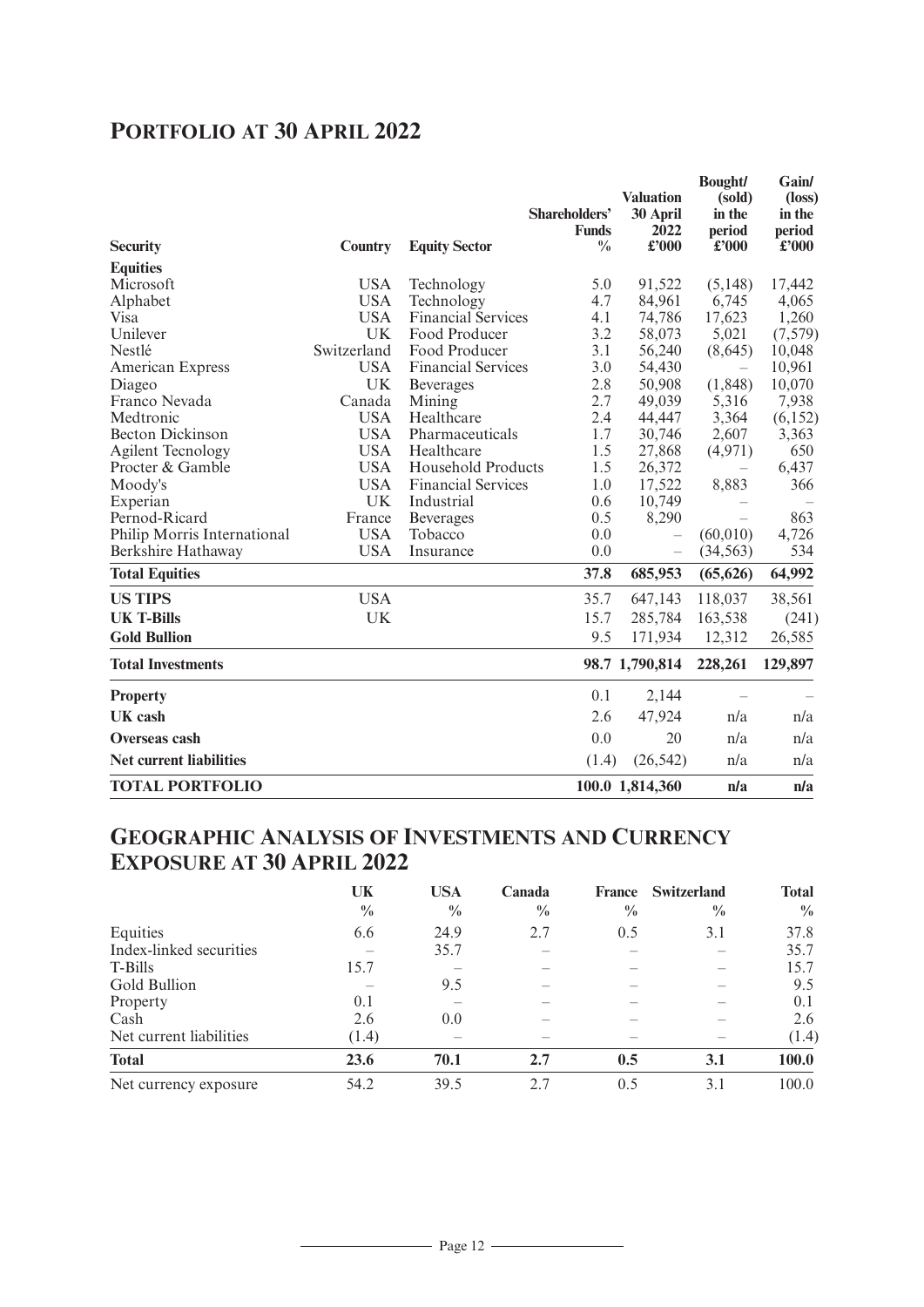# **RECORD 1990-2022**

|          | Share-                          |                  |                  | Net asset             |                       |                                          |                                    |                 |                          |        |
|----------|---------------------------------|------------------|------------------|-----------------------|-----------------------|------------------------------------------|------------------------------------|-----------------|--------------------------|--------|
|          | holders'                        |                  | <b>Shares</b>    | value                 | <b>Share</b>          | <b>FTSE</b>                              | <b>Earnings</b>                    | <b>Dividend</b> | Dividend Inflation       |        |
| Date     | <b>Funds</b>                    | <b>Liquidity</b> | Out-             | per share             | Price                 |                                          | All-Share per share <sup>(1)</sup> | per share       | Growth                   | (RPI)  |
| 30 April | $\pounds 000$                   | $(\%)$           | standing         | $(\pmb{\pounds})$     | $(\pounds)$           | <b>Index</b>                             | (f)                                | (f)             | $(\%)$                   | $(\%)$ |
| 1990(2)  | 8,462                           | 11.8             | 149,313          | 56.67                 |                       | $39^{1}/_{2}$ 1,043.16                   | 1.09                               | 1.00            | n/a                      | n/a    |
| 1991     | 9,006                           | 2.6              | 149,313          | 60.32                 |                       | $48^{1}/_2$ 1, 202.75                    | 1.45                               | 1.50            | 50.0                     | 6.4    |
| 1992     | 10,589                          | 0.0              | 149,313          | 70.92                 | 66                    | 1,282.75                                 | 1.67                               | 1.60            | 6.7                      | 4.3    |
| 1993     | 11,441                          | 2.7              | 152,187          | 75.18                 |                       | 81 <sup>1</sup> / <sub>2</sub> 1,388.88  | 2.52                               | 1.80            | 12.5                     | 1.3    |
| 1994     | 12,987                          | 12.0             | 152,187          | 85.34                 |                       | 89 <sup>1</sup> / <sub>2</sub> 1,580.44  | 2.12                               | 1.95            | 8.3                      | 2.6    |
| 1995     | 13,939                          | 6.2              | 152,187          | 91.59                 | 87                    | 1,578.67                                 | 2.00                               | 2.00            | 2.6                      | 3.3    |
| 1996     | 19,473                          | 15.9             | 169,173          | 115.11                |                       | 118 <sup>1</sup> / <sub>2</sub> 1,914.61 | 2.90                               | 2.20            | 10.0                     | 2.4    |
| 1997     | 27,865                          | 24.5             | 208,114          | 133.89                |                       | $141^{1}/_{4}$ 2, 135.31                 | 3.01                               | 2.30            | 4.5                      | 2.4    |
| 1998     | 48,702                          | 34.7             | 270,250          | 180.21                |                       | 1991/2 2,788.99                          | 3.57                               | 2.45            | 6.5                      | 4.0    |
| 1999     | 65,200                          | 37.8             | 323,966          | 201.26                |                       | $202^{1/2}$ 3,028.40                     | 3.67                               | 2.55            | 4.1                      | 1.6    |
| 2000     | 73,751                          | 45.3             | 369,121          | 199.80                | 202                   | 3,001.92                                 | 2.98                               | $2.62^{1/2}$    | 2.9                      | 3.0    |
| 2001     | 78,000                          | 47.1             | 376,750          | 207.03                |                       | 208 <sup>1</sup> / <sub>2</sub> 2,869.04 | 3.27                               | 2.70            | 2.9                      | 1.8    |
| 2002     | 92,430                          | 48.9             | 454,472          | 203.38                |                       | 209 <sup>1</sup> / <sub>2</sub> 2,512.04 | 3.88                               | 2.80            | 3.7                      | 1.5    |
| 2003     | 104,324                         | 24.5             | 559,925          | 186.32                |                       | 193 <sup>3</sup> / <sub>4</sub> 1,891.50 | 3.40                               | 2.90            | 3.6                      | 3.1    |
| 2004     | 134,770                         | 31.4             | 641,253          | 210.17                |                       | 214 <sup>1</sup> / <sub>2</sub> 2,237.34 | 3.98                               | 3.10            | 6.9                      | 2.5    |
| 2005     | 149,834                         | 35.4             | 677,185          | 221.26                |                       | 2243/4 2,397.05                          | 3.41                               | 3.40            | 9.7                      | 3.2    |
| 2006     | 189,351                         | 40.8             | 739,234          | 256.14                |                       | 259 $\frac{1}{4}$ 3,074.26               | 3.78                               | 3.70            | 8.8                      | 2.6    |
| 2007     | 192,416                         | 50.7             | 726,921          | 264.70                | 266                   | 3,355.60                                 | 4.95                               | 4.10            | 10.8                     | 4.5    |
| 2008     | 188,664                         | 100.2            | 733,051          | 257.37                |                       | 258 <sup>1</sup> / <sub>4</sub> 3,099.94 | 5.59                               | 4.60            | 12.2                     | 4.2    |
| 2009     | 171,132                         | 29.9             | 745,231          | 229.64                | 233                   | 2,173.06                                 | 5.34                               | 5.00            | 8.7                      | (1.2)  |
| 2010     | 233,785                         | 34.4             | 815,281          | 286.75                |                       | 289 <sup>1</sup> / <sub>2</sub> 2,863.35 | 4.61                               | 5.20            | 4.0                      | 5.3    |
| 2011     | 310,000                         | 45.4             | 984,803          | 314.78                | 318                   | 3,155.03                                 | 5.68                               | 5.40            | 3.8                      | 5.2    |
| 2012     | 463,473                         | 50.0             | 1,380,659        | 335.69                |                       | 3407/10 2,984.67                         | 7.23                               | 5.55            | 2.8                      | 3.5    |
| 2013     | 593,245                         | 56.5             | 1,685,901        | 351.89                | 357                   | 3,390.18                                 | 5.69                               | 5.60            | 0.9                      | 2.9    |
| 2014     | 573,237                         | 56.0             | 1,717,447        | 333.77                |                       | 331%10 3,619.83                          | 4.78                               | 5.60            | 0.0                      | 2.5    |
| 2015     | 609,745                         |                  | 59.9 1,742,956   | 349.83                |                       | 3507/10 3,760.06                         | 3.65                               | 5.60            | 0.0                      | 0.9    |
| 2016     | 640,624                         |                  | 56.0 1,744,842   | 367.15                |                       | $372^{1/2}$ 3,421.70                     | 4.78                               | 5.60            | 0.0                      | 1.3    |
| 2017     | 781,499                         |                  | 54.3 1,960,127   | 398.70                |                       | 4054/10 3,962.49                         | 6.20                               | 5.60            | 0.0                      | 3.5    |
| 2018     | 858,893                         |                  | 61.6 2, 212, 433 | 388.21                |                       | 392 4,127.68                             | 5.23                               | 5.60            | 0.0                      | 3.4    |
| 2019     | 968,579                         |                  | 64.0 2,392,275   | 404.88                | 408                   | 4,067.98                                 | 4.97                               | 5.60            | 0.0                      | 3.0    |
| 2020     | 1,160,966                       |                  | 55.3 2,723,003   | 426.36                | 433                   | 3,262.51                                 | 5.86                               | 5.60            | 0.0                      | 1.5    |
| 2021     | 1,503,936                       |                  | 54.3 3, 232, 929 | 465.19                | 471                   | 3,983.85                                 | 4.53                               | 5.60            | $0.0\,$                  | 2.9    |
| 2022     | 1,814,360                       |                  | 62.2 3,688,069   | 491.95                | 503                   | 4,185.12                                 | 8.36                               | $7.00^{(3)}$    | 25.0                     | 11.1   |
|          | Compound growth rates per annum |                  |                  | $(\frac{0}{0})^{(4)}$ | $(\frac{0}{0})^{(4)}$ | $(\frac{0}{0})^{(4)}$                    | $\binom{0}{0}$                     | $(\%)$          |                          | $(\%)$ |
| 3 Years  |                                 |                  |                  | 6.7                   | 7.2                   | 1.0                                      | 18.9                               | 0.0             |                          | 5.1    |
| 5 Years  |                                 |                  |                  | 6.0                   | 6.2                   | 4.1                                      | 11.8                               | 0.0             | $\overline{\phantom{0}}$ | 4.3    |
| 10 Years |                                 |                  |                  | 3.9                   | 4.0                   | 3.4                                      | 4.6                                | 0.1             | $\overline{\phantom{0}}$ | 3.3    |
|          | Since 30 April 1990             |                  |                  | 7.0                   | 8.3                   | 4.4                                      | 6.6                                | 5.5             |                          | 3.1    |

Shares outstanding and per share values have been adjusted for the 1 for 100 consolidation of Ordinary shares in January 1993 and exclude shares held in Treasury.

(1) Based on the weighted average number of shares in issue during the year.

(2) Personal Assets became self-managed in 1990.

(3) A special dividend of £1.40 per Ordinary share will be paid in relation to the year ended 30 April 2022.

(4) Capital only.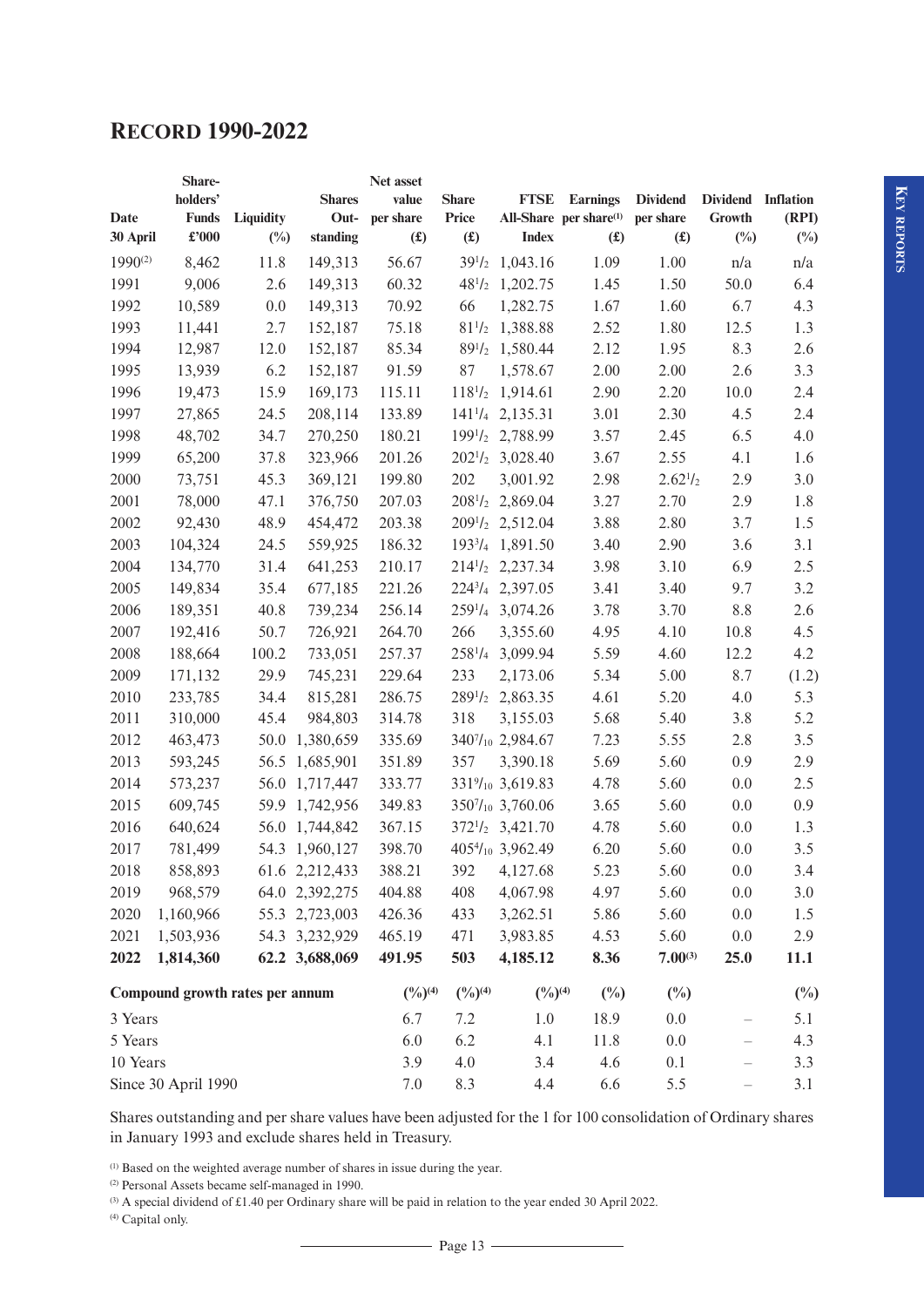# **TEN YEAR PERFORMANCE**



# **Share Price versus FTSE All-Share Index (based to 100)**

**Share Price Total Return versus FTSE All-Share Index Total Return (based to 100)**

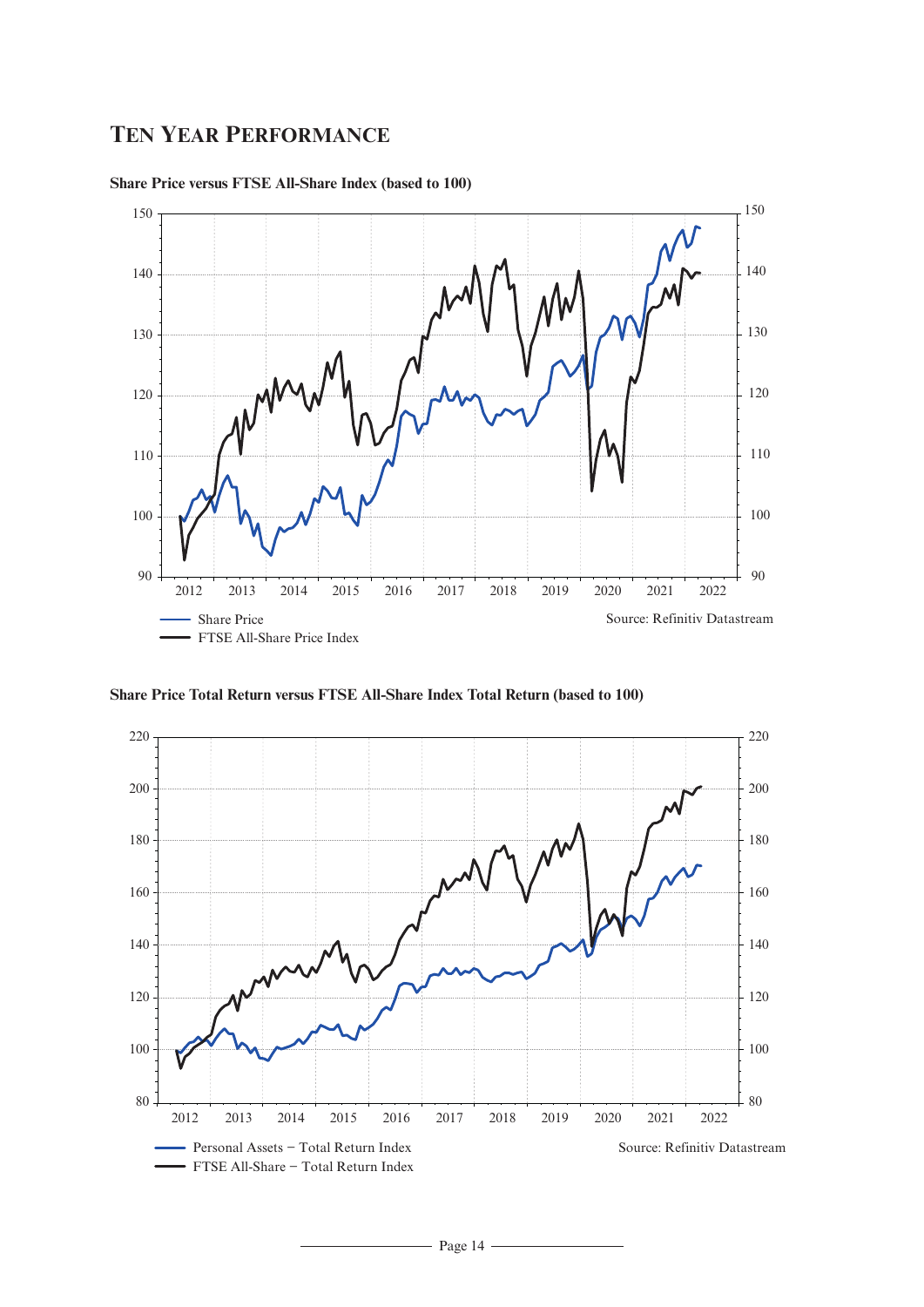# **ANNUAL PERFORMANCE SINCE 30 APRIL 2000**

**Note:** The first chart on this page is designed to show the share price volatility of Personal Assets compared to that of the FTSE All-Share Index. The chart shows how, with the exception of 2013-2014 and 2017-2018, the Company's capital performance has tended to be less volatile than that of the All-Share but, even taking both the above periods into account, the Company's long-term price gain of 149.0% since April 2000 has comfortably exceeded the All-Share's 39.4%.



**Annual percentage change in Share Price and FTSE All-Share Index to 30 April**

# **VOLATILITY AND SHARE PRICE TOTAL RETURN PERFORMANCE SINCE 30 APRIL 2000**

**Note:** The Scatter Graph shows the share price total return performance of Personal Assets (very large blue dot) and the FTSE All-Share Index (large black dot) compared to that of the other six trusts included within the AIC Flexible Investment Sector and the 14 trusts included within the AIC Global Sector (within which the Company was included between 2000 and 2016), in terms of share price (vertical axis) and monthly price volatility (horizontal axis) since 30 April 2000. Only the trusts in existence on 30 April 2000 have been included in the chart below. Personal Assets, while performing better than the All-Share over the period, shows up as the least volatile of all the trusts.



#### **Volatility Compared to Peer Group since 30 April 2000**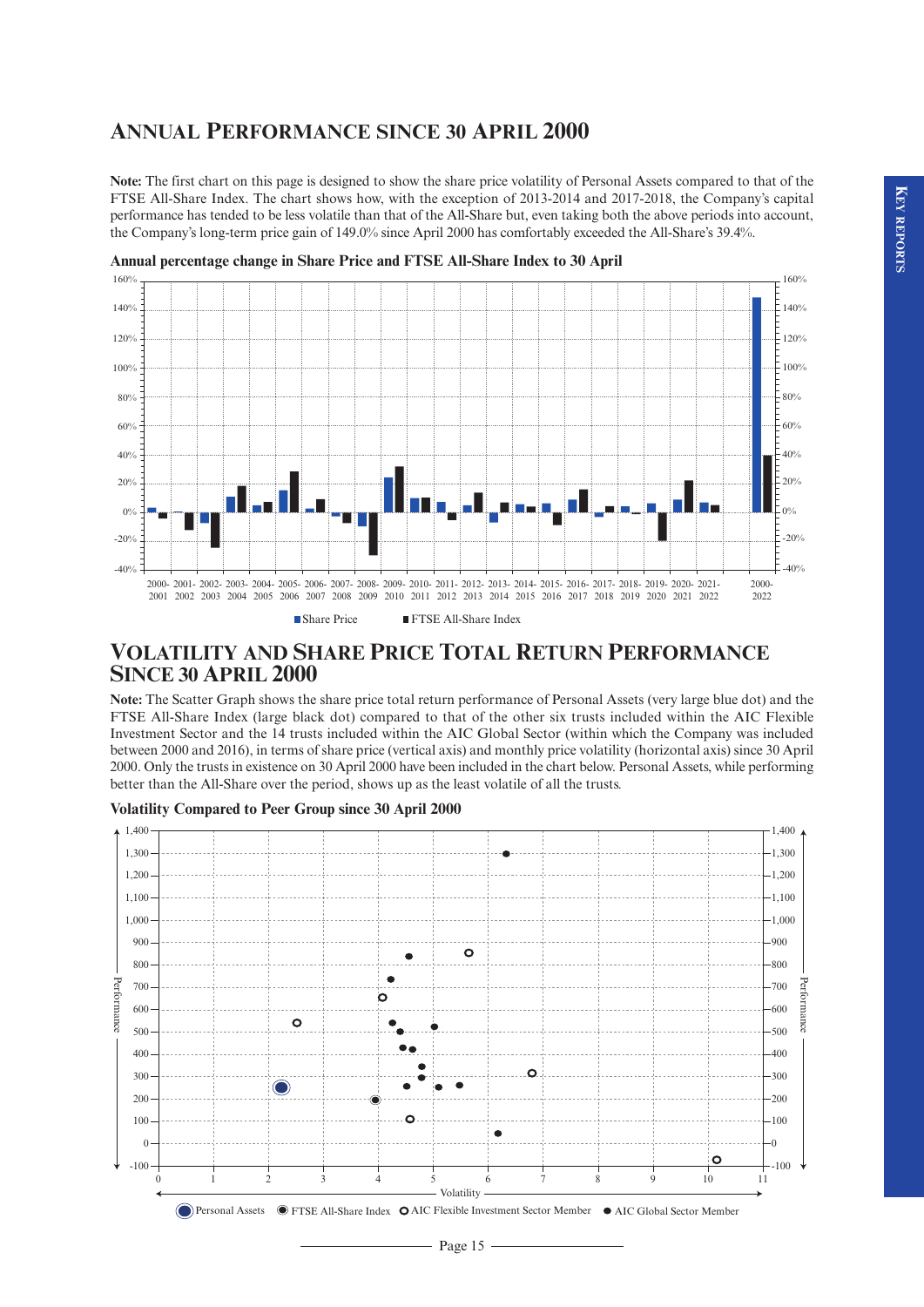# **INCOME STATEMENT**

|                                                    |                | Year ended 30 April 2022 |               |              | Year ended 30 April 2021 |               |         |  |
|----------------------------------------------------|----------------|--------------------------|---------------|--------------|--------------------------|---------------|---------|--|
|                                                    |                | <b>Revenue</b>           | Capital       |              | Revenue                  | Capital       |         |  |
|                                                    |                | return                   | return        | <b>Total</b> | return                   | return        | Total   |  |
| <b>Notes</b>                                       |                | £'000                    | $\pounds 000$ | £'000        | £'000                    | $\pounds$ 000 | £'000   |  |
| <b>Investment</b> income                           |                |                          |               |              |                          |               |         |  |
| Calculated using the effective                     |                |                          |               |              |                          |               |         |  |
| interest rate method                               | 2              | 25,942                   |               | 25,942       | 3,272                    |               | 3,272   |  |
| Other investment income                            | 2              | 13,847                   |               | 13,847       | 15,733                   |               | 15,733  |  |
| Other operating income                             | $\overline{2}$ | 68                       |               | 68           |                          |               |         |  |
| Gain on disposal of asset<br>held for sale         |                |                          |               |              |                          | 1,559         | 1,559   |  |
| Gains on investments<br>held at fair value through |                |                          |               |              |                          |               |         |  |
| profit or loss                                     | 8              | —                        | 129,897       | 129,897      |                          | 80,865        | 80,865  |  |
| Foreign exchange (losses)/gains                    | $8\,$          |                          | (49, 813)     | (49, 813)    |                          | 38,951        | 38,951  |  |
| Total income                                       |                | 39,857                   | 80,084        | 119,941      | 19,005                   | 121,375       | 140,380 |  |
| Expenses                                           | 3              | (5,016)                  | (6,295)       | (11, 311)    | (4, 423)                 | (5,269)       | (9,692) |  |
| Return before taxation                             |                | 34,841                   | 73,789        | 108,630      | 14,582                   | 116,106       | 130,688 |  |
| Taxation                                           | 5,6            | (5,931)                  | 3,325         | (2,606)      | (1,045)                  | 482           | (563)   |  |
| Return for the year                                |                | 28,910                   | 77,114        | 106,024      | 13,537                   | 116,588       | 130,125 |  |
| Return per share                                   |                | £8.36                    | £22.31        | £30.67       | £4.53                    | £39.04        | £43.57  |  |

The ''Return for the Year'' is also the ''Total Comprehensive Income for the Year'', as defined in IAS1 (revised), and no separate Statement of Comprehensive Income has been presented.

The ''Total'' column of this statement represents the Company's Income Statement, prepared in accordance with International Financial Reporting Standards.

The Revenue return and Capital return columns are supplementary to this and are prepared under guidance published by the Association of Investment Companies.

Return per share is calculated on 3,456,868 (2021: 2,986,288) shares, being the weighted average number in issue (excluding Treasury shares) during the year.

All items in the above statement derive from continuing operations.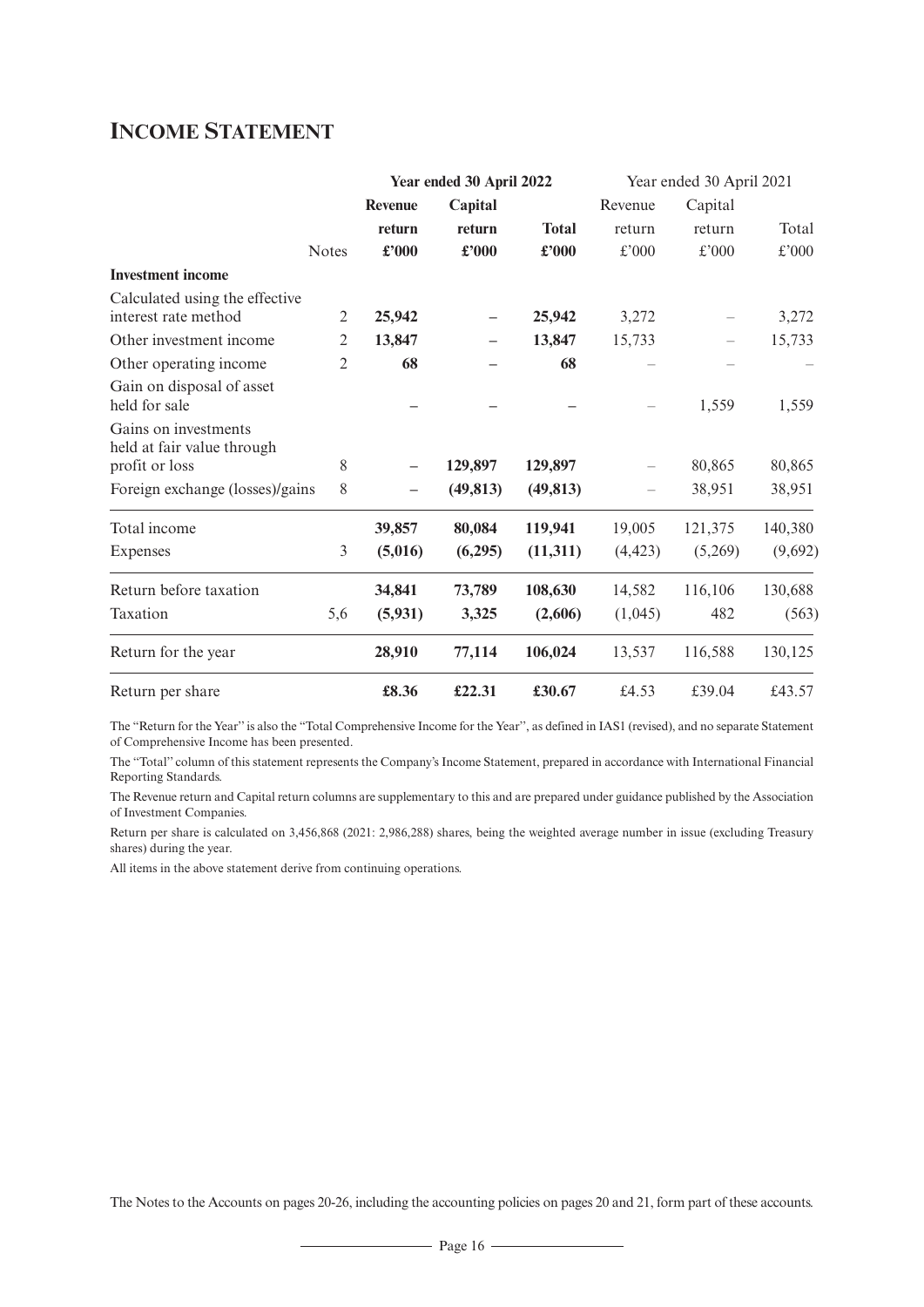# **STATEMENT OF FINANCIAL POSITION**

|                                                                 | <b>Notes</b> | 30 April<br>2022<br>£'000 | 30 April<br>2021<br>£'000 |
|-----------------------------------------------------------------|--------------|---------------------------|---------------------------|
| <b>Non-current assets</b>                                       |              |                           |                           |
| Investments held at fair                                        |              |                           |                           |
| value through profit or loss                                    | 8            | 1,790,814                 | 1,432,656                 |
| Property                                                        | $\mathbf{Q}$ | 2,144                     | 2,144                     |
| Total non-current assets                                        |              | 1,792,958                 | 1,434,800                 |
| <b>Current assets</b>                                           |              |                           |                           |
| Receivables                                                     | 10           | 4,429                     | 1,228                     |
| Cash and cash equivalents                                       |              | 47,944                    | 70,907                    |
| Total current assets                                            |              | 52,373                    | 72,135                    |
| Total assets                                                    |              | 1,845,331                 | 1,506,935                 |
| <b>Current liabilities</b>                                      |              |                           |                           |
| Financial liabilities held at fair value through profit or loss | 11           | (26, 585)                 | (676)                     |
| Corporation tax payable                                         | 11           | (1,486)                   |                           |
| Other payables                                                  | 11           | (2,900)                   | (2, 323)                  |
| <b>Total liabilities</b>                                        |              | (30, 971)                 | (2,999)                   |
| Net assets                                                      |              | 1,814,360                 | 1,503,936                 |
| <b>Capital and reserves</b>                                     |              |                           |                           |
| Ordinary share capital                                          | 12           | 46,100                    | 40,410                    |
| Share premium                                                   |              | 1,235,636                 | 1,017,672                 |
| Capital redemption reserve                                      |              | 219                       | 219                       |
| Special reserve                                                 |              | 22,517                    | 22,517                    |
| Capital reserve unrealised                                      |              | 324,095                   | 285,947                   |
| Distributable reserves (see page 18)                            |              | 185,793                   | 137,171                   |
| Total equity                                                    |              | 1,814,360                 | 1,503,936                 |
| Shares in issue at year end                                     | 12           | 3,688,069                 | 3,232,929                 |
| Net asset value per<br>Ordinary share                           |              | £491.95                   | £465.19                   |

The financial statements on pages 16-26 were approved and authorised for issue by the Board of Directors and signed on its behalf on 8 June 2022 by:

Iain Ferguson Chairman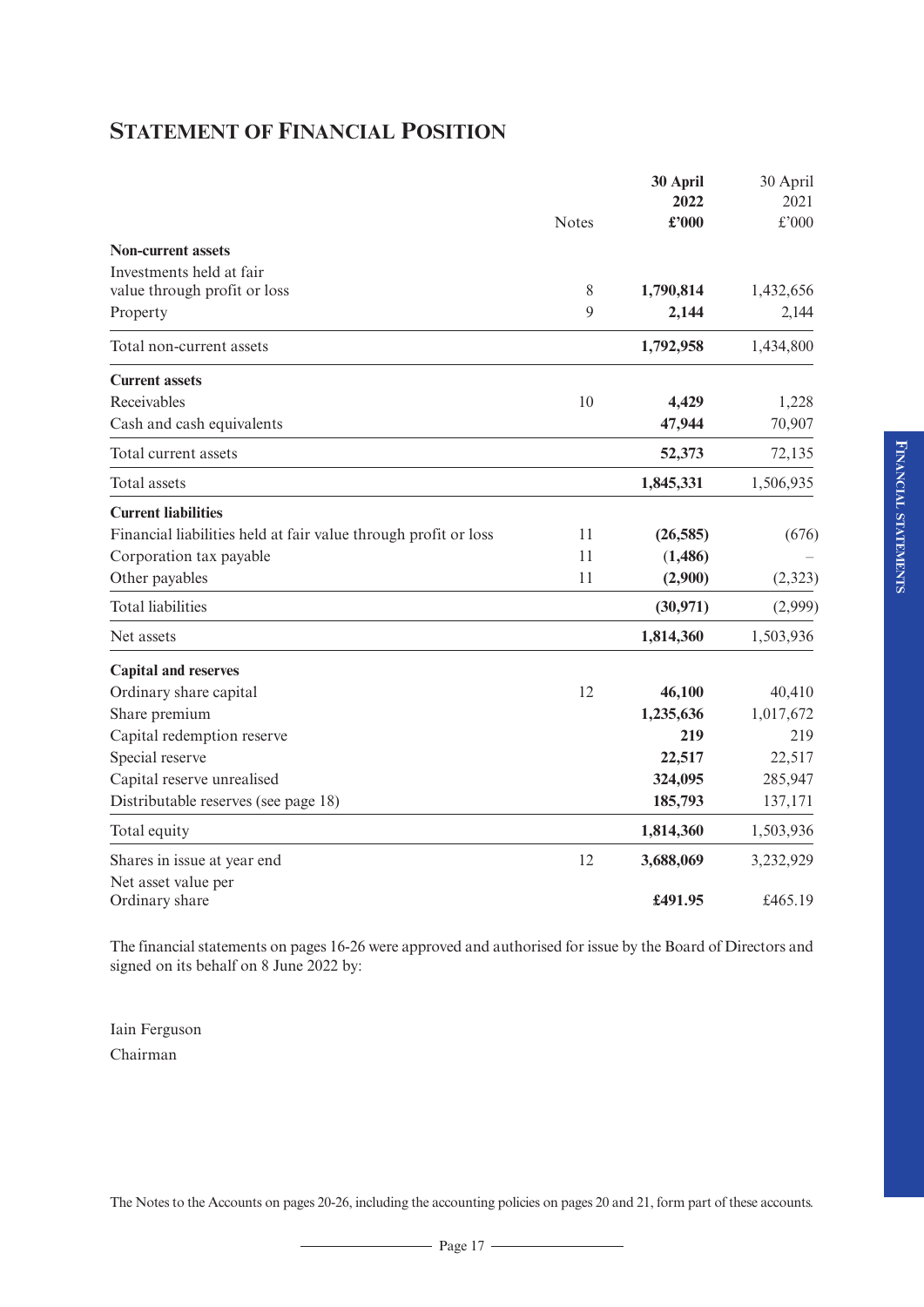# **STATEMENT OF CHANGES IN EQUITY**

|                                            |                                       |                  |                                                 |                             |                                       |                                           | Distributable reserves*                 |                             |                 |
|--------------------------------------------|---------------------------------------|------------------|-------------------------------------------------|-----------------------------|---------------------------------------|-------------------------------------------|-----------------------------------------|-----------------------------|-----------------|
| For the year ended<br>30 April 2022        | Ordinary<br>share<br>capital<br>£'000 | premium<br>£'000 | Capital<br>Share redemption<br>reserve<br>£'000 | Special<br>reserve<br>£'000 | Treasury<br>share<br>reserve<br>£'000 | Capital<br>reserve<br>unrealised<br>£'000 | Capital<br>reserve<br>realised<br>£'000 | Revenue<br>reserve<br>£'000 | Total<br>£'000  |
| Balance at<br>1 May 2021                   |                                       | 40,410 1,017,672 | 219                                             | 22,517                      |                                       | 285,947                                   | 137,171                                 |                             | $-1,503,936$    |
| Return for<br>the year                     |                                       |                  |                                                 |                             |                                       | 38,148                                    | 38,966                                  | 28,910                      | 106,024         |
| Ordinary<br>dividends paid <sup>(1)</sup>  |                                       |                  |                                                 |                             |                                       |                                           |                                         | (19, 254)                   | (19,254)        |
| Issue of<br>Ordinary shares <sup>(2)</sup> | 5,690                                 | 217,964          |                                                 |                             |                                       |                                           |                                         |                             | 223,654         |
| <b>Balance</b> at<br>30 April 2022         |                                       | 46,100 1,235,636 | 219                                             | 22,517                      |                                       | 324,095                                   | 176,137                                 |                             | 9,656 1,814,360 |
|                                            |                                       |                  |                                                 |                             |                                       |                                           | Distributable reserves*                 |                             |                 |
| For the year ended<br>30 April 2021        | Ordinary<br>share<br>capital<br>£'000 | premium<br>£'000 | Capital<br>Share redemption<br>reserve<br>£'000 | Special<br>reserve<br>£'000 | Treasury<br>share<br>reserve<br>£'000 | Capital<br>reserve<br>unrealised<br>£'000 | Capital<br>reserve<br>realised<br>£'000 | Revenue<br>reserve<br>£'000 | Total<br>£'000  |
| Balance at<br>1 May 2020                   | 34,580                                | 811,635          | 219                                             | 22,517                      | (17,622)                              | 215,074                                   | 93,852                                  |                             | 711 1,160,966   |
| Return for<br>the year                     |                                       |                  |                                                 |                             |                                       | 70,873                                    | 45,715                                  | 13,537                      | 130,125         |
| Ordinary<br>dividends paid <sup>(1)</sup>  |                                       |                  |                                                 |                             |                                       |                                           | (2,396)                                 | (14,248)                    | (16, 644)       |
| Issue of<br>Ordinary shares <sup>(2)</sup> | 5,830                                 | 206,037          |                                                 |                             | 17,622                                |                                           |                                         |                             | 229,489         |
| <b>Balance at</b><br>30 April 2021         |                                       | 40,410 1,017,672 | 219                                             | 22,517                      |                                       | 285,947                                   | 137,171                                 |                             | $-1,503,936$    |

 $(1)$  See Note 7.  $(2)$  See Note 12.

\* The Capital reserve realised and Revenue reserve represent distributable reserves available and intended for distribution as and when required.

**Share premium.** The share premium represents the difference between the nominal value of new Ordinary shares issued and the consideration the Company receives for these shares.

**Capital redemption reserve.** The capital redemption reserve represents the nominal value of Ordinary shares bought back for cancellation since authority to do this was first obtained at a General Meeting in April 1999. **Special reserve.** The cost of any shares bought back for cancellation is deducted from the special reserve, which was created from the share premium, also following a General Meeting in April 1999.

**Treasury share reserve.** The net cost of any shares bought back and held in treasury.

**Capital reserve unrealised.** Increases and decreases in the valuation of investments held at the year end and unrealised exchange differences of a capital nature are accounted for in this Reserve.

**Capital reserve realised.** Gains and losses on the realisation of investments, realised exchange differences of a capital nature and returns of capital are accounted for in this Reserve.

**Revenue reserve.** Any surplus/deficit arising from the revenue return for the year is taken to/from this Reserve.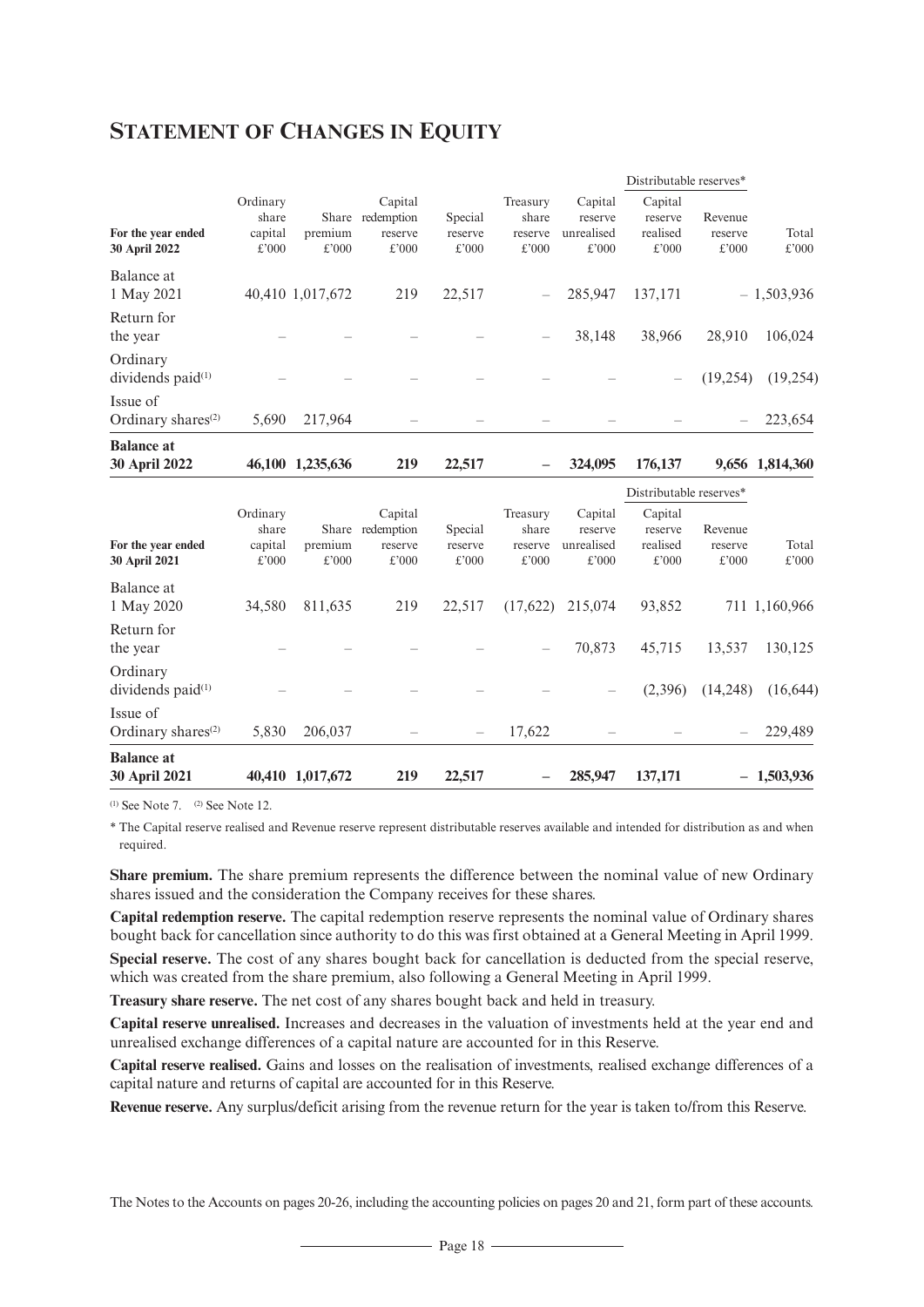# **CASH FLOW STATEMENT**

|                                                                          |                  | Year ended    | Year ended    |
|--------------------------------------------------------------------------|------------------|---------------|---------------|
|                                                                          |                  | 30 April      | 30 April      |
|                                                                          |                  | 2022          | 2021          |
|                                                                          | <b>Notes</b>     | $\pounds 000$ | $\pounds 000$ |
| <b>Cash flows from operating activities</b>                              |                  |               |               |
| Return before taxation                                                   |                  | 108,630       | 130,688       |
| Income calculated using the effective interest rate method               |                  | (25, 942)     | (3,272)       |
| Gains on investments                                                     |                  | (129, 897)    | (82, 424)     |
| Foreign exchange losses/(gains)                                          |                  | 49,813        | (38,951)      |
| Operating cash flow before movements in working capital                  |                  | 2,604         | 6,041         |
| (Increase)/decrease in accrued income, prepayments and other receivables |                  | (222)         | 733           |
| Increase in other payables                                               |                  | 577           | 276           |
| Net cash from operating activities before taxation                       |                  | 2,959         | 7,050         |
| Taxation                                                                 |                  | (1,064)       | (563)         |
| Net cash inflow from operating activities                                |                  | 1,895         | 6,487         |
| <b>Cash flows from investing activities</b>                              |                  |               |               |
| Purchase of investments – equity shares                                  |                  | (61,064)      | (118, 361)    |
| Purchase of investments – fixed interest and other investments           |                  | (835, 033)    | (613,740)     |
| Purchase of gold bullion                                                 |                  | (12, 312)     | (25, 044)     |
| Purchase of freehold property                                            |                  |               | (445)         |
| Disposal of investments – equity shares                                  |                  | 126,691       | 59,569        |
| Disposal of investments - fixed interest and other investments           |                  | 579,399       | 450,077       |
| Disposal of subsidiary                                                   |                  |               | 2,793         |
| Settled forward foreign exchange (losses)/gains                          |                  | (23, 807)     | 40,230        |
| Net cash outflow from investing activities                               |                  | (226, 126)    | (204, 921)    |
| <b>Cash flows from financing activities</b>                              |                  |               |               |
| Equity dividends paid                                                    | $\boldsymbol{7}$ | (19,254)      | (16, 644)     |
| Issue of Ordinary shares                                                 |                  | 220,618       | 230,576       |
| Net cash inflow from financing activities                                |                  | 201,364       | 213,932       |
| (Decrease)/increase in cash and cash equivalents                         |                  | (22, 867)     | 15,498        |
| Cash and cash equivalents at the start of the year                       |                  | 70,907        | 56,091        |
| Effect of exchange rate changes                                          |                  | (96)          | (682)         |
| Cash and cash equivalents at the year end                                |                  | 47,944        | 70,907        |
| Net cash inflow from operating activities includes the following:        |                  |               |               |
| Dividends received                                                       |                  | 9,474         | 12,702        |
| Interest received                                                        |                  | 4,262         | 4,133         |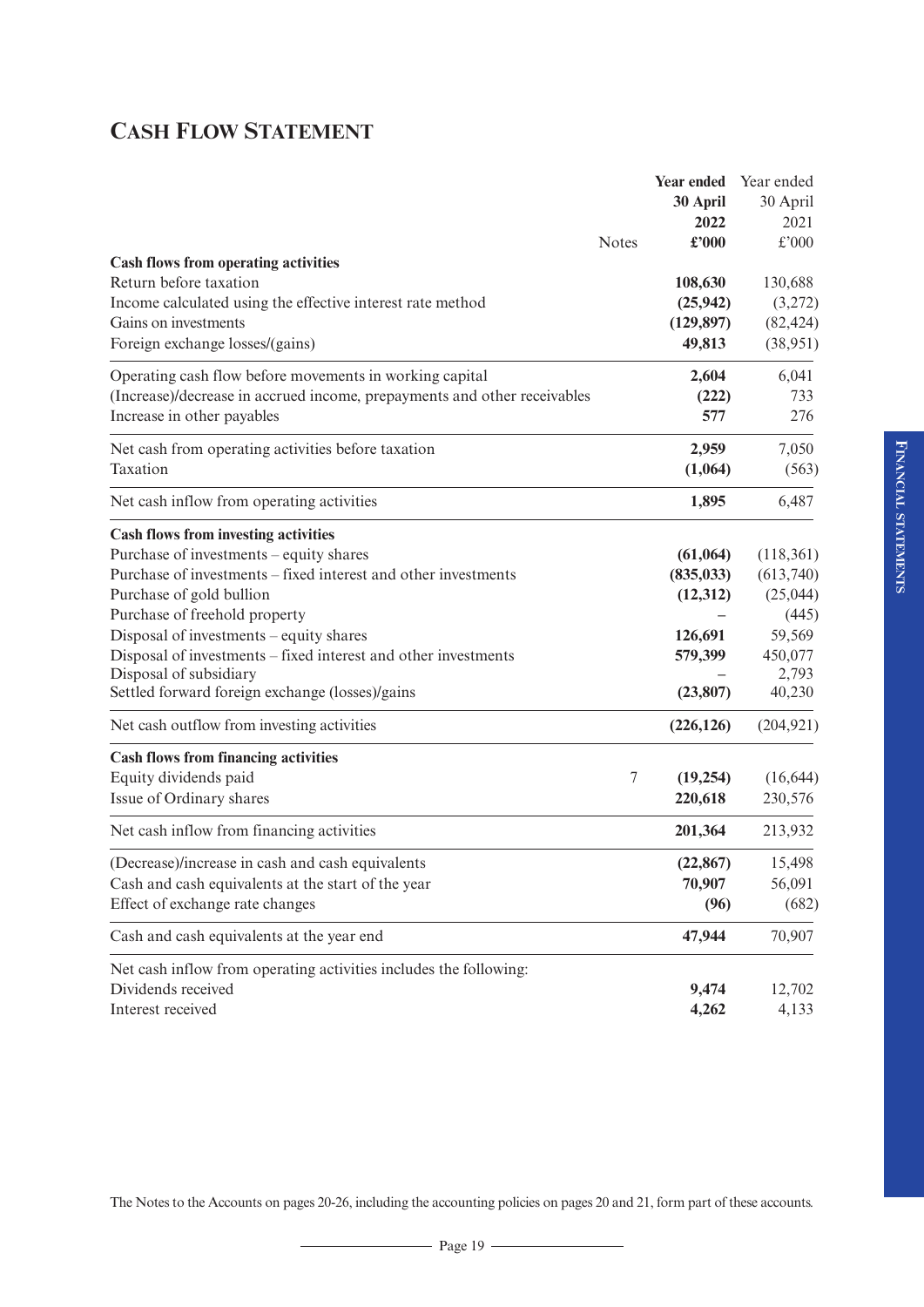# **NOTES TO THE ACCOUNTS**

### **1. ACCOUNTING POLICIES**

#### **BASIS OF ACCOUNTING**

The financial statements of the Company have been prepared in accordance with UK-adopted International Accounting Standards and with the requirements of the Companies Act 2006 as applicable to companies reporting under those standards. This change constitutes a change in accounting framework. However, there is no impact on recognition or disclosure in the period reported as a result of the change in framework.

The financial statements have been prepared on a going concern basis.

The financial statements are presented in Sterling and all values are rounded to the nearest thousand pounds (£'000) except where otherwise indicated.

The financial statements have been prepared on the historical cost basis, modified by revaluation of financial assets and financial liabilities held at fair value. The principal accounting policies adopted are set out below. These have been applied consistently, other than where new policies have been adopted. Where the presentational guidance set out in the Statement of Recommended Practice (the ''SORP'') for investment trusts issued by the Association of Investment Companies (the ''AIC'') in April 2021 is consistent with the requirements of IFRSs, the Directors have sought to prepare the financial statements on a basis compliant with the recommendation of the SORP.

### **PRESENTATION OF INCOME STATEMENT**

In order better to reflect the activities of an investment trust company, and in accordance with guidance issued by the AIC, supplementary information which analyses the Income Statement between items of a revenue and capital nature has been presented alongside the Income Statement.

#### **INCOME**

Dividends are recognised as income when the shareholders' right to receive payment has been established, normally the ex-dividend date.

Dividends receivable on equity shares where no ex-dividend date is quoted are recognised when the Company's right to receive payment is established.

Where the Company has received its dividends in the form of additional shares rather than cash, the cash equivalent of the additional shares is recognised as income.

Dividends from overseas companies are shown gross of withholding tax.

Special dividends are classified as either revenue or capital depending on their nature.

Fixed interest returns on non-equity securities (fixed interest securities) are recognised on a time apportionment basis so as to reflect the effective yield on the investment, being amortisation of premium/accretion of discount spread over the life of the investment. For the US TIPS holdings any US inflationary movement in the year is also recognised.

All other interest income and other income, is accounted for on an accruals basis.

#### **EXPENSES**

All expenses are accounted for on an accruals basis. Expenses are charged to revenue except those incurred in the maintenance and enhancement of the Company's assets and taking account of the expected long-term returns, as follows:

Investment management fees have been allocated 35 per cent. to revenue and 65 per cent. to capital.

Transaction costs incurred on the acquisition or disposal of investments are expensed to capital.

#### **TAXATION**

In accordance with the SORP, the marginal rate of tax is applied to taxable net revenue.

Deferred tax is the tax expected to be payable or recoverable on differences between the carrying amounts of assets and liabilities in the financial statements and the corresponding tax bases used in the computation of taxable profit, and is accounted for using the balance sheet liability method. Deferred tax liabilities are recognised for all taxable temporary differences and deferred tax assets are recognised to the extent that it is probable that taxable profits will be available against which deductible temporary differences can be utilised.

#### **INVESTMENTS**

Investments are recognised and derecognised on the trade date where a purchase or sale is under a contract the terms of which require delivery within a period of time established by the market concerned, and are measured at fair value being the consideration payable or receivable.

Investments are designated in terms of IFRSs as ''investments held at fair value through profit or loss'', and are measured at subsequent reporting dates at fair value, which is either the bid price or the last traded price, depending on the convention of the exchange on which the investment is quoted. Investments in Gold Bullion are valued using the London Bullion Market Association gold price which is the global benchmark price for unallocated gold delivered in London. Investments in unit trusts or OEICs are valued at the closing price released by the relevant investment manager.

Any gain or loss arising from a movement in investments is included as a gain or loss on investments in the income statement as a capital item.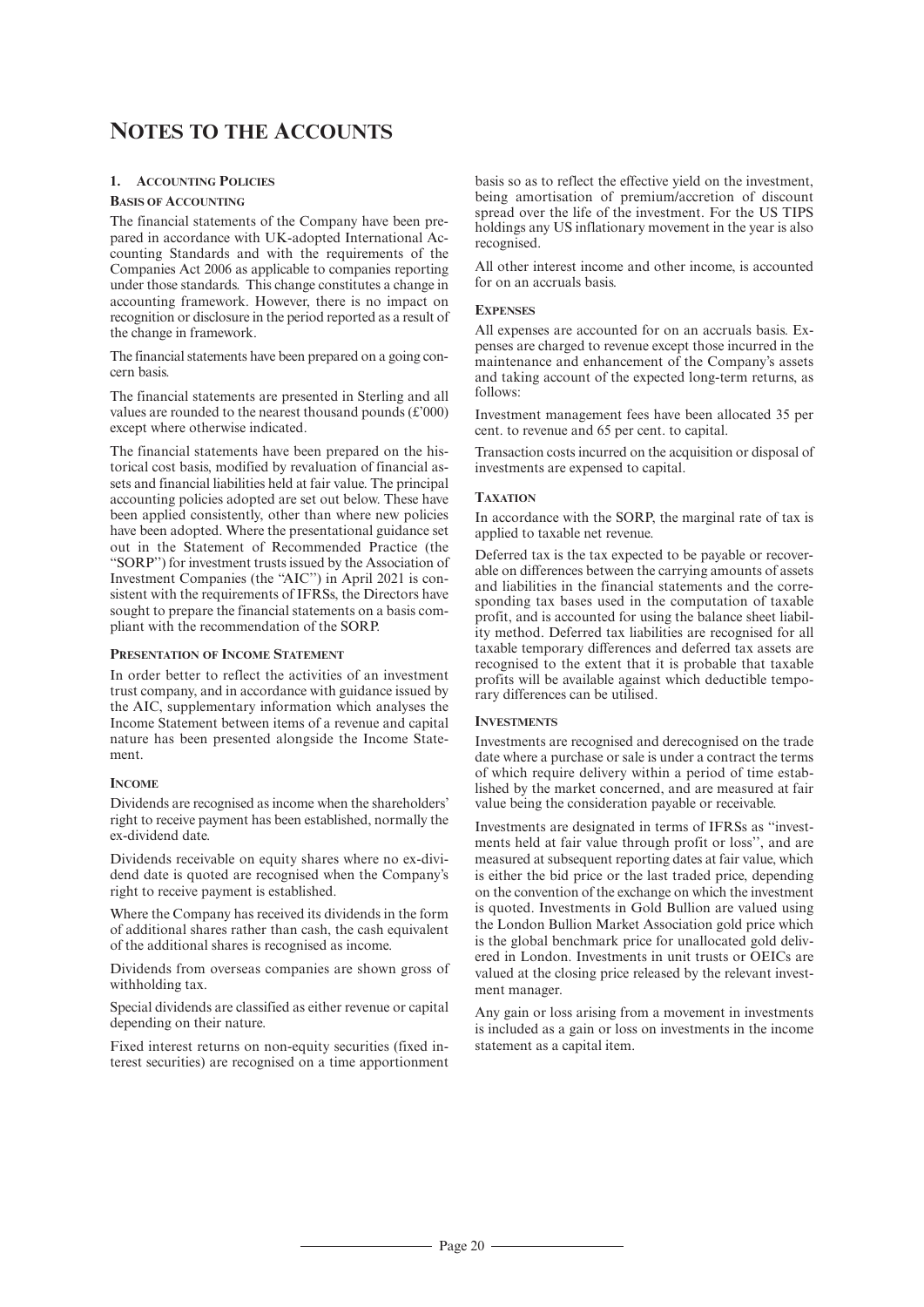#### **1. ACCOUNTING POLICIES (CONTINUED)**

#### **ASSETS CLASSIFIED AS HELD FOR SALE**

Assets classified as held for sale are measured at fair value, being the lower of the carrying amount and fair value less costs to sell.

#### **PROPERTY**

Property is included at fair value. Any gain or loss arising from changes in the fair value is included in the Income Statement as a capital item. Depreciation is not charged as it is not material.

#### **FOREIGN CURRENCY**

Transactions denominated in foreign currencies are recorded at the actual exchange rate at the date of the transaction. Monetary assets, non-monetary assets and liabilities denominated in foreign currencies at the year end are carried at fair value by using the rate of exchange prevailing at the balance sheet date. The currencies to which the Company was exposed during the year to 30 April 2022 were Euros, Swiss Francs and US Dollars. The exchange rates applying against Sterling at 30 April were as follows:

|             | 2022   | 2021   |
|-------------|--------|--------|
| Euro        | 1.1921 | 1.1491 |
| Swiss Franc | 1.2237 | 1.2616 |
| US Dollar   | 1.2571 | 1.3814 |

Forward currency contracts are classified as financial assets or liabilities held at fair value through profit or loss and are reported at fair value at the year end by using the forward rate of exchange prevailing at the year end. The change in fair value is recognised in the Income Statement as a capital item. The forward rates of exchange of the Company's US Dollars to Sterling contracts at 30 April 2022, were as follows:

| <b>Maturity date</b> | Rate   |
|----------------------|--------|
| 2022                 |        |
| 16 May 2022          | 1.2571 |
| 15 June 2022         | 1.2572 |
| 15 July 2022         | 1.2576 |
| 2021                 |        |
| 17 May 2021          | 1.3814 |
| 15 June 2021         | 1.3816 |
| 15 July 2021         | 1.3817 |
|                      |        |

Any gain or loss arising from a movement in exchange rates subsequent to the date of the transaction is included as an exchange gain or loss in the Income Statement as a revenue or capital item depending on the nature of the gain or loss.

#### **CASH AND CASH EQUIVALENTS**

Cash comprises cash in hand and demand deposits. Cash equivalents are short-term, highly liquid investments that are readily convertible to known amounts of cash and are subject to an insignificant risk of changes in value.

### **FINANCIAL LIABILITIES AND EQUITY**

Financial liabilities and equity instruments are classified according to the substance of the contractual arrangements entered into. An equity instrument is a contract that evidences a residual interest in the assets of the Company after deducting all of its liabilities. Financial liabilities and equity instruments are initially recorded at the proceeds received, net of issue costs. Subsequently financial liabilities are carried at either fair value through profit or loss or at amortised cost.

#### **JUDGEMENTS AND SOURCES OF ESTIMATION UNCERTAINTY**

In the application of the Company's accounting policies, the Directors are required to make judgements, estimates and assumptions about carrying values of assets and liabilities that are not always readily apparent from other sources. The estimates and associated assumptions are based on historical experience and any other factors that are considered relevant. Actual results may vary from these estimates. The Directors do not consider that there are any such items in these financial statements.

#### **CAPITAL MANAGEMENT**

The Company's capital management objectives are to ensure that it will be able to continue as a going concern (the going concern analysis is detailed in the Directors' Report on page 28) and to protect and increase (in that order) the value of shareholders' funds per share over the long term.

The Company's capital is represented by its capital and reserves as presented in the Statements of Financial Position on page 17.

The capital of the Company is managed in accordance with its investment policy, in pursuit of its business model and strategy for achieving objectives, both of which are detailed in the Strategic Report on pages 6-11 and the Board, with the assistance of the Investment Manager, monitors and reviews the broad structure of the Company's capital on an ongoing basis.

#### **BUYBACK OF SHARES INTO TREASURY AND SUBSEQUENT RE-ISSUE**

The cost of buying back shares into treasury, including the related stamp duty and transaction costs, is accounted for in the treasury share reserve. Share repurchase transactions are accounted for on a trade date basis. Where shares held in treasury are subsequently cancelled, the nominal value of those shares is transferred out of ordinary share capital and into capital redemption reserve.

The sales proceeds from the re-issue of treasury shares, less any profit or loss over the cost of acquiring the shares, is accounted for in the treasury share reserve. Any profit or loss created from the sales proceeds over the purchase price is transferred to share premium.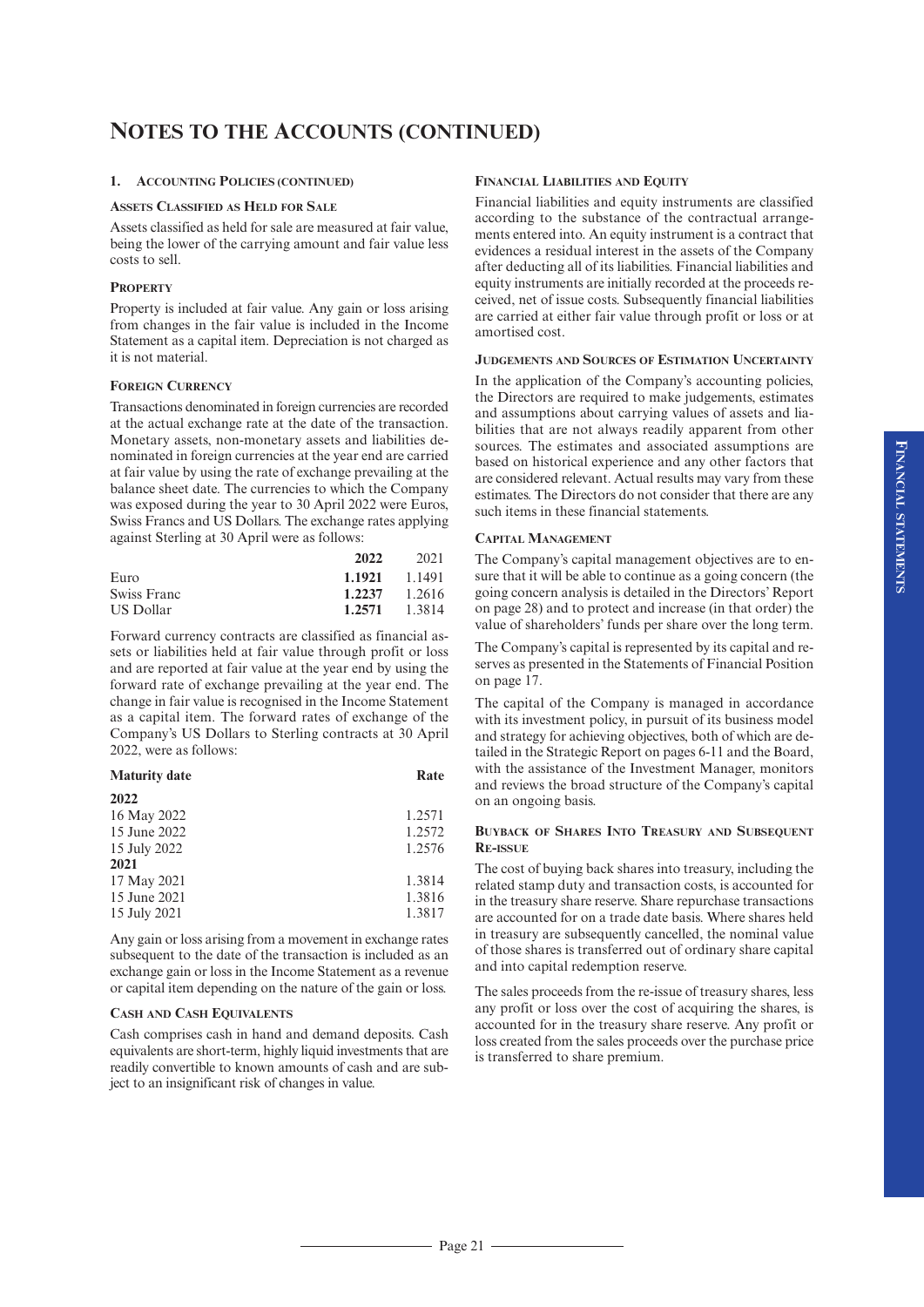| <b>INCOME</b><br>$\mathbf{2}$        | 2022<br>£'000 | 2021<br>$£$ '000 |
|--------------------------------------|---------------|------------------|
| <b>Effective interest rate</b>       |               |                  |
| calculated interest                  |               |                  |
| Indexation from fixed                |               |                  |
| interest securities                  | 25,942        | 3,272            |
|                                      | 25,942        | 3,272            |
| <b>Other income from investments</b> |               |                  |
| Franked investment income            | 3,143         | 4,458            |
| Fixed interest securities            | 4,324         | 3,686            |
| Overseas dividends                   | 6,380         | 7,589            |
|                                      | 13,847        | 15,733           |
| Other operating income               |               |                  |
| Deposit interest                     | 14            |                  |
| Other income                         | 54            |                  |
|                                      | 68            |                  |
| Total income                         | 39,857        | 19,005           |

#### **3. EXPENSES**

|                               | 2022           | 2022    | 2022   | 2021                 | 2021    | 2021  |
|-------------------------------|----------------|---------|--------|----------------------|---------|-------|
|                               | <b>Revenue</b> | Capital |        | <b>Total Revenue</b> | Capital | Total |
|                               | £000           | £000    | £000   | £'000                | £'000   | £'000 |
| Investment                    |                |         |        |                      |         |       |
| Management fee <sup>(1)</sup> | 3,389          | 6,295   | 9,684  | 2,837                | 5,269   | 8,106 |
| Secretarial fees              | 509            |         | 509    | 481                  |         | 481   |
| Directors' fees               | 179            |         | 179    | 172                  |         | 172   |
| Depositary fees               | 157            |         | 157    | 130                  |         | 130   |
| Other expenses                | 152            |         | 152    | 169                  |         | 169   |
| Savings scheme                |                |         |        |                      |         |       |
| expenses                      | 138            |         | 138    | 122                  |         | 122   |
| Custody fees                  | 129            |         | 129    | 105                  |         | 105   |
| London Stock                  |                |         |        |                      |         |       |
| Exchange and                  |                |         |        |                      |         |       |
| regulatory fees               | 105            |         | 105    | 85                   |         | 85    |
| Registrar's fees              | 81             |         | 81     | 82                   |         | 82    |
| Office costs                  | 65             |         | 65     | 24                   |         | 24    |
| Auditors'                     |                |         |        |                      |         |       |
| remuneration                  |                |         |        |                      |         |       |
| for audit                     | 40             |         | 40     | 37                   |         | 37    |
| Printing and                  |                |         |        |                      |         |       |
| postage                       | 39             |         | 39     | 50                   |         | 50    |
| Irrecoverable VAT             | 33             |         | 33     | 41                   |         | 41    |
| Staff costs                   |                |         |        | 88                   |         | 88    |
|                               | 5,016          | 6,295   | 11,311 | 4,423                | 5,269   | 9,692 |

 $(1)$  An amount of £2,520,000 was payable to Troy at the year end (2021: £2,132,000).

Details of the Company's ongoing charges can be found at www.patplc.co.uk. The unaudited Ongoing Charges Ratio for the year ended 30 April 2022 was 0.67 per cent. (2021 unaudited: 0.73 per cent.).

#### **4. DIRECTORS' REMUNERATION**

|                               | 2022          | 2021  |
|-------------------------------|---------------|-------|
|                               | $\pounds 000$ | £'000 |
| Directors' fees and salaries  | 179           | 259   |
| Employer's national insurance | 17            | 17    |
|                               | 196           | 276   |
| <b>TAX</b><br>-5.             |               |       |
|                               | 2022          | 2021  |
|                               | £2000         | £'000 |
| Foreign tax suffered          | 1,121         | 563   |
| Corporate tax                 | 1,485         |       |
| Total tax charge              | 2,606         | 563   |

The Company had no deferred tax asset as at 30 April 2022 in respect of unutilised expenses (2021: £2,130,000). During the year the Company utilised the brought forward surplus unutilised expenses balance to offset its corporation tax liability.

Capital expenses of £17,499,217 (2021: £2,534,634) have been used to offset the Company's tax position.

#### **6. FACTORS** A**FFECTING** T**AX** C**HARGE FOR** Y**EAR**

The tax charge for the year is lower (2021: lower) than the standard rate of corporation tax in the UK. The differences are explained below:

|                                      | 2022                      | 2021     |
|--------------------------------------|---------------------------|----------|
|                                      | $\pmb{\pounds}^{\eta}000$ | £'000    |
| Return before tax                    | 108,630                   | 130,688  |
| Corporation tax at standard rate     |                           |          |
| of 19 per cent. (2021: 19 per cent.) | 20,640                    | 24,831   |
| Effects of:                          |                           |          |
| Capital gains not subject            |                           |          |
| to taxation                          | (15,216)                  | (23,061) |
| Investment income not subject        |                           |          |
| to taxation                          | (1,809)                   | (2,289)  |
| Excess of expenses over chargeable   |                           |          |
| income                               |                           | 519      |
| Utilisation of prior year management |                           |          |
| charges                              | (2,130)                   |          |
| Foreign tax suffered                 | 1,121                     | 563      |
| Total tax charge (note 5)            | 2.606                     | 563      |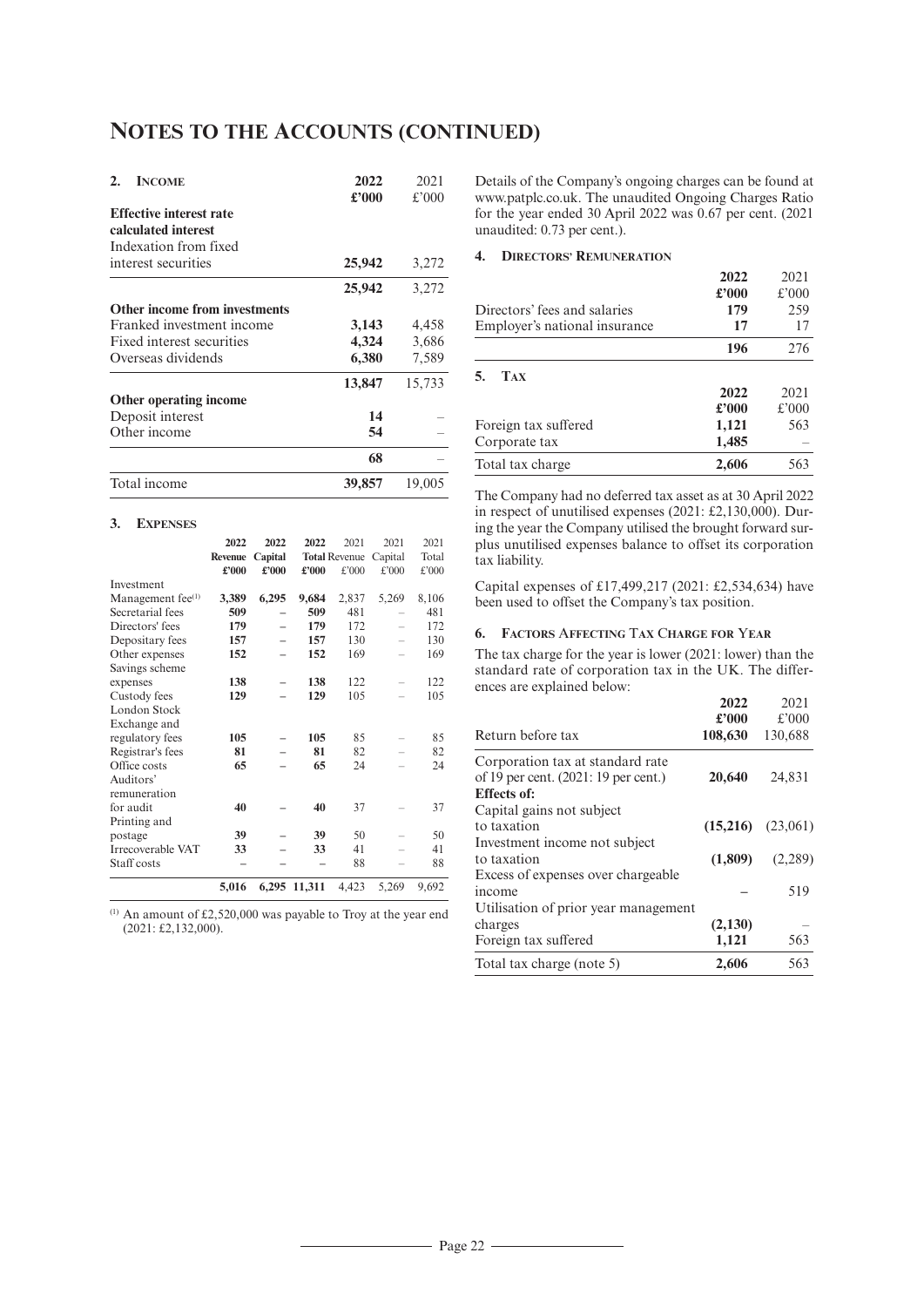### **7. DIVIDENDS**

| <b>DITIDENT</b> O                             | 2022   | 2021   |
|-----------------------------------------------|--------|--------|
|                                               | £2000  | £'000  |
| Amounts recognised as distributions           |        |        |
| to equity holders per Ordinary share          |        |        |
| in the year ended 30 April 2022:              |        |        |
| First interim dividend of £1.40               |        |        |
| $(2021: \pounds1.40)$ paid on 16 July 2021    | 4,599  | 3.895  |
| Second interim dividend of £1.40              |        |        |
| $(2021: \pounds1.40)$ paid on 8 October 2021  | 4.730  | 4,068  |
| Third interim dividend of £1.40               |        |        |
| $(2021: \pounds1.40)$ paid on 12 January 2022 | 4,912  | 4,242  |
| Fourth interim dividend of £1.40              |        |        |
| (2021: £1.40) paid on 13 April 2022           | 5,013  | 4,439  |
|                                               | 19.254 | 16.644 |

All dividends were paid from the Company's distributable reserves.

| 8.<br><b>INVESTMENTS</b>                  |            |                     |           |
|-------------------------------------------|------------|---------------------|-----------|
|                                           |            | 2022                | 2021      |
|                                           |            | £'000               | $£$ '000  |
| Listed on a recognised investment         |            |                     |           |
| exchange:                                 |            |                     |           |
| Investments                               |            | 1,618,880 1,299,619 |           |
| Gold Bullion <sup>(1)</sup>               |            | 171,934             | 133,037   |
|                                           |            | 1,790,814 1,432,656 |           |
|                                           |            |                     |           |
| 2022                                      | Listed     | Listed              |           |
|                                           | UK         | Overseas            | Total     |
|                                           | £'000      | £'000               | £'000     |
| Opening book cost                         | 211,860    | 934,173             | 1,146,033 |
| Opening unrealised appreciation 24,694    |            | 261,929             | 286,623   |
| <b>Opening valuation</b>                  | 236,554    | 1,196,102           | 1,432,656 |
| Movements in the year                     |            |                     |           |
| Purchases at cost                         | 647,896    | 260,513             | 908,409   |
| Effective yield adjustment <sup>(1)</sup> | 248        | 25,694              | 25,942    |
| Sales proceeds                            | (481, 434) | (224, 656)          | (706,090) |
| Sales – realised gains on sales           | 3,134      | 62,706              | 65,840    |
| Unrealised (loss)/profit on               |            |                     |           |
| the fair value of investments             |            |                     |           |
| during the year                           | (883)      | 64,940              | 64,057    |
| Total movement during the year            | 168,961    | 189,197             | 358,158   |
| <b>Closing valuation</b>                  | 405,515    | 1,385,299           | 1,790,814 |
|                                           | Listed     | Listed              |           |
|                                           | UK         | Overseas            | Total     |
|                                           | £'000      | £'000               | £'000     |
| Closing book cost                         | 381,704    | 1,058,430           | 1,440,134 |
| Closing unrealised appreciation           | 23,811     | 326,869             | 350,680   |
|                                           | 405,515    | 1,385,299           | 1,790,814 |

|                                             | 236,554      | 1,196,102          | 1,432,656  |
|---------------------------------------------|--------------|--------------------|------------|
| Closing unrealised appreciation             | 24,694       | 261,929            | 286,623    |
| Closing book cost                           | 211,860      | 934,173            | 1,146,033  |
|                                             | £'000        | £'000              | £'000      |
|                                             | UK           | Overseas           | Total      |
|                                             | Listed       | Listed             |            |
| <b>Closing valuation</b>                    | 236,554      | 1,196,102          | 1,432,656  |
| Total movement during the year              | 9,511        | 322,172            | 331,683    |
| value of investments during<br>the year     | 2,696        | 67,871             | 70,567     |
| Unrealised profit on the fair               |              |                    |            |
| Sales – realised (losses)/gains<br>on sales | (836)        | 11,134             | 10,298     |
| Sales proceeds                              | (305, 012)   | (204, 587)         | (509, 599) |
| Effective yield adjustment $(1)$            | 139          | 3,133              | 3,272      |
| Purchases at cost                           | 312,524      | 444,621            | 757,145    |
| Movements in the year                       |              |                    |            |
| <b>Opening valuation</b>                    | 227,043      | 873,930            | 1,100,973  |
| Opening unrealised appreciation 21,998      |              | 194,058            | 216,056    |
| Opening book cost                           | 205,045      | 679,872            | 884,917    |
|                                             | £'000        | £'000              | £'000      |
| 2021                                        | Listed<br>UK | Listed<br>Overseas | Total      |
|                                             |              |                    |            |

(1) See Income section of Accounting Policies for a fuller description.

|                                                                                                            | 2022<br>£2000 | 2021<br>$£$ '000    |
|------------------------------------------------------------------------------------------------------------|---------------|---------------------|
| Represented by:                                                                                            |               |                     |
| Equities                                                                                                   | 685,953       | 686,586             |
| <b>US TIPS</b>                                                                                             | 647,143       | 490,545             |
| UK T-Bills                                                                                                 | 285,784       | 122,488             |
| Gold Bullion                                                                                               | 171,934       | 133,037             |
|                                                                                                            |               | 1,790,814 1,432,656 |
| Realised gains on sales                                                                                    | 65,840        | 10,298              |
| Unrealised gains on the fair value<br>of investments during the year<br>Realised (losses)/gains on foreign | 64,057        | 70,567              |
| exchange                                                                                                   | (23,904)      | 39,627              |
| Unrealised losses on foreign exchange                                                                      | (25,909)      | (676)               |
| Gains on investments                                                                                       | 80,084        | 119,816             |

#### **Transaction costs**

During the year the Company incurred transaction costs of £81,460 (2021: £138,596) on the purchase of investments and £56,287 (2021: £21,874) on the sale of investments.

# **9. PROPERTY**

|                     | 2022<br>£2000 | 2021<br>£'000 |
|---------------------|---------------|---------------|
| Opening cost        | 2,144         | 1,699         |
| Acquisitions        |               | 445           |
| Closing cost        | 2,144         | 2,144         |
| Revaluation in year |               |               |
| Closing valuation   | 2,144         | 2,144         |

The property is used as the Company's offices.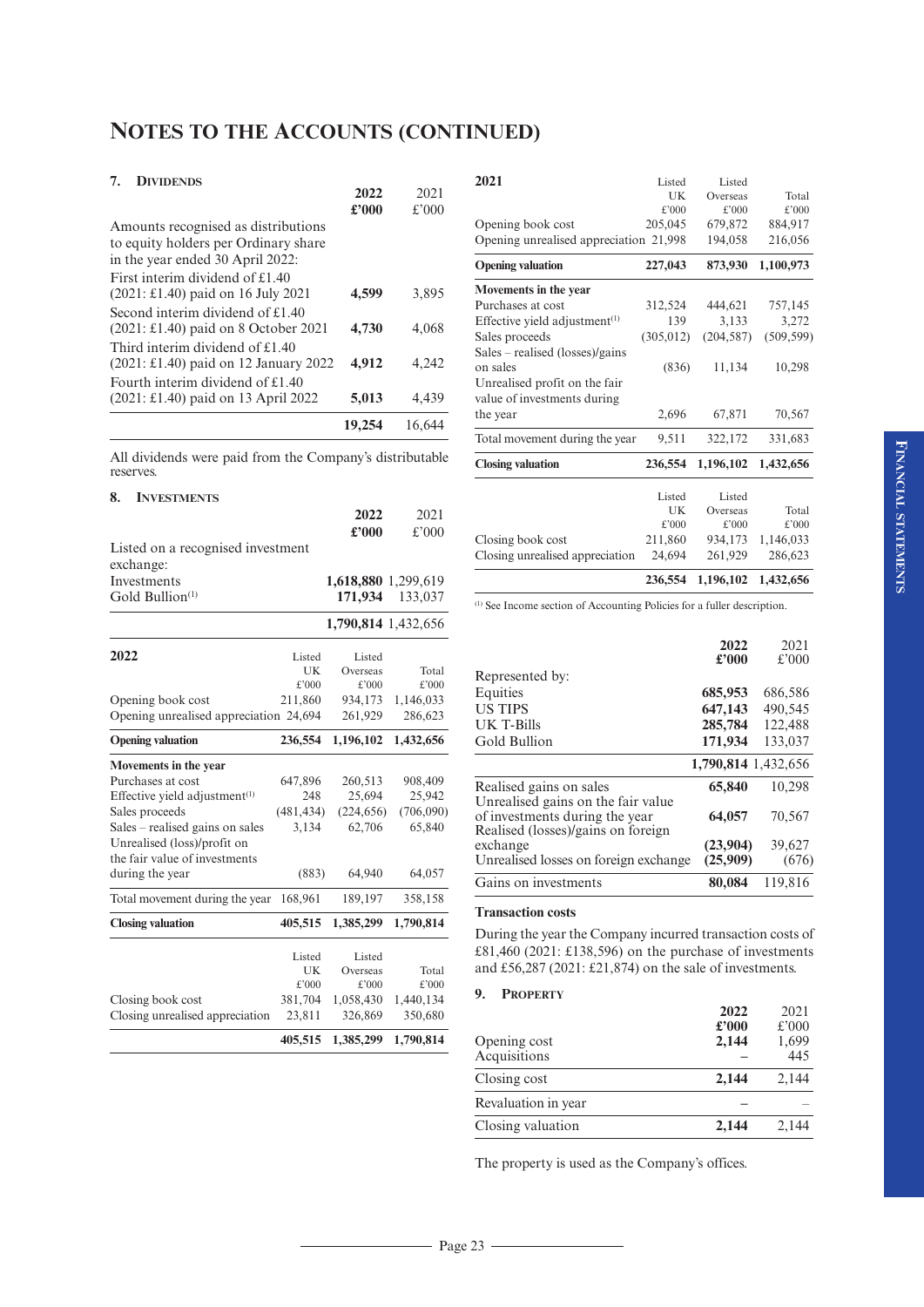#### **10. CURRENT ASSETS**

|                                    | 2022           | 2021   |
|------------------------------------|----------------|--------|
|                                    | £2000          | £'000  |
| <b>Receivables</b>                 |                |        |
| Due from brokers<br>Accrued income | 3,036<br>1,305 | 1,102  |
| Tax receivable                     | 26             | 83     |
| Prepayments and other receivables  | 62             | 43     |
|                                    | 4,429          | 1,228  |
|                                    |                |        |
| <b>11. CURRENT LIABILITIES</b>     |                |        |
|                                    | 2022           | 2021   |
|                                    | £2000          | £'000  |
| <b>Financial Liabilities</b>       |                |        |
| Fair value of forward              |                | 676    |
| currency contracts                 | 26,585         |        |
| <b>Pavables</b>                    |                |        |
| Corporation tax payable            | 1,486          |        |
| Other payables                     | 2,900          | 2,323  |
|                                    | 4,386          | 2,323  |
| <b>12. ORDINARY SHARE CAPITAL</b>  |                |        |
|                                    | Number         | £'000  |
| Allotted, called-up and fully      |                |        |
| paid Ordinary shares               |                |        |
| of $£12.50$ each:                  |                |        |
| Balance at 1 May 2020              | 2,723,003      | 34,580 |
| Shares issued during the year      | 466,380        | 5,830  |
| Treasury shares re-issued          | 43,546         |        |
|                                    |                |        |
| Balance at 1 May 2021              | 3,232,929      | 40,410 |
| Shares issued during the year      | 455,140        | 5,690  |
| Balance at 30 April 2022           | 3,688,069      | 46,100 |

As at 30 April 2022, the total number of Ordinary shares of £12.50 of the Company in issue were 3,688,069, and no Ordinary shares were held in Treasury.

#### **13. BUSINESS SEGMENT**

The Directors are of the opinion that the Company is engaged in the single business of investing in equity shares, fixed interest securities and other investments.

#### **14. FINANCIAL INSTRUMENTS**

The Company holds investments in listed companies, fixed interest securities and physical gold, holds cash balances and has receivables and payables. It may from time to time also invest in FTSE 100 Futures and enter into forward currency contracts. Cash balances are held for future investment and forward currency contracts are used to manage the exchange risk of holding foreign investments. Further information is given in the Strategic Report for the Year to 30 April 2022 on pages 6-11.

The fair value of the financial assets and liabilities of the Company at 30 April 2022 and at 30 April 2021 is not different from their carrying value in the financial statements.

The Company is exposed to various types of risk that are associated with financial instruments. The most important types are credit risk, liquidity risk, interest rate risk, market price risk and foreign currency risk.

The Board reviews and agrees policies for managing its risk exposures. These policies are summarised below and have remained unchanged for the year under review.

#### **Credit Risk**

Credit risk is the risk that an issuer or counterparty will be unable or unwilling to meet a commitment that it has entered into with the Company.

The Company's principal financial assets are investments, cash balances and other receivables, the carrying value of which represents the Company's maximum exposure to credit risk in relation to financial assets.

The Company is exposed to potential failure by counterparties to deliver securities for which the Company has paid, or to pay for securities which the Company has delivered. A list of pre-approved counterparties used in such transactions is maintained and regularly reviewed by the Company, and transactions must be settled on a basis of delivery against payment. Broker counterparties are selected based on a combination of criteria, including credit rating, balance sheet strength and membership of a relevant regulatory body. Risk relating to unsettled transactions is considered to be small because of the short settlement period involved and the credit quality of the brokers used.

All of the assets of the Company, other than cash deposits and receivables, are held by J.P. Morgan Chase Bank N.A., the Company's Custodian, acting as a delegate of J.P.MorganEurope Limited which has been appointed as the Company's Depositary.

Bankruptcy or insolvency of the Custodian might cause the Company's rights with respect to the securities held by the Custodian to be delayed or limited. The Board monitors the Company's risk by reviewing the Custodian's internal control reports on a regular basis.

The credit risk on cash balances and derivative financial instruments is limited because the counterparties are banks with high credit ratings, rated A or higher, assigned by international credit rating agencies. Bankruptcy or insolvency of such financial institutions might cause the Company's ability to access cash placed on deposit to be delayed or limited. Credit risk and exposure isspread between three counterparties, with a maximum limit of 4% of the Company's net assets to be held at each, subject to an overall limit of 10% of the Company's net assets.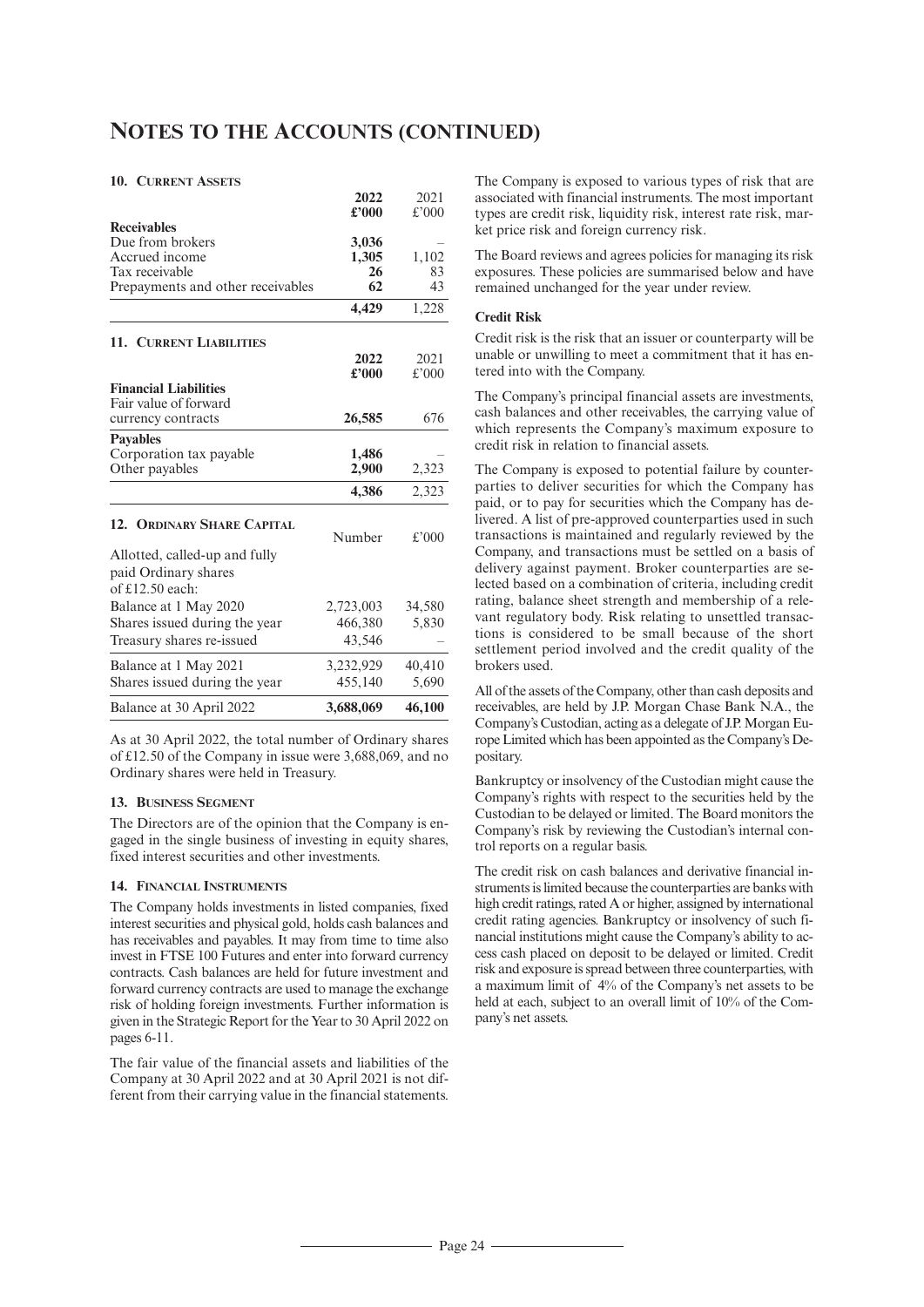#### **14. FINANCIAL INSTRUMENTS (CONTINUED)**

#### **Market Price Risk**

The fair value of equity and other financial securities held in the Company's portfolio fluctuates with changes in market prices. Prices are themselves affected by movements in currencies and interest rates and by other financial issues including the market perception of future risks. The Company's strategy for the management of market price risk is driven by the Company's investment policy as outlined within the Strategic Report on pages 6-11. The Board sets policies for managing this risk and meets regularly to review full, timely and relevant information on investment performance and financial results. The management of market price risk is part of the fund management process and is fundamental to investment. The portfolio is managed with an awareness of the effects of adverse price movements in markets with an objective of maximising overall returns to shareholders.Investment and portfolio performance are discussed in more detail in the Investment Manager's Report and the investment portfolio is set out on page 12.

Any changes in market conditions will directly affect the profit or loss reported through the Income Statement. For instance, a 30 per cent. increase in the value of the investment exposure at 30 April 2022 would have increased net return and net assets for the year by £537,244,000 (2021: a 30 per cent. increase in the value of the investment exposure would have increased net return by £429,797,000). A decrease of 30 per cent. (2021: 30 per cent.) would have had an equal but opposite effect. These calculations are based on investment valuations at the respective balance sheet date and are not representative of the year as a whole.

#### **Liquidity Risk**

Liquidity risk is the risk that the Company will encounter in realising assets or otherwise raising funds to meet financial commitments. The risk of the Company not having sufficient liquidity at any time is not considered by the Board to be significant, given the liquid nature of the portfolio of investments and the level of cash and cash equivalents ordinarily held. The Investment Manager reviews liquidity at the time of each investment decision. The Board reviews liquidity exposure at each meeting.

All of the Company's financial liabilities at 30 April 2022 had a maturity period of less than three months.

#### **Interest Rate Risk**

Some of the financial instruments held by the Company are interest bearing. As such, the Company is exposed to interest rate risk resulting from fluctuations in the prevailing market rate.

#### **Floating Rate**

When the Company holds cash balances, such balances are held on overnight deposit accounts and call deposit accounts. The benchmark rate which determines the interest payments received on cash balances is the bank base rate, which at 30 April 2022 was 0.75 per cent. in the UK (2021: 0.1 per cent.).

### **Floating interest rate exposure at 30 April:**

|           | 2022<br>£2000 | 2021<br>£'000 |
|-----------|---------------|---------------|
| Sterling  | 47,924        | 70,718        |
| US Dollar | 20            | 189           |
|           | 47,944        | 70,907        |

Considering effects on cash balances, an increase of 100 basis points (2021: 75 basis points) in interest rates would have increased net assets and income for the period by £480,000 (2021: £532,000). A decrease of 100 basis points (2021: 75 basis points) would have had an equal but opposite effect. The calculations are based on the cash balances at the balance sheet date and are not representative of the year as a whole.

#### **Fixed rate and zero rate**

The Company may from time to time hold fixed interest or zero interest investments.

#### **Maturity profile**

The maturity profile of the Company's fixed interest or zero interest investments at the Balance Sheet date was as follows:

| At 30 April 2022: |          |             | More    |
|-------------------|----------|-------------|---------|
|                   | Within   | Within      | than    |
|                   | l year   | $1-5$ years | 5 years |
|                   | $£$ '000 | £'000       | £'000   |
| <b>US TIPS</b>    | 49,729   | 415,767     | 181,648 |
| UK T-Bills        | 285,784  |             |         |
|                   | 335,513  | 415,767     | 181,648 |
| At 30 April 2021: |          |             | More    |
|                   | Within   | Within      | than    |
|                   | 1 year   | 1-5 years   | 5 years |
|                   |          |             |         |
|                   | £'000    | £'000       | £'000   |
| <b>US TIPS</b>    | 57,776   | 299,270     | 133,499 |
| UK T-Bills        | 122.488  |             |         |
|                   | 180,264  | 299,270     | 133,499 |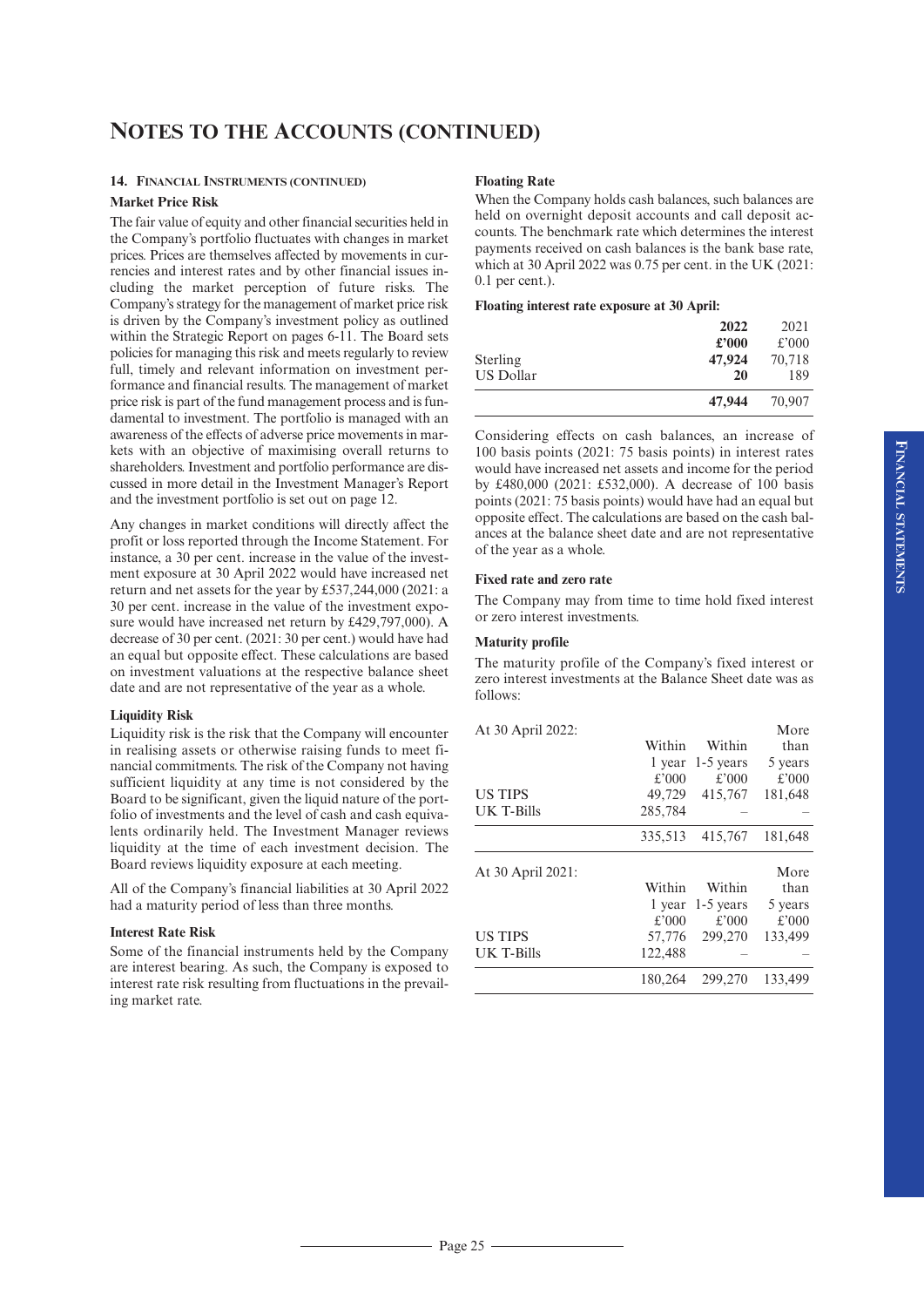#### **14. FINANCIAL INSTRUMENTS (CONTINUED)**

#### **Foreign Currency Risk**

The Company invests in overseas securities and holds cash in overseas currencies.

|                                      | 2022   | 2021                |
|--------------------------------------|--------|---------------------|
| Gross currency exposure at 30 April: | £2000  | f'000               |
| Euros                                | 8.290  | 7.428               |
| <b>Swiss Francs</b>                  | 56,240 | 54.837              |
| $US$ Dollars <sup>(1)</sup>          |        | 1.315.789 1.134.026 |

(1) At 30 April 2022 the Sterling cost of a portion of the US Dollar denominated assets (including US Treasury Inflation Protected Securities (''TIPS'') and US equities) was protected by a forward currency contract. The fair value of minus  $£26,585,000$  (2021: fair value of minus £676,000) on the US\$732,247,000 (2021: US\$728,362,000) sold forward against £555,802,000 (2021: £526,515,000) is included in financial liabilities (2021: financial liabilities). All foreign exchange contractsin place at 30 April 2022 were due to mature within three months. The exposure to US Dollars as shown above also includes Gold Bullion. At 30 April 2022 the net exposure to US Dollars was £689,363,000 (2021: £571,050,000) including Gold Bullion and £517,430,000 (2021: £438,014,000) excluding Gold Bullion.

#### **Foreign Currency Sensitivity**

The following table illustrates the sensitivity of the total return for the year and net assets in relation to the Company's overseas monetary financial assets and financial liabilities. It assumes a 10 per cent. depreciation of Sterling against the Euro, Swiss Franc and US Dollar. The sensitivity analysis is based on the Company's monetary foreign currency financial instruments held at each balance sheet date.

If Sterling had weakened by 10 per cent. against the currencies shown, this would have had the following positive effect:

**Income Statement – return on ordinary activities after taxation:**

|                     |                | 2022    |        |                      | 2021    |        |
|---------------------|----------------|---------|--------|----------------------|---------|--------|
|                     | <b>Revenue</b> | Capital |        | <b>Total Revenue</b> | Capital | Total  |
|                     | £'000          | £'000   | £'000  | £'000                | £'000   | £'000  |
| Euros               | 14             | 829     | 843    |                      | 743     | 743    |
| <b>Swiss Francs</b> | 126            | 5.624   | 5,750  | 137                  | 5.484   | 5.621  |
| <b>US Dollars</b>   | 3.499          | 76,499  | 79,998 | 1.304                | 60.751  | 62,055 |
|                     | 3.639          | 82,952  | 86,591 | 1.441                | 66.978  | 68.419 |

A 10 per cent. strengthening of Sterling against the above currencies would have had an equal but opposite effect on the return after taxation.

#### **15. FINANCIAL INSTRUMENTS MEASURED AT FAIR VALUE**

|                       |           |                         |       | 2022         |                          |                         |       | 2021         |
|-----------------------|-----------|-------------------------|-------|--------------|--------------------------|-------------------------|-------|--------------|
|                       |           | Level 1 Level 2 Level 3 |       | Total        |                          | Level 1 Level 2 Level 3 |       | Total        |
| <b>Description</b>    | £'000     | £2000                   | £'000 | £'000        | £'000                    | £'000                   | £'000 | £'000        |
| Investments 1,790,814 |           | $\sim$                  |       |              | $-1,790,814$ 1,432,656   | $\qquad \qquad -$       |       | $-1.432.656$ |
| Financial             |           |                         |       |              |                          |                         |       |              |
| liabilties            |           | $-$ (26,585)            |       | $-$ (26.585) | $\overline{\phantom{a}}$ | (676)                   | ÷     | (676)        |
| Total                 | 1.790.814 | (26.585)                |       |              | $-1,764,229$ 1,432,656   | (676)                   |       | $-1,431,980$ |

Level 1 reflects financial instruments quoted in an active market. The Company's investment in Gold Bullion has been included in this level.

Level 2 reflects financial instruments the fair value of which is evidenced by comparison with other observable current market transactions in the same instrument or based on a valuation technique the variables of which include only data from observable markets. The Company's forward currency contract has been included in this level as fair value is achieved using the foreign exchange spot rate and forward points which vary depending on the duration of the contract.

Level 3 reflects financial instruments the fair value of which is determined in whole or in part using a valuation technique based on assumptions that are not supported by prices from observable market transactions in the same instrument and not based on available observable market data.

There have been no changes to valuation technique over the year.

#### **16. RELATED PARTY TRANSACTIONS**

Investment management services are provided by Troy Asset Management Limited. The fee for the year ended 30 April 2022 was £9,684,000 (2021: £8,106,000). An amount of £2,520,000 was outstanding to the Investment Manager at 30 April 2022 (2021: £2,132,000).

Directors of the Company received fees for their services. An amount of £15,000 was outstanding to the Directors at 30 April 2022 (2021: £15,000). Further details are provided in the Directors'Remuneration Report on pages 32 and 33. The Directors'shareholdings are also detailed on pages 27 and 32.

#### **17. ALTERNATIVE INVESTMENT FUND MANAGERS DIREC-TIVE ("AIFMD")**

In accordance with the AIFMD, information in relation to the Company's leverage and the remuneration of the Company's AIFM, Juniper Partners, is required to be made available to investors. In accordance with the Directive, the AIFM's remuneration policy and remuneration disclosures in respect of the year ended 30 April 2022 are available from Juniper Partners on request.

The Company's maximum and actual leverage levels at 30 April are shown below:

|      | Gross Commitment |
|------|------------------|
|      | Method           |
|      |                  |
| 200% | 200%             |
| 129% | 132%             |
|      |                  |
| 200% | 200%             |
| 130% | 135%             |
|      | Method           |

There have been minor amendments to the Company's investor disclosure document in the year to 30 April 2022. The investor disclosure document and all additional periodic disclosures required in accordance with the requirements of the FCA Rules implementing the AIFMD in the UK are made available on the Company's website (www.patplc.co.uk).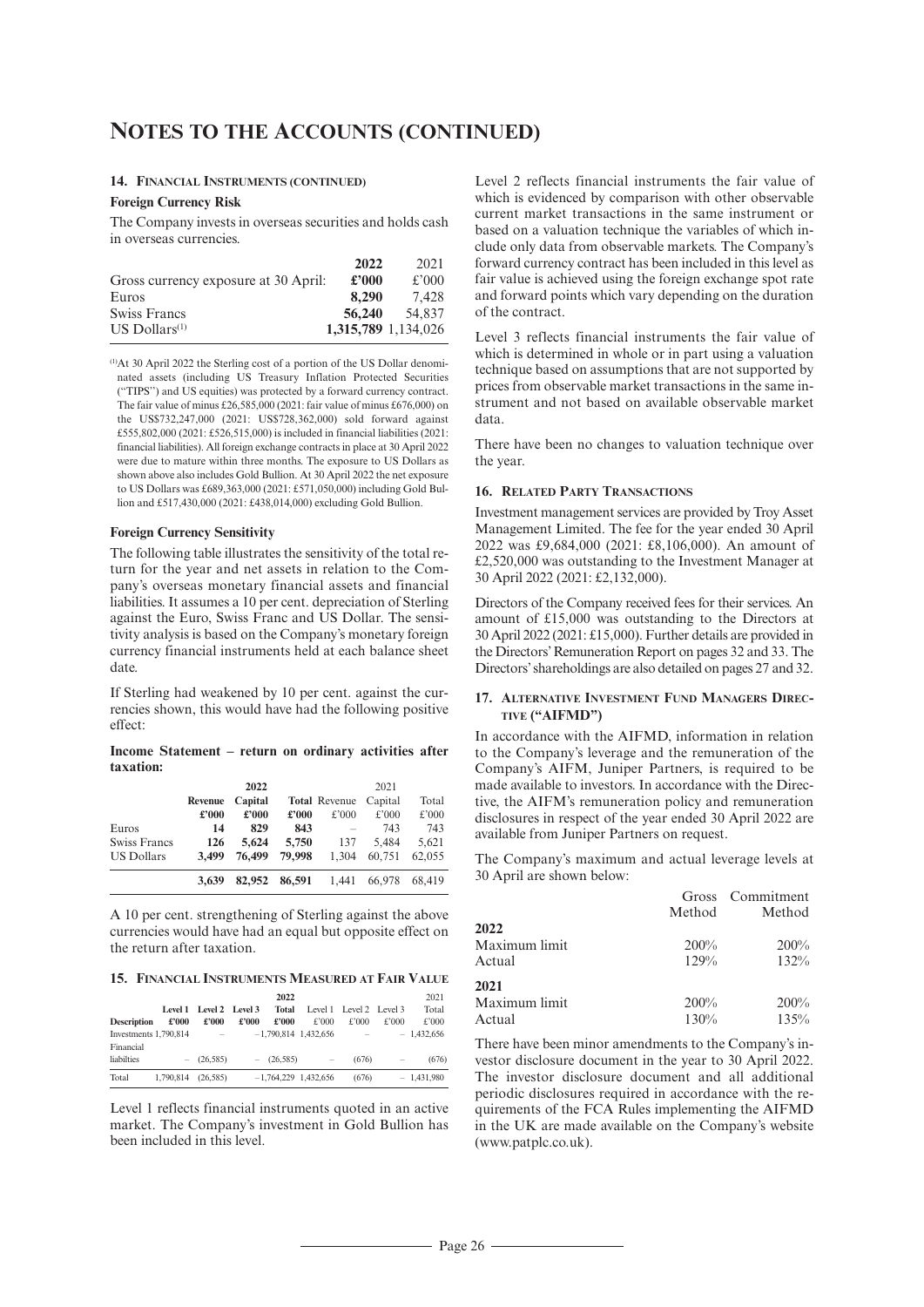# **DIRECTORS' REPORT**

The Directors have pleasure in presenting their Annual Report together with the audited financial statements of the Company for the year to 30 April 2022.

#### **RESULTS**

A review of the Company's returns during the financial year, the position of the Company at the year end and the outlook for the coming year is contained within the Chairman's Statement and Investment Manager's Report on pages 2 to 5.

#### **BOARD OF DIRECTORS**

At the year end the Board comprised six non-executive Directors.

#### **Iain Ferguson CBE** *(Chairman)*

Joined the Board as a non-executive Director in 2017.

Shares held: 3.391 Fees during year: £50,000

Chairman of Crest Nicholson Holdings plc and Genus plc. He was previously Chairman of Berendsen plc, Stobart Group Limited and Senior Independent Director and Chairman of the Remuneration Committee at Balfour Beatty plc. Until 2009 he was Chief Executive of Tate & Lyle. Prior to joining Tate & Lyle in 2003, he spent 26 years at Unilever in a succession of rôles culminating in his appointment as senior vice president, corporate development. He holds a BSc (Hons) in Chemistry & Psychology from St Andrews University and has the Harvard Business School Advanced Management Programme.

### **Mandy Clements**

Joined the Board as a non-executive Director in 2020.

Shares held: 100 Fees during year: £25,000

Until December 2019 Mandy Clements (nee Pike) was CEO of legal entities responsible for £300 billion of assets at Aberdeen Standard Investments, having worked at the group for 19 years. She also oversaw the dealing function globally for over 14 years and has held dealing roles at F&C Asset Management (Foreign and Colonial), Brewin Dolphin and BNP Capital Markets, having started her career at Grieveson Grant Stockbrokers in 1983.

#### **Gordon Neilly**

Joined the Board as a non-executive Director in 1997.

Shares held: 1,968 Fees during year: £25,000

Executive Chairman of WhiteStar Asset Management Europe, and non-executive director of Montanaro European Smaller Companies Trust plc. Previously Chief of Staff at Standard Life Aberdeen. Prior to this was Head of Strategy and Corporate Activity at Aberdeen Standard Investments, Co-Chief Executive Officer of Cantor Fitzgerald Europe, Chief Executive of Intelli Corporate Finance and Finance and Business Development Director of Ivory & Sime. Company Secretary of the Company for ten years, he joined the Board as a non-executive Director in 1997 and has considerable experience and knowledge of investment trusts.

#### **Paul Read** *(Senior Independent Director)*

Joined the Board as a non-executive Director in 2017.

Shares held: 3,400 Fees during year: £25,000

Until his retirement in December 2021, Paul Read co-lead Invesco's Henley based fixed income team. He began his investment career in 1986 in investment banking fixed income sales and trading, first with UBS (Securities) Ltd and later with Merrill Lynch International. He holds a BA in Economics and History from the University of Toronto and also has an MBA from INSEAD.

### **Robbie Robertson**

Joined the Board as a non-executive Director in 2020.

Shares held: 300 Fees during year: £25,000

During a 37 year career in investment trust broking, he gained extensive experience of investment trust sales, research and corporate advisory services. He worked as an investment trust analyst for Laurence Prust and Wood Mackenzie, and then headed the investment companies teams at Dresdner Kleinwort Wasserstein, and Canaccord Genuity. He is currently a Special Adviser to Investec Bank plc and a consultant to Genesis Investment Management LLP. He holds an M.A. in English Literature from Edinburgh University and an M.Litt from Oxford University.

#### **Jean Sharp** *(Chair of the Audit Committee)*

Joined the Board as a non-executive Director in 2016.

Shares held: 1,102 Fees during year: £29,000

Non-executive Director and Chair of the Audit and Compliance Committee of Flood Re Limited and FBD Holdings plc and a director of RAC Pension Trustees Limited. Until December 2019 she was Chief Taxation Officer of Aviva and its predecessor companies, a role she had held since 1998. She is a Chartered Accountant and a former partner of EY LLP. She holds a BComm and a MAcc from University College Dublin.

#### **ACTIVITIES**

A review of the Company's activities during the year can be found in the Strategic Report on pages 6-11 and in the Chairman's Statement and Investment Manager's Report.

#### **RESPONSIBILITY STATEMENT**

The directors are responsible for preparing the Annual Report and the financial statements in accordance with applicable law and regulation.

Company law requires the directors to prepare financial statements for each financial year. Under that law the directors have prepared the financial statements in accordance with UK-adopted international accounting standards.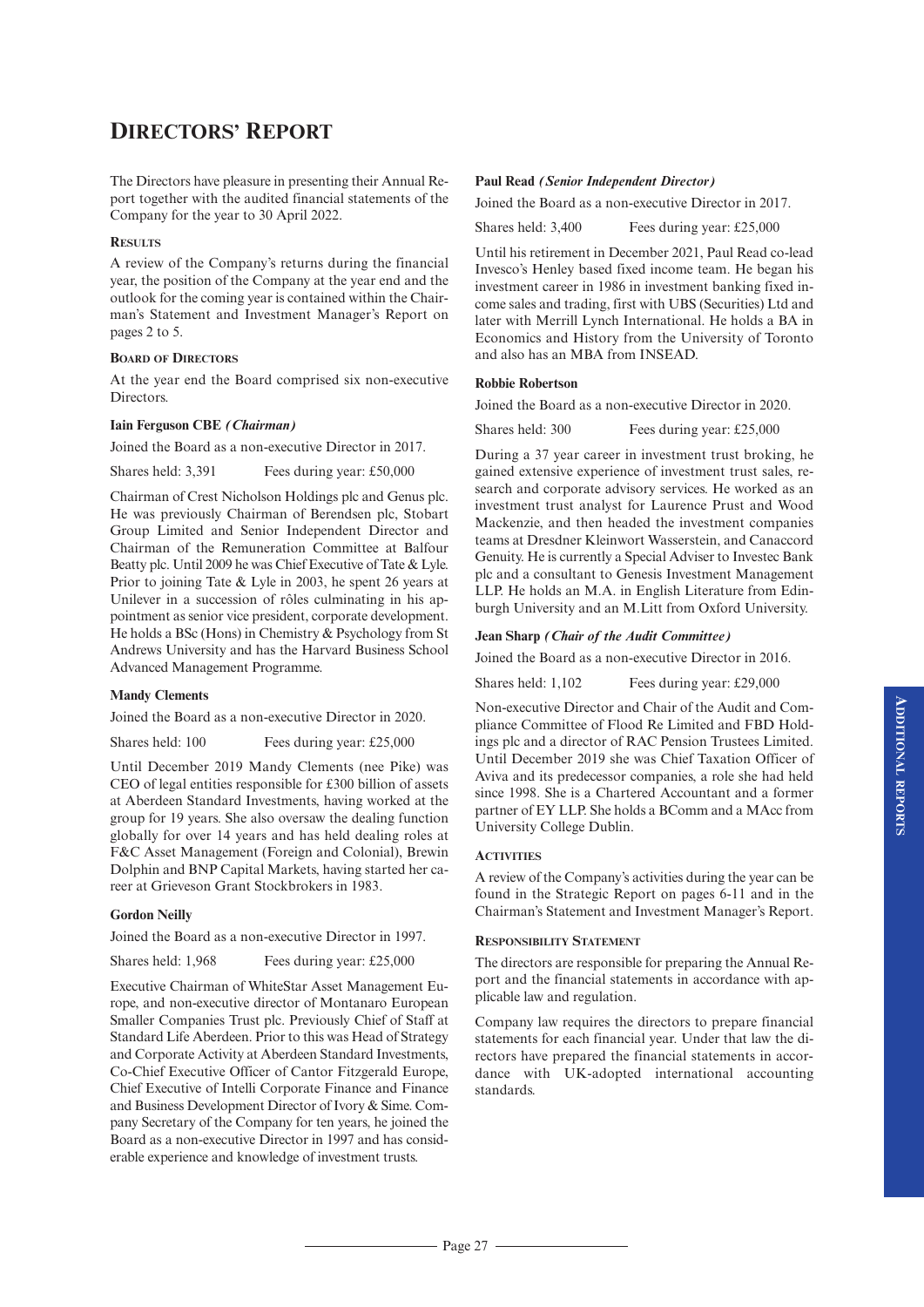# **DIRECTORS' REPORT (CONTINUED)**

Under company law, Directors must not approve the financial statements unless they are satisfied that they give a true and fair view of the state of affairs of the Company and of the profit or loss of the company for that period. In preparing the financial statements, the Directors are required to:

- select suitable accounting policies and then apply them consistently;
- state whether applicable UK-adopted international accounting standards have been followed, subject to any material departures disclosed and explained in the financial statements;
- make judgements and accounting estimates that are reasonable and prudent; and
- prepare the financial statements on the going concern basis unless it is inappropriate to presume that the Company will continue in business.

The Directors are responsible for safeguarding the assets of the Company and hence for taking reasonable steps for the prevention and detection of fraud and other irregularities.

The directors are also responsible for keeping adequate accounting records that are sufficient to show and explain the Company's transactions and disclose with reasonable accuracy at any time the financial position of the Company and enable them to ensure that the financial statements and the Directors' Remuneration Report comply with the Companies Act 2006.

The Directors are responsible for the maintenance and integrity of the Company's website. Legislation in the United Kingdom governing the preparation and dissemination of financial statements may differ from legislation in other jurisdictions.

#### **RESPONSIBILITY STATEMENTS UNDER THE DISCLOSURE GUIDANCE AND TRANSPARENCY RULES**

Each of the Directors listed on page 27 confirms that to the best of her or his knowledge:

- the financial statements, prepared in accordance with international accounting standards in conformity with the requirements of the Companies Act 2006, give a true and fair view of the assets, liabilities, financial position and profit or loss of the Company; *and*
- the Strategic Report includes a fair review of the development and performance of the business and the position of the Company together with a description of the principal risks and uncertainties that it faces.

#### **GOING CONCERN**

The Directors acknowledge that the continuing situation surrounding the COVID-19 pandemic and heightened geopolitical tensions creates risks and uncertainties which may impact the Company. Nevertheless, the Directors believe, in the light of the controls and review processes reported in the Report of the Audit Committee on page 37 and bearing in mind the nature of the Company's business and assets, which are considered to be readily realisable if required, that the Company has adequate resources to continue operating for at least twelve months from the date of approval of the financial statements. For this reason, they continue to adopt the going concern basis in preparing the accounts.

As part of the going concern assessment a sensitivity analysis was performed. If the market dropped by 25% and no dividend income became available the Company would be able to continue operating for the foreseeable.

#### **VIABILITY STATEMENT**

The Board considered its obligation to assess the viability of the Company over a period longer than the twelve months from the date of approval of the financial statements required by the 'going concern' basis of accounting.

The Board considers the Company, with no fixed life, to be a long term investment vehicle but, for the purposes of this viability statement, has decided that a period of five years is an appropriate period over which to report. The Board considers that this period reflects a balance between looking out to a long term horizon and the inherent uncertainties of looking out further than five years.

When deciding on this period the Directors considered the nature of the Company's portfolio of liquid investments comprising listed global equities, US TIPS, US Treasuries, UK Index-Linked Gilts, UK T-Bills, Gold Bullion and cash and cash equivalents. The Directors also considered the Company's ability to fulfil the stated dividend policy and the operation of its discount and premium control policy.

The Directors have also carried out an exhaustive assessment of the principal and emerging risks as noted in the Strategic Report on pages 9 and 10 and discussed in note 14 to the financial statements that are facing the Company over the period of the review, including those that would threaten its business model, future performance, solvency or liquidity.

Based on the results of this analysis, the Directors have a reasonable expectation that the Company will be able to continue in operation and meet its liabilities as they fall due over the five year period of their assessment.

#### **DUTY TO PROMOTE THE SUCCESS OF THE COMPANY**

A summary explaining how the Directors have discharged their duties under section 172 of the Companies Act 2006 and considered the views of the Company's key stakeholders in regard to any key decisions taken throughout the period is contained in the Strategic Report on pages 10 and 11.

#### **CAPITAL STRUCTURE**

At 30 April 2022 there were 3,688,069 Ordinary shares of £12.50 each in issue of which nil Ordinary shares are held in Treasury.

During the year the Company issued 455,140 Ordinary shares for proceeds of £223,946,000.

 $\frac{\ }{\ }$  Page 28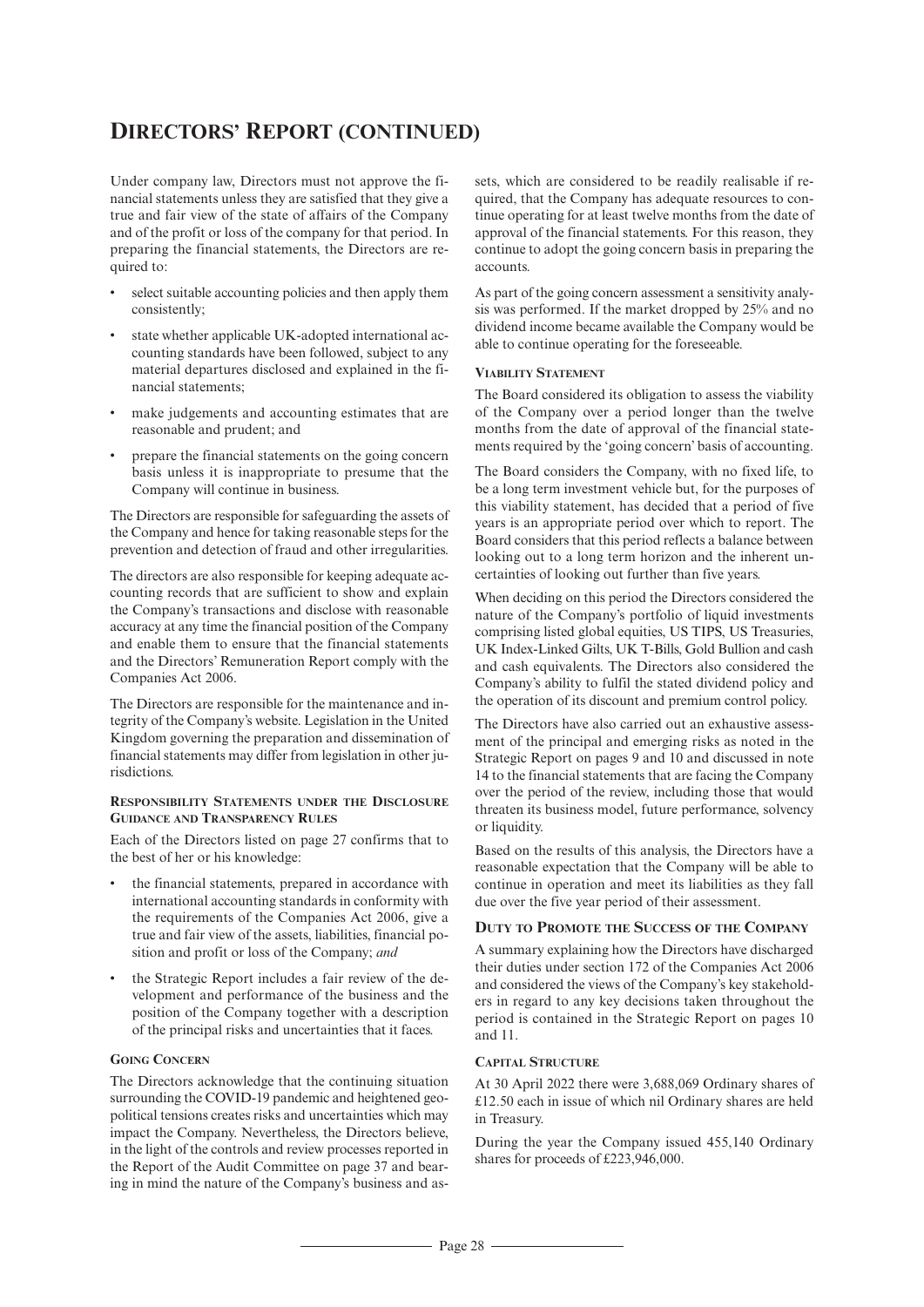The revenue profits of the Company (including accumulated revenue reserves) and realised capital profits are available for distribution by way of dividends to the holders of the Ordinary shares (excluding any Ordinary shares held in Treasury, which have no entitlement to dividends).

Voting rights and deadlines for exercising voting rights can be found in the Notes for the Annual General Meeting ("AGM") which can be found on pages 47 and 48.

### **PROPOSED SHARE SPLIT**

As noted in the Chairman's Statement, the Directors are increasingly aware of changes in its shareholder base as well as changes in the way in which investors hold their shares. The Company's shares are now held through a broad range of wealth managers and retail platforms. The size of the Company's share price, which exceeded £500 during the year, can be prohibitive for smaller shareholders and for shareholders who want to reinvest their dividends. The Board has listened to shareholder views and considered the Company's share price in the light of these various factors and has a desire to make an investment in the Company as efficient as possible for both existing and future investors.

Accordingly, the Board believes that it is appropriate to seek shareholder approval at the upcoming Annual General Meeting to split each Ordinary share on a 100 for one basis. Under the proposals each existing Ordinary share of £12.50 each (the "Existing Ordinary shares") will be subdivided into 100 new Ordinary shares of 12.5 pence each (the "New Ordinary shares").

Following the share split, each shareholder will hold 100 New Ordinary shares for each Existing Ordinary share they held immediately prior to the date of the share split. Whilst the share split will increase the number of Ordinary shares the Company has in issue, upon the share split becoming effective the net asset value, share price and dividend per share can be expected to become one-hundredth of their respective values immediately preceding the share split. A holding of New Ordinary shares will represent the same proportion of the issued ordinary share capital of the Company as the corresponding holding of Existing Ordinary shares immediately prior to the split. The share split will not therefore affect the overall value of a shareholder's holding in the Company.

The New Ordinary shares will rank pari passu with each other and will carry the same rights and be subject to the same restrictions as the Existing Ordinary shares, including the same rights to participate in dividends paid by the Company. Communication preferences and mandates and other instructions for the payment of dividends in paper form or via CREST will, unless and until revised, continue to apply to the New Ordinary shares.

The share split will not itself give rise to any liability to UK income tax (or corporation tax on income) for shareholders. For the purposes of UK capital gains tax and corporation tax on chargeable gains, the receipt of the New Ordinary shares from the share split will be a reorganisation of the share capital of the Company. Accordingly, a shareholder's holding of New Ordinary shares will be treated as the same asset as the shareholder's holding of Existing Ordinary shares and as having been acquired at the same time, and for the same consideration, as that holding of Existing Ordinary shares.

The proposed share split requires the approval of shareholders and, accordingly, Resolution 12 seeks such approval. The share split is conditional on the New Ordinary shares being admitted to the Official List of the Financial Conduct Authority and to trading on the London Stock Exchange's main market for listed securities. Applications for such admissions will be made and, if they are accepted, it is proposed that the last day of dealings in the Existing Ordinary shares will be 29 July 2022 (with the record date for the share split being 6.00pm on that date) and that dealings in the New Ordinary shares will commence on 1 August 2022. If resolution 12 is passed, the share split will become effective on admission of the New Ordinary shares to the Official List, which is expected to be at 8.00am on 1 August 2022.

The aggregate nominal value of the Company's issued share capital as at 7 June 2022 was £46,895,987.50 comprising 3,751,679 Ordinary shares. No Ordinary shares were held in treasury. If the share split was applied to the issued share capital as at 7 June 2022, the total aggregate nominal value of the share capital would remain at £46,895,987.50 but will comprise 375,167,900 Ordinary shares.

The New Ordinary shares may be held in certificated or uncertificated form. Following the share split becoming effective, share certificates in respect of the Existing Ordinary shares will cease to be valid and will be cancelled. New certificates in respect of the New Ordinary shares will be issued to those shareholders who hold their Existing Ordinary shares in certificated form and are expected to be dispatched not later than 15 August 2022. No temporary documents of title will be issued. Transfers of New Ordinary shares between 1 August 2022 and the dispatch of new certificates will be certified against the Company's register of members held by the Company's Registrars.

It is expected that the ISIN (GB0006827546) of the Existing Ordinary shares will be disabled in CREST at the close of business on 29 July 2022 and the New Ordinary shares will be credited to CREST accounts on 1 August 2022.

#### **RESULTS AND DIVIDEND**

The results for the year are set out in the Income Statement on page 16. The Company pays quarterly dividends in January, April, July and October. The Company paid four quarterly interim dividends of £1.40 per share and will pay a special dividend of £1.40 per share to shareholders in respect of the year ended 30 April 2022. The special dividend will be paid on Friday, 22 July 2022 to shareholders on the register on 17 June 2022. The ex-dividend date will be 16 June 2022.

 $-$  Page 29  $-$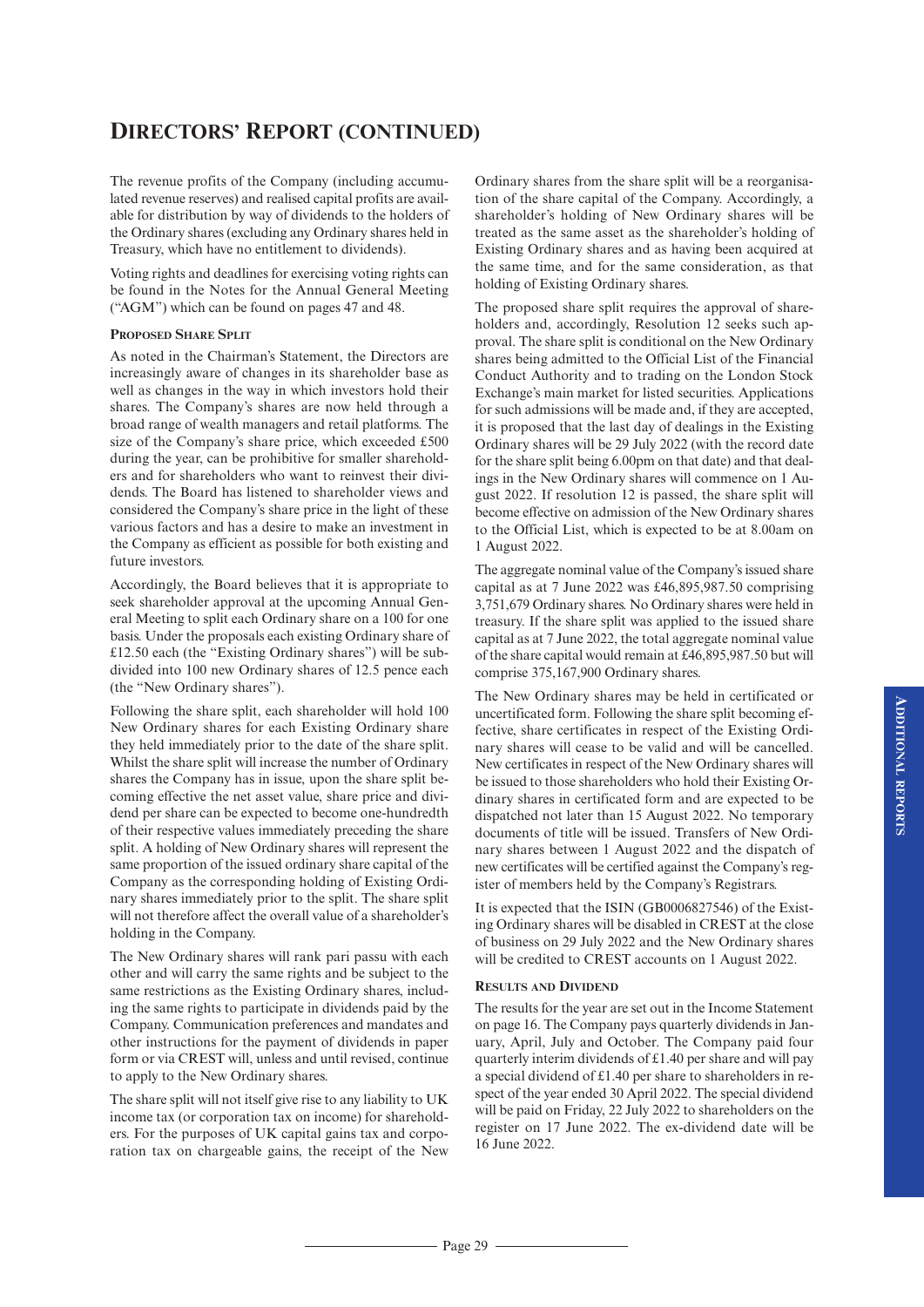# **DIRECTORS' REPORT (CONTINUED)**

### **SUBSTANTIAL INTERESTS**

At 30 April 2022 the Board are aware of the following holdings representing (directly or indirectly) three per cent. or more of the voting rights attaching to the issued share capital of the Company:

| <b>Substantial Holder</b> | <b>Shares</b><br><b>Held</b> | Percentage |
|---------------------------|------------------------------|------------|
| Interactive Investor      | 659.847                      | 17.92      |
| Brewin Dolphin            | 448,733                      | 12.19      |
| Hargreaves Lansdown       | 385,559                      | 10.47      |
| Rathbones                 | 307,472                      | 8.35       |
| AJ Bell                   | 182.628                      | 4.96       |
| <b>Charles Stanley</b>    | 136,045                      | 3.69       |
| Source: RD:IR             |                              |            |

There have been no changes notified in respect of the above holdings, and no new holdings notified, since the end of the year.

#### **FINANCIAL INSTRUMENTS**

Information on the Company's financial instruments can be found in the Notes to the Accounts on pages 20-26.

#### **PRINCIPAL RISKS AND RISK MANAGEMENT**

Information on the principal risks to shareholders and management of these risks can be found in the Strategic Report on pages 9 and 10 and in note 14 to the Accounts on pages 24-26.

#### **DIRECTORS' INDEMNITY**

The Company's Articles of Association entitle any Director or Officer of the Company to be indemnified out of the assets of the Company against any loss or liability incurred by her or him in the execution of her or his duties in relation to the Company's affairs to the extent permitted by law.

Directors' and officers' liability insurance cover is in place in respect of the Directors and was in place throughout the year under review.

#### **MODERN SLAVERY STATEMENT**

The Modern Slavery Act 2015 requires certain companies to prepare a slavery and human trafficking statement. As the Company has no employees and does not supply goods and services, it does not fall within the scope of The Modern Slavery Act and therefore no slavery or human trafficking statement is included in the Annual Report. Although the Company is not required to it has published a statement on its website.

#### **CARBON EMISSIONS**

As an externally managed investment trust with no employees, the Company's greenhouse gas emissions are negligible. Streamlined Energy and Carbon Reporting applies to all large companies. However, as the Company did not consume more than 40,000 kWh of energy during the past year, it qualifies as a low energy user and is exempt from reporting under these regulations.

#### **INDEPENDENT AUDITORS**

PricewaterhouseCoopers LLP ("PwC") have indicated their willingness to continue in office as Auditors and a resolution proposing their re-appointment will be proposed at the AGM.

### **STATEMENT OF DISCLOSURE OF INFORMATION TO AUDITORS**

As far as the Directors are aware, there is no relevant audit information of which the Auditors are unaware, and each Director has taken all the steps that he or she ought to have taken as a Director in order to make herself or himself aware of any relevant audit information and to establish that the Auditors are aware of that information.

#### **ANNUAL GENERAL MEETING**

The Annual General Meeting ('AGM') of the Company will be held at The Kimpton Charlotte Square Hotel, Edinburgh EH2 4HQ on Thursday, 14 July 2022 at 12 noon. The Board would welcome your attendance at the AGM as it provides shareholders with an opportunity to ask questions of both the Board and the Investment Manager.

#### **RESOLUTIONS TO BE PROPOSED AT THE AGM**

**Resolutions 1, 2** and **4** to **10** inclusive are self-explanatory and will be proposed as Ordinary Resolutions.

#### **Resolution 3 – Dividend Policy** (Ordinary Resolution)

As a result of the timing of the payment of the Company's quarterly dividends in January, April, July and October the Company's shareholders are unable to approve a final dividend each year. As an alternative the Board puts the Company's dividend policy to shareholders for approval on an annual basis.

Resolution 3, which will be proposed as an Ordinary Resolution, relates to the approval of the Company's dividend policy which is as follows:

Dividends on the Ordinary shares are payable quarterly in January, April, July and October. The Company aimsto pay as high, secure and sustainable a dividend as is compatible with protecting and increasing the value of its shareholders' funds and maintaining its investment flexibility. The Company has the ability in accordance with its Articles of Association to make distributions from capital.

#### **Resolution 11 – Aggregate Directors' Fees** (Ordinary Resolution)

The annual limit on Directors' fees is set out in the Articles of Association. The present limit is £250,000 per annum and the approval of shareholders is required to change this limit. Following a review of the level of Directors' fees for the year ended 30 April 2022 the aggregate fees payable to Directors will increase. In order to provide the Company with sufficient flexibility to appoint additional Directors as part of the continued refreshment of the Board it is proposed the annual limit be increased to £275,000 per annum. Resolution 11 seeks shareholder approval for the proposed increase in the annual limit on Directors' fees within the Articles of Association.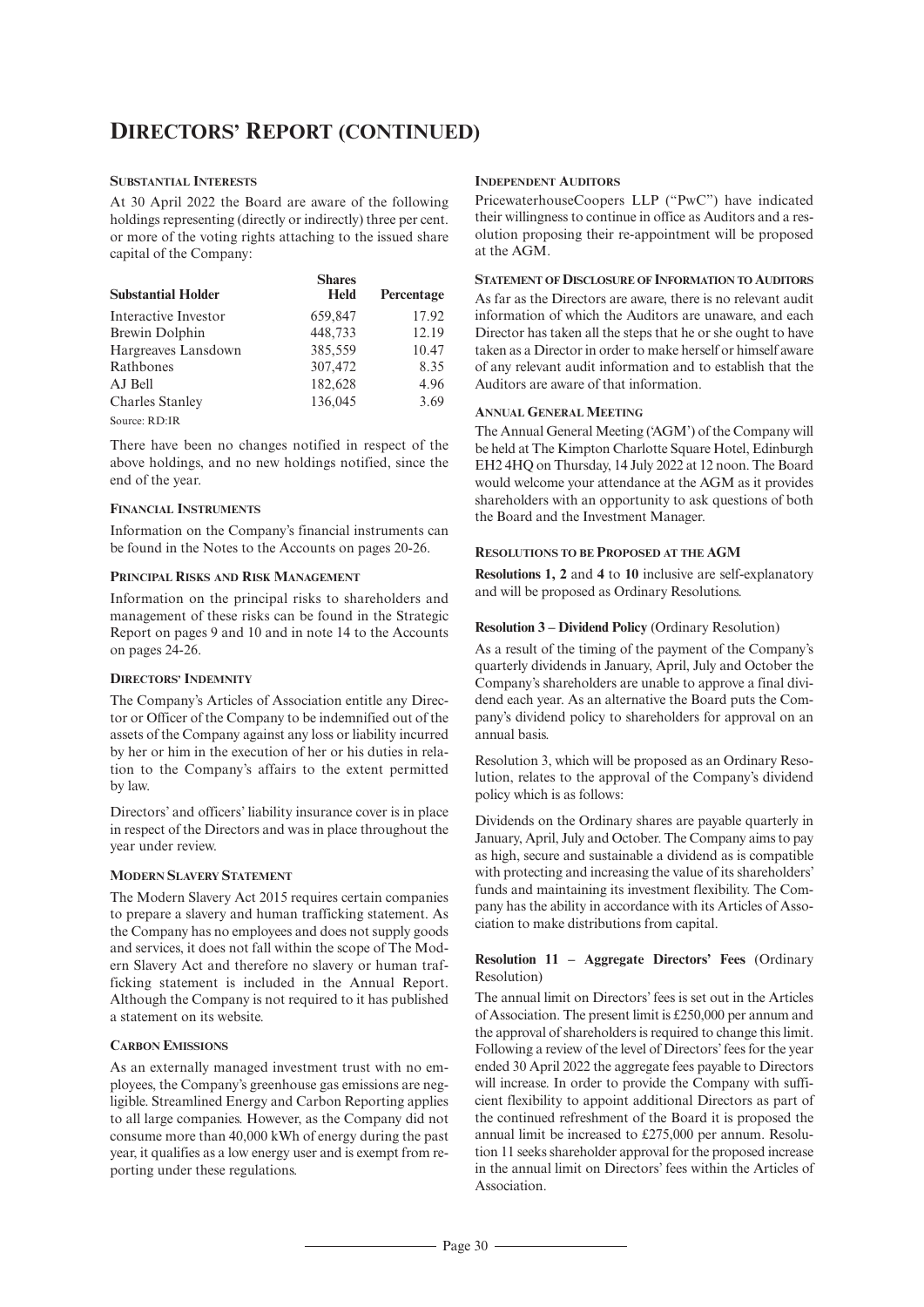#### **Resolution 12 – Sub-division of Ordinary shares** (Ordinary Resolution)

Resolution 12, which will be proposed as an Ordinary Resolution, seeks shareholders' approval to split each existing Ordinary share into one hundred new Ordinary shares, further details on the proposed sub-division can be found on pages 11 and 29.

### **Resolution 13 – Authority to allot Ordinary shares**(Ordinary Resolution)

During the financial year under review the Company continued its policy of issuing shares at a small premium to net asset value in response to demand. Resolution 13 seeks shareholder approval to authorise the Directors to issue new Ordinary shares up to an aggregate nominal amount of  $£9,379,197.50$ , being 20 per cent. of the total issued shares at 7 June 2022.

### **Treasury Shares**

Under UK company law investment trusts are able to acquire their own shares to hold in Treasury for re-issue. The Directors consider that this facility gives the Company more flexibility in managing its share capital. At 30 April 2022 there were no Ordinary shares held in Treasury.

### **Resolution 14 – Dis-application or pre-emption rights**

Resolution 14 seeks shareholder authority for the Company to allot shares for cash without first offering them to existing shareholders. The Company is seeking authority to allot up to £9,379,197.50 Ordinary shares through the issuance of new Ordinary shares or the re-issuance of shares from Treasury, being 20 per cent. of the total issued shares at 7 June 2022.

The Directors issue new shares or re-issue shares from Treasury only when they believe it is advantageous to the Company's shareholders to do so and for the purpose of operating the Company's discount and premium control policy. Shares will be issued or re-issued at a premium to the net asset value at the time or sale and in no circumstances would such issue of new ordinary shares or re-issue of shares from Treasury result in a dilution to the net asset value per share.

# **Resolution 15 – Authority to repurchase Ordinary shares**

The Company's current authority to make market purchases of up to 14.99 per cent. of the issued Ordinary shares expires at the end of the Annual General Meeting. There were no Ordinary shares bought back under this authority during the year to 30 April 2022.

Resolution 15, which will be proposed as an Ordinary resolution, seeks shareholder approval to renew the Company's power to purchase its own Ordinary shares for a further period until the conclusion of the Company's Annual General Meeting in 2023 or on the expiry of 15 months from the passing of this resolution, whichever is the earlier.

The minimum price (excluding expenses) which may be paid for each Ordinary share on exercise of the authority will not be less than the nominal value of each share or greater than the higher of (a)  $105$  per cent. above the average middle market quotation of those shares over the five business days before the shares are purchased and (b) the higher of the last independent trade and the highest current independent bid on the London Stock Exchange. The authority, which may be used to buy back shares either for cancellation or to be held in Treasury, will be used to purchase shares only if, in the opinion of the Directors, a purchase would be in the best interests of the shareholders as a whole and would result in an increase in the net asset value pershare forthe remaining shareholders. There are no outstanding options or warrants to subscribe for equity shares in the capital of the Company.

**Resolutions 14 and 15** would provide the Directors with the authority they need to manage Treasury shares. Treasury shares will be re-issued only at a premium to the net asset value of the shares at the time of sale.

### **Resolution 16 – Notice period for General Meetings**

The Company's Articles of Association enable the Company to call General Meetings (other than an Annual General Meeting) on 14 clear days' notice. In order for this to be effective, shareholders must also approve annually the calling of meetings other than Annual General Meetings on 14 days' notice. Resolution 16 will be proposed at the Annual General Meeting to seek such approval. The approval will be effective until the Company's next Annual General Meeting, when it is intended that a similar resolution will be proposed.

The Company meets the requirements for electronic voting under the Companies Act 2006, offering facilities for all shareholders to vote by electronic means. The Directors believe it is in the best interests of the shareholders for the shorter notice period to be available to the Company, although it is intended that this flexibility will be used only for early renewals of the Board's authority to issue new shares or re-issue shares from Treasury and only where merited in the interests of shareholders as a whole.

# **RECOMMENDATION**

The Board considers that the resolutions to be proposed at the AGM are in the best interests of the shareholders as a whole and recommends that they vote in favour of such resolutions, as the Directors intend to do in respect of their own beneficial holdings.

By Order of the Board

Juniper Partners Limited Company Secretary 28 Walker Street Edinburgh EH3 7HR

8 June 2022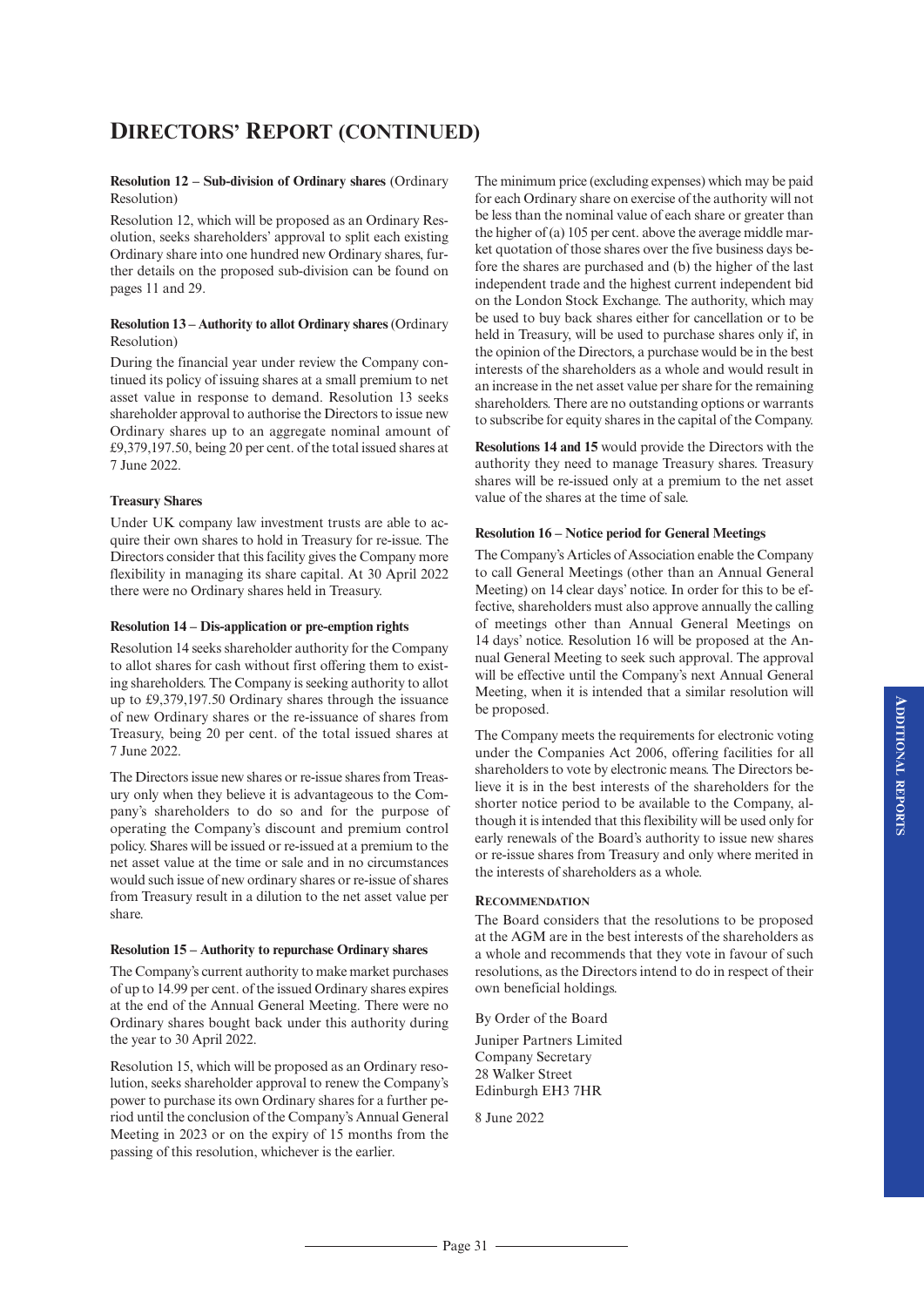# **DIRECTORS' REMUNERATION REPORT**

#### **STATEMENT BY THE CHAIRMAN**

This report has been prepared in accordance with the requirements of the Companies Act 2006. An Ordinary resolution for the approval of this report will be put to shareholders at the forthcoming Annual General Meeting. The remuneration policy, which was approved by shareholders at the Company's AGM in September 2020 (the resolution received 99.84 per cent. of votes for, 0.16 per cent. against, and 0.4 per cent. of votes cast were withheld), will also be put to shareholders for approval at the AGM in 2023.

#### **Remuneration Committee**

The Remuneration Committee, chaired by Paul Read and comprising Mr Read, Mandy Clements, Robbie Roberston and Jean Sharp, reviews the Directors' fees and the remuneration paid to the Investment Manager (together with the terms and conditions of appointment of the Investment Manager) on an annual basis. The terms of reference of the Remuneration Committee clearly define the Committee's responsibilities. These terms are reviewed annually and are available for inspection on the Company's website.

#### **DIRECTORS' REMUNERATION POLICY**

The Board's policy is that fees should be sufficient to attract and retain Directors capable of managing the Company on behalf of its shareholders. No shareholder views were sought in setting the remuneration policy although any comments received from shareholders are considered. It is intended that this policy will continue until it is put to shareholders at the AGM in 2023. Non-executive Directors do not have service contracts but on being appointed are provided with a letter of appointment.

Directors do not receive any pension benefits, share options, long-term incentive schemes or other benefits.

#### **ANNUAL REPORT ON REMUNERATION**

The fees paid to the Directors have not been amended since 2019 and for the year ended 30 April 2022 were £50,000 for the Chairman, £29,000 for the Audit Committee Chair and £25,000 for each of the other Directors per annum. During the year the Remuneration Committee reviewed the level of fees paid to the Directors. This review included an analysis of the fees against the rate of increase in the Retail Price Index, payments made by other investment trusts of a similar size and structure and returns to shareholders. The Committee also considered the independent research conducted by Trust Associates on fees paid to non-executive Directors in the investment company sector.

The Directors are conscious of the continued need for Board refreshment and have a desire to attract and retain the best candidates to fulfil such roles and represent shareholders' interests. Following this review it was concluded that the fees paid to the Directors were not competitive taking into account various factors. Accordingly, the conclusion of this review was that the fees payable to the Directors for the year to 30 April 2023 should increase to

£60,000 for the Chairman, £40,000 for the Audit Committee Chair and £30,000 for each of the other Directors per annum.

The Board remains committed to ensuring that the Company is run efficiently and on a cost effective basis for shareholders as whole. Given the increased size of the Company the proposed increases to the Directors'fees will have no impact on the Company's ongoing charges.

The annual limit on Directors' fees is set out in the Company's Articles of Association. The present limit is £250,000 in aggregate per annum and the approval of shareholders is required to change this. As noted on page 30 it is proposed that the aggregate limit in the Company's Articles of Association be increased to £275,000 per annum to provide the Company with sufficient flexibility to appoint additional Directors as part of the continued refreshment of the Board.

#### **Directors' Interests (Audited)**

The Directors at the end of the year and their interests in the shares of the Company at 30 April 2022 and 30 April 2021 were as follows:

|            |            | 2021                                                                                          |
|------------|------------|-----------------------------------------------------------------------------------------------|
|            |            | 3.221                                                                                         |
| Beneficial | 100        | 50                                                                                            |
|            |            | 1.967                                                                                         |
|            |            | 3,400                                                                                         |
| Beneficial | <b>300</b> | 300                                                                                           |
|            |            | 1.102                                                                                         |
|            |            | Interest 2022<br>Beneficial 3,391<br>Beneficial 1,968<br>Beneficial 3,400<br>Beneficial 1,102 |

There have been no changes in the above holdings between 1 May 2022 and 8 June 2022.

#### **Directors' Remuneration for the Year (Audited)**

|                               | <b>Year ended</b><br><b>30 April 2022</b> |                          |             | Year ended<br>30 April 2021 |                         |
|-------------------------------|-------------------------------------------|--------------------------|-------------|-----------------------------|-------------------------|
| <b>Director</b>               | Fees                                      | <b>Salary</b>            | Fees        | Salary                      | $\frac{0}{0}$<br>Change |
| Iain Ferguson                 |                                           |                          |             |                             |                         |
| (Chairman)*                   | £50,000                                   |                          | $-$ £42,580 |                             |                         |
| Mandy Clements <sup>§</sup>   | £25,000                                   |                          | £17,529     |                             |                         |
| Gordon Neilly                 | £25,000                                   |                          | £25,000     |                             |                         |
| Paul Read                     | £25,000                                   | $\overline{\phantom{0}}$ | £25,000     |                             |                         |
| Robbie Robertson <sup>§</sup> | £25,000                                   |                          | £17,529     |                             |                         |
| Jean Sharp                    | £29,000                                   |                          | £29,000     |                             |                         |
| Robin Angust                  |                                           |                          |             | £77,260                     | n/a                     |
| Hamish Buchan <sup>†</sup>    |                                           |                          | £15,046     |                             | n/a                     |
| Total                         | £179,000                                  |                          | $-£171.684$ | £77,260                     |                         |

Appointed Chairman on 18 September 2020.

† Retired 18 September 2020.

§ Appointed 18 September 2020.

The rates of Directors' fees for the year ended 30 April 2022 were set out in the Directors' Remuneration Report contained in the Company's 2021 Annual Report.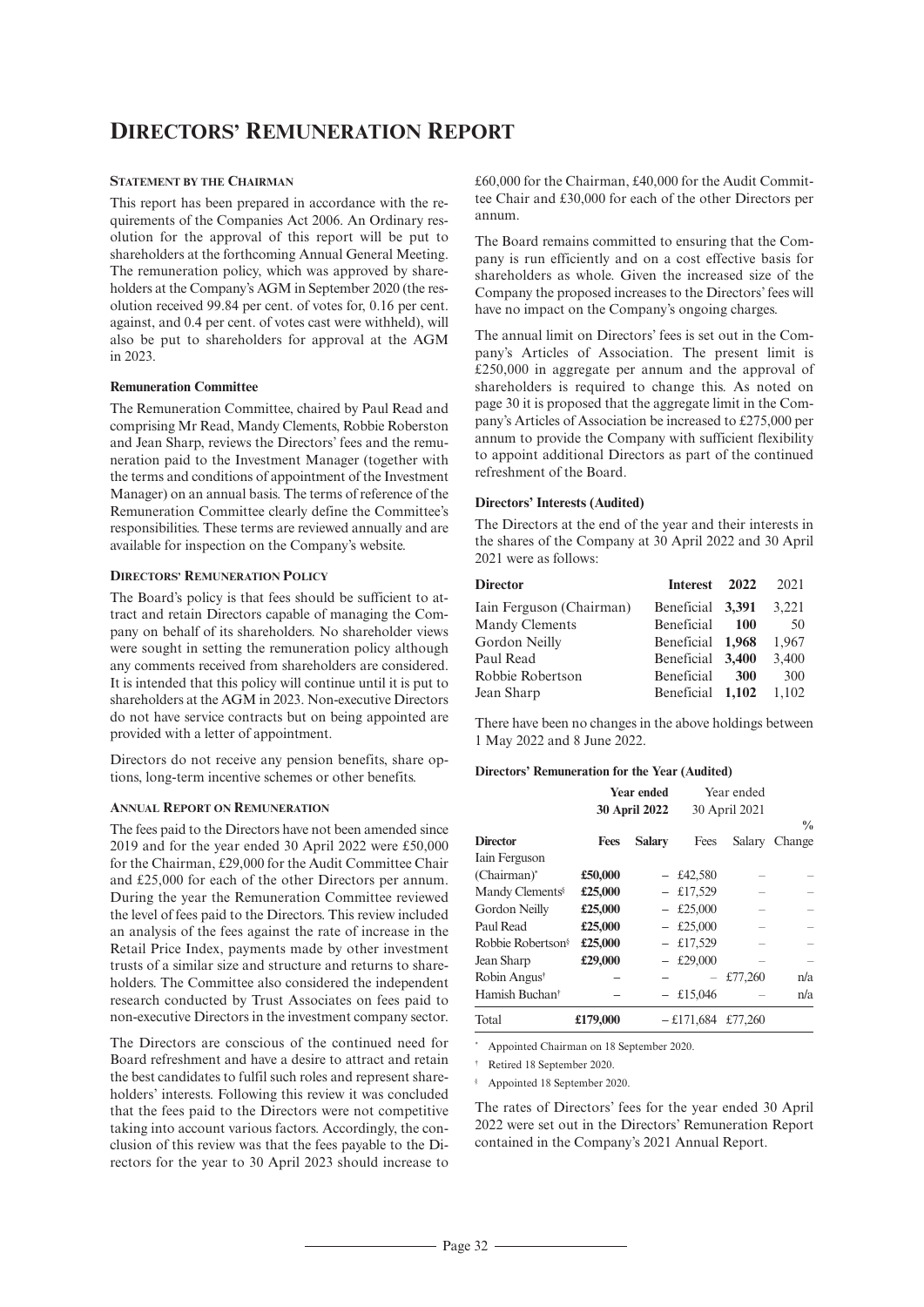# **DIRECTORS' REMUNERATION REPORT (CONTINUED)**

#### **Relative Importance of Directors' Fees**

|                              | 2022          | 2021   | $\frac{0}{0}$ |
|------------------------------|---------------|--------|---------------|
|                              | $\pounds 000$ | £'000  | change        |
| Directors' fees and salaries | 179           | 249    | $-28.1$       |
| Expenses                     | 11,311        | 9.692  | $+16.7$       |
| Dividends paid               | 19,254        | 16.644 | $+15.7$       |

Directors' fees and salaries as a percentage of:

|                | 2022<br>$\frac{0}{0}$ | 2021<br>$\frac{0}{0}$ |
|----------------|-----------------------|-----------------------|
| Expenses       | 1.6                   | 2.6                   |
| Dividends paid | 0.9                   | .5                    |

Further details of the Company's expenses can be found in notes 3 and 4 on page 22 and of dividends paid in note 7 on page 23.

#### **Approval**

Voting on the resolution to approve the Directors' Remuneration Report at the Company's AGM on 23 July 2021 was as follows:

| Resolution                 |       |      | % For % Against % Withheld* |
|----------------------------|-------|------|-----------------------------|
| Approve Directors'         |       |      |                             |
| <b>Remuneration Report</b> | 99.69 | 0.15 | 0.16                        |

\* A vote 'withheld' is not a vote in law, which means that the votes are not counted in the calculation of the votes for or against the resolution.

#### **Company Performance**

The graph below compares, for the ten financial years ended 30 April 2022, the share price total return (assuming all dividends were reinvested) to Ordinary shareholders in each period compared to the total shareholder return on a notional investment in the FTSE All-Share Index. This index represents a comparable broad equity market index and is the Company's comparator. An explanation of the performance of the Company for the year ended 30 April 2022 is given in the Chairman's Statement and Investment Manager's Report on pages 2-5.



On behalf of the Board

Paul Read Director

8 June 2022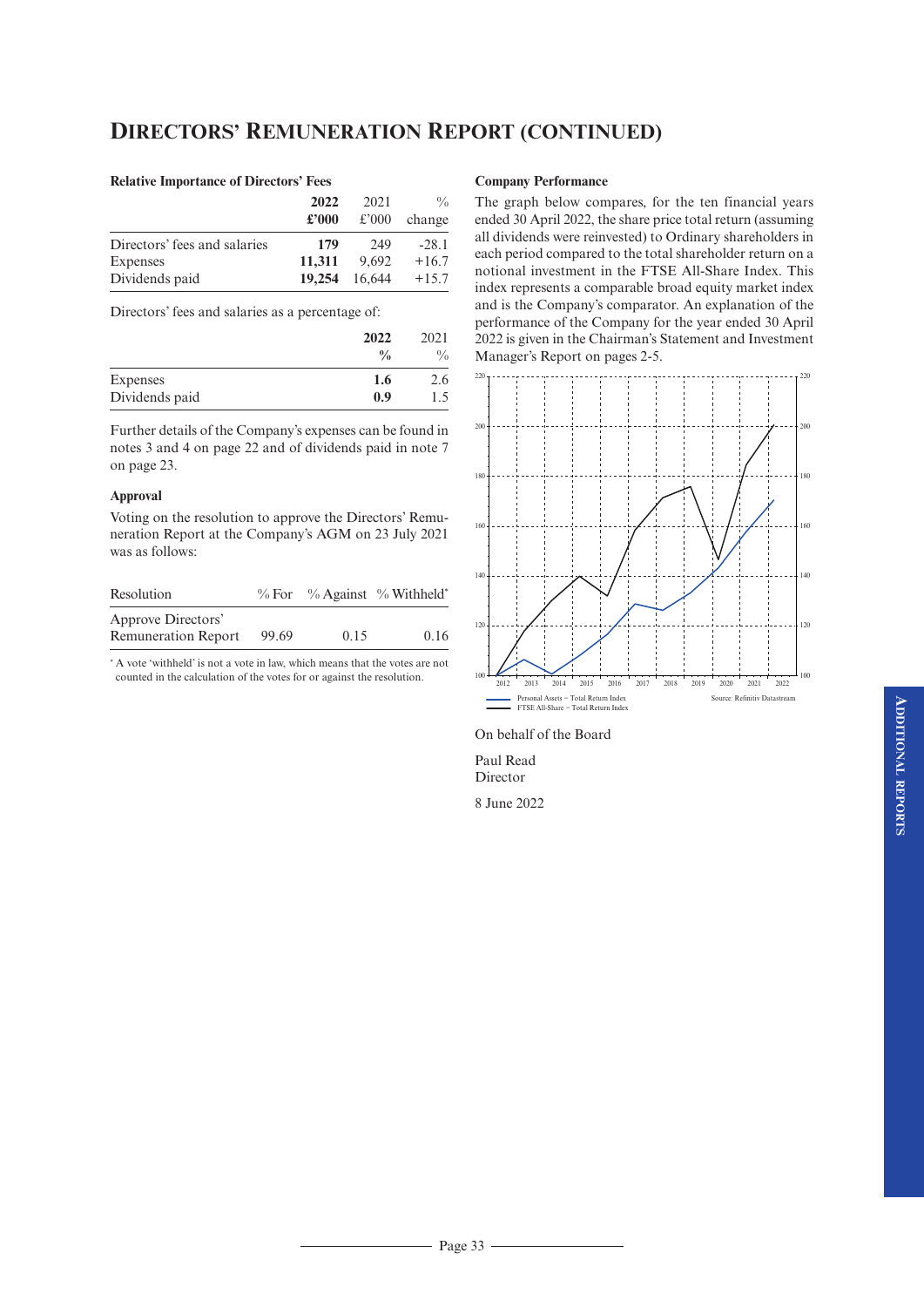# **CORPORATE GOVERNANCE**

### **INTRODUCTION**

The Company is run by its Board, which takes all major decisions collectively. All of the Directors regard themselves and one another as equal in the duties and responsibilities they owe to shareholders and accordingly work together as a unitary Board within which the Chairman (who is elected by the Directors from among their own number) acts as *primus inter pares*.

The Directors are elected by the shareholders and regard corporate governance and accountability to shareholders as fundamental. They therefore place considerable emphasis on running the Company in the way they believe to be best suited to the successful management of an investment trust on behalf of its shareholders.

Arrangements appropriate to an investment trust in respect of corporate governance have been made by the Board. The Board has considered the principles and recommendations of the AIC's Code of Corporate Governance (the ''AIC Code''). The AIC Code addresses all the principles set out in the UK Corporate Governance Code issued by the Financial Reporting Council (the ''UK Code''), as well as setting out additional principles and recommendations which are of specific relevance to investment trusts.

The Board considers that reporting against the principles and recommendations of the AIC Code, which has been endorsed by the Financial Reporting Council, provides more relevant information to shareholders than if it had adopted the UK Code.

The AIC Code can be obtained from the AIC's website at www.theaic.co.uk. It includes an explanation of how the AIC Code adapts the principles and provisions set out in the UK Code to make them relevant for investment companies.

#### **COMPLIANCE**

The Company has complied throughout the year, and continues to comply, with all of the recommendations of the AIC Code and the relevant provisions of the UK Code.

#### **DIRECTORS**

All of the Directors are considered to be independent in character and judgement and, in the opinion of the Board, there are no relationships or conflicts of interest which are likely to affect the judgement of any Director. Gordon Neilly has served for more than nine years. However, the Board subscribes to the view expressed within the AIC Code that long-serving Directors should not be prevented from forming part of an independent majority, and does not consider that a Director's length of tenure reduces her or his ability to act independently.

Directors' fees are determined within the limits set out in the Company's Articles of Association. The approval of shareholders in a General Meeting is required to change this limit.

| Date of<br>Appointment | Due date for<br>Re-election/<br>election |
|------------------------|------------------------------------------|
|                        |                                          |
| 1 December 2017        | <b>AGM 2022</b>                          |
| 18 September 2020      | <b>AGM 2022</b>                          |
| 30 April 1997          | <b>AGM 2022</b>                          |
| 1 December 2017        | <b>AGM 2022</b>                          |
| 18 September 2020      | <b>AGM 2022</b>                          |
| 21 July 2016           | <b>AGM 2022</b>                          |
|                        |                                          |

Any new Directors appointed during the year must stand for election at the first Annual General Meeting following their appointment. All Directors retire annually and, where appropriate, stand for re-election. There is no notice period and no provision for compensation on early termination of appointment.

Individual Directors may, after having obtained the consent of any other Director, seek independent professional advice at the Company's expense on any matter that concerns the furtherance of their duties. Details of the Directors' authority in relation to the issue and buying back by the Company of its shares can be found in the Directors' Report. Similarly, details of those persons with significant holdings in the Company are set out in the Directors' Report.

#### **CONFLICTS OF INTEREST**

The Companies Act 2006 requires that a Director of the Company must avoid a situation in which he or she has, or might have, an interest that conflicts, or may conflict, with the interests of the Company. Each Director submits a list of potential conflicts prior to each meeting. The other Directors consider these and recommend whether or not each potential conflict should be authorised. No situation arose during the year whereby an interest of a Director conflicted with the interests of the Company.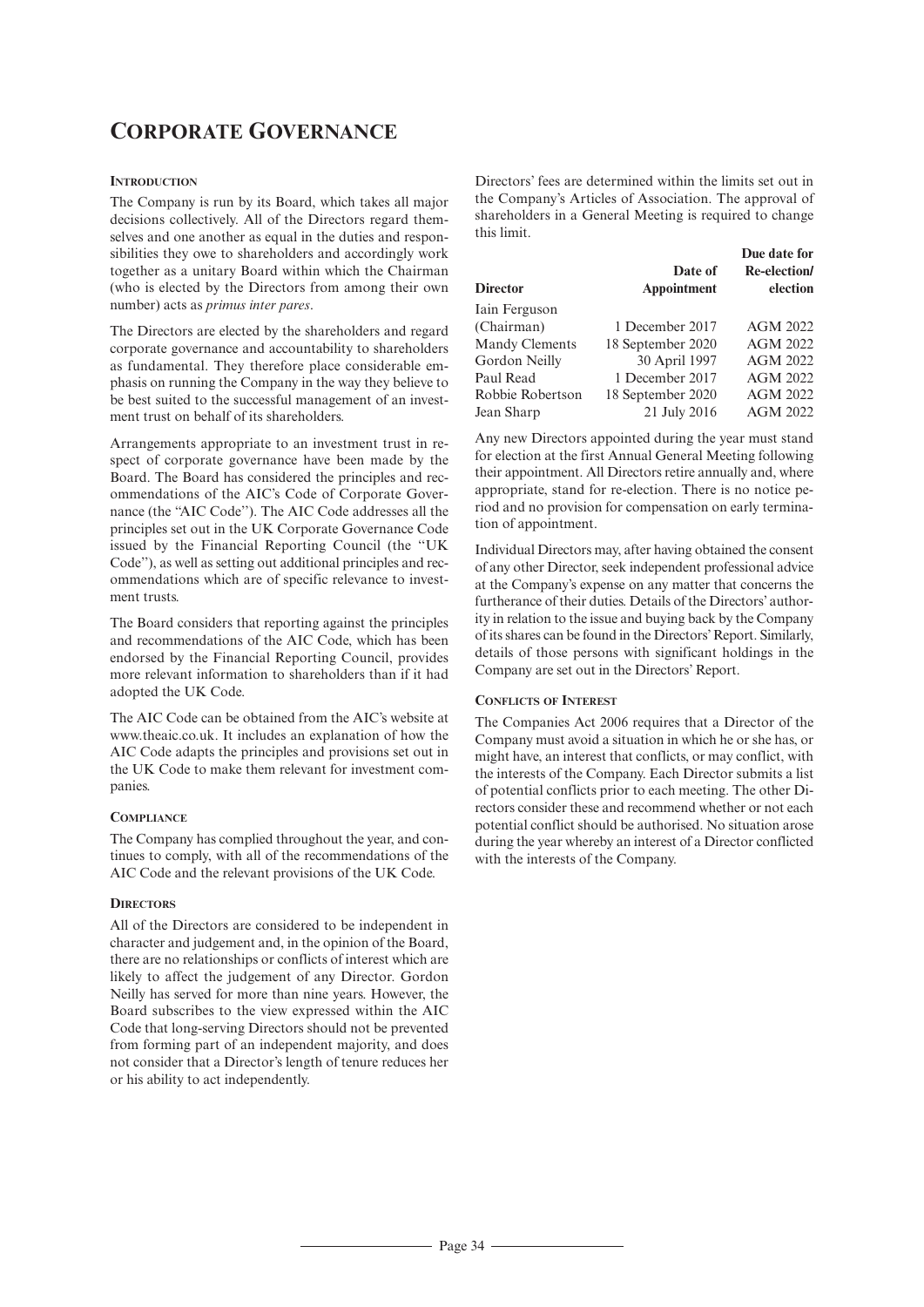# **CORPORATE GOVERNANCE (CONTINUED)**

#### **MEETINGS**

During the year there were five formal Board meetings, each of which was attended by all of the Directors. There were three Audit Committee meetings, two Remuneration Committee meetings and a Nomination Committee meeting held during the year. All of these meetings were attended by all of the respective committee members.

Under the terms of the contracts with the AIFM and the Investment Manager, the following matters have been expressly reserved to the Board: (a) the introduction of gearing and gearing levels thereafter; (b) matters relating to share

issues and buybacks; (c) matters relating to shareholder communication; (d) matters relating to the property at 28 Walker Street, Edinburgh; (e) investments in any new asset classes not already represented in the portfolio; and (f) such other matters as the Board may reasonably intimate from time to time. However, the Board is required to engage in active dialogue with the Investment Manager in relation to the matters referred to at item (c) above.

The Board holds three of its meetings in Edinburgh and two in London each year.

The following diagram highlights various matters considered by the Board during the past year:



#### **VOTING POLICY**

As an essential part of its approach to active ownership, the Investment Manager exercises all votes in relation to the Company's investments, updating the Board regularly on how votes have been cast. Following careful analysis of each AGM item, the Investment Manager submits votes in the direction which it believes best reflects the interests of shareholders. The Investment Manager invests only in a select universe of stocks and, as such, is able to take a considered decision on all items for voting at investee company AGMs.

#### **COMMUNICATION WITH SHAREHOLDERS**

The Board welcomes the views of shareholders and places considerable importance on communications with them. The Investment Manager reports back to the Board on meetings with shareholders and the Chairman and other Directors are available to meet shareholders if required. The Annual General Meeting of the Company and presentations held in London provide a forum, both formal and informal, for shareholders to meet and discuss issues with the Board.

#### **NOMINATION COMMITTEE**

The Nomination Committee, chaired by Iain Ferguson and comprising Mr Ferguson, Mandy Clements, Paul Read, Robbie Roberston and Jean Sharp, considers the appointment of new Directors. Although the Company does

not have a formal policy on diversity, consideration of Board diversity forms part of the responsibilities of the Nomination Committee. The Board believes in the benefits of having a diverse range of skills and backgrounds, including gender and length of service, on its board of Directors. All appointments will continue to be based on merit. The Company is mindful of the diversity targets set by the Parker Review and the recent amendments to the Listing Rules in this regard. The current composition of the Board meets the targets for gender diversity set by the Hampton-Alexander Review. The Nomination Committee meets at least annually.

New Directors appointed to the Board are given an induction meeting with the Company Secretary and are provided with all relevant information regarding the Company and their duties as a Director. Thereafter, regular briefings are provided on changes in regulatory requirements that could affect the Company and the Directors. Professional advisers report from time to time and Directors will, if necessary, attend seminars covering relevant issues and developments.

#### **PERFORMANCE REVIEW OF THE BOARD AND ITS COMMITTEES**

In line with the recommendations of the AIC Code, during the year the Board appointed Board Level Partners ("BLP") to carry out a comprehensive review of the Board and Audit, Remuneration and Nomination Committees.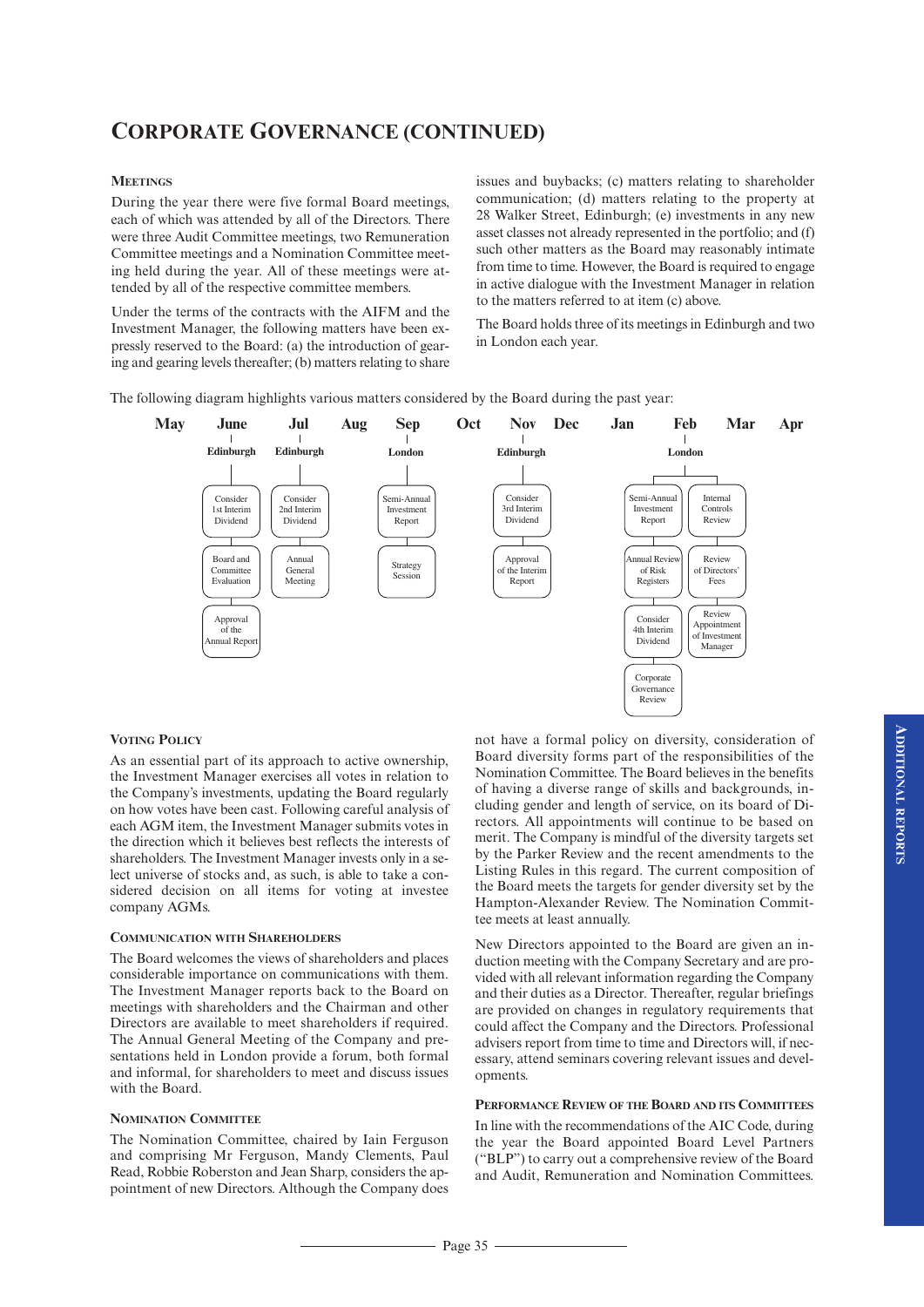# **CORPORATE GOVERNANCE (CONTINUED)**

BLP is an independent external evaluator, with no other connections with the Company or individual Directors. The process included confidential unattributable one-toone interviews between the external evaluator and each Director, as well as representatives of Troy and Juniper Partners. The findings of the external evaluation were discussed with the Chairman and were then delivered in a detailed report to the Board. BLP representatives discussed their findings with the Board at the May 2022 Board meeting. In addition, BLP conducted reviews of each individual board director, presenting these reports to the Chairman. The appraisal of the Chairman was covered as part of this process; BLP presented its report on the Chairman to Paul Read as Senior Independent Director.

The detailed review of the Board and its Committees did not highlight any material weaknesses or concerns, but it did identify some areas for focus in 2022-2023 and beyond. These include rebuilding board relationships after the lengthy period of remote working, Board succession and composition, the ongoing development of shareholder communications, and monitoring the Company's relationships with its key service providers, Troy and Juniper Partners.

The appraisal concluded that the Board and its Committees oversee the management of the Company effectively and have the skills and expertise to safeguard shareholders' interests. All Directors and Committee Members continue to demonstrate commitment to their roles, and, drawing on diverse but complementary skills and experience, provide constructive challenge to the Investment Manager. All Directors and Committee Members provide valuable contributions to the deliberations of the Board and its Committees, commensurate with their experience and responsibilities, so contributing to the Company's longterm success.

#### **ADDITIONAL INFORMATION**

The Company's Articles of Association may be amended only by a special resolution passed at a General Meeting of shareholders.

By Order of the Board

Juniper Partners Limited Company Secretary 28 Walker Street Edinburgh EH3 7HR

8 June 2022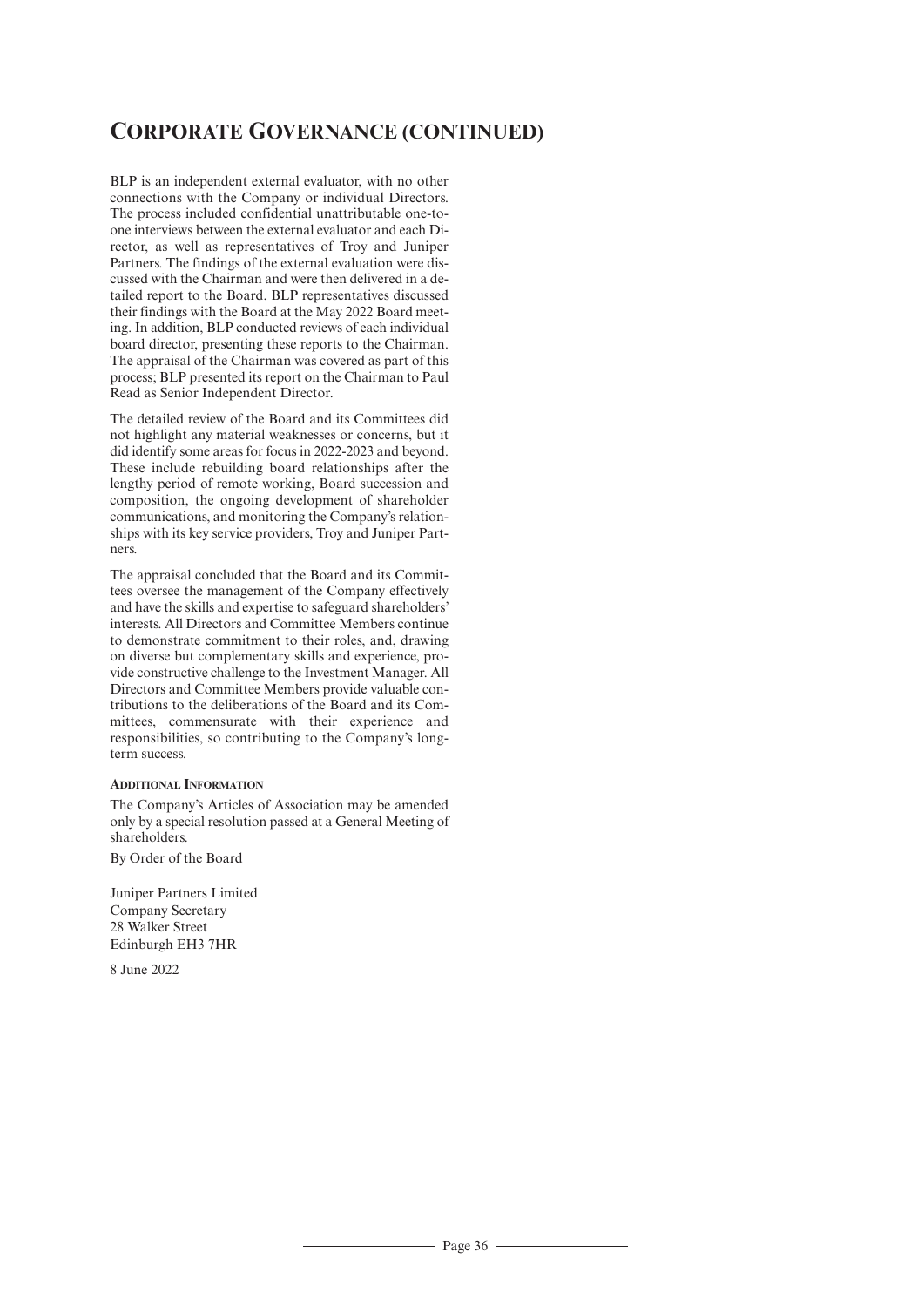# **REPORT OF THE AUDIT COMMITTEE**

#### **AUDIT COMMITTEE**

The Audit Committee, chaired by Jean Sharp and comprising Ms Sharp, Mandy Clements, Paul Read and Robbie Roberston, meets at least twice yearly to coincide with the annual and interim reporting cycle. The principal rôle of the Audit Committee is to review the annual and interim financial statements, the Accounting Policies applied therein and to ensure compliance with financial and regulatory reporting requirements. The Audit Committee discusses and agrees the scope of the audit plan for the year ahead and the Auditors' Report on their findings at the conclusion of the audit. The terms of reference of the Audit Committee clearly define the Committee's responsibilities. These terms are reviewed annually and are available for inspection on the Company's website.

The Audit Committee also reviews the system of internal controls, the terms of appointment of the Auditors (including their remuneration), the objectivity of the Auditors and the terms under which they are appointed to perform non-audit services. The Audit Committee also received a report from the Auditors identifying to its satisfaction how their independence and objectivity is maintained when providing these non-audit services. There were no such fees or services for the year ended 30 April 2022 (2021: £nil). The Board considers that the provision of such services at this level is cost effective and does not impair the independence of PricewaterhouseCoopers LLP ("PwC").

The Audit Committee assessed the effectiveness of the audit, the quality of the team and advice received from them through reviewing interaction with the Auditors, reports received from them and discussion with management. The Audit Committee is satisfied with the effectiveness of the work provided by PwC and that PwC remain objective and independent.

At the request of the Board, the Audit Committee considered whether the 2022 Annual Report was fair, balanced and understandable and whether it provided the necessary information for shareholders to assess the Company's performance, business model and strategy. The Audit Committee is satisfied that the Annual Report is fair, balanced and understandable. The Audit Committee reached this conclusion based on a detailed review of the financial statements and subsequent discussion on whether these are fair. balanced and understandable by all members of the Committee.

#### **AUDIT**

The Company confirms that it complied with the provisions of The Statutory Audit Services for Large Companies Market Investigation (Mandatory Use of Competitive Tender Processes and Audit Committee Responsibilities) Order 2014 during the financial year ended 30 April 2022.

Following a formal tender process, the Company's external Auditors, PwC, were appointed on 19 July 2018. The Audit Engagement Partner rotates every five years in accordance with ethical guidelines and 2022 is the fourth year for the current partner.

#### **INTERNAL CONTROLS**

The Board is responsible for the Company's system of internal controls and for reviewing its effectiveness. The Board has therefore established an ongoing process designed to meet the particular needs of the Company in managing the risks to which it is exposed, consistent with the internal control guidance issued by the Financial Reporting Council. The process relies principally on a riskbased system of internal control whereby a test matrix is created that identifies the key functions carried out by the Company and other service providers, the individual activities undertaken within those functions, the risks associated with each activity and the controls employed to minimise those risks.

A formal annual review of the Company's risk-based system of internal controls is carried out by the Board and includes consideration of internal control reports issued by the Investment Manager and other service providers.

Such review procedures have been in place throughout the financial year and up to the date of approval of the Annual Report, and the Board is satisfied with their effectiveness. These procedures are designed to manage, rather than eliminate, risk and, by their nature, can provide only reasonable, not absolute, assurance against material misstatement or loss. At each Board Meeting the Board reviews the Company's activities since the previous Board Meeting to ensure that the Investment Manager adheres to the agreed investment policy and approved investment guidelines and, if necessary, the Board approves changes to the guidelines.

Juniper Partners acts as the Company's AIFM for the purposes of the AIFM Directive and provides secretarial and administrative services to the Company.

The Company does not have an internal audit function as the Audit Committee believes that the Company's straightforward structure does not warrant such a function. This is reviewed by the Committee annually.

#### **SIGNIFICANT ACCOUNTING MATTERS**

The significant issue considered by the Audit Committee during the year in relation to the financial statements of the Company was the existence and valuation of investments. The AIFM regularly reconciles the portfolio holdings to confirmations from the Company's Custodian and carries out testing of the prices obtained from the independent pricing source. Based on confirmation from the AIFM that these procedures have operated correctly at 30 April 2022 and based on conversations with and written reporting from the Depositary, the Committee is satisfied that there is no material misstatement in the context of the Annual Report.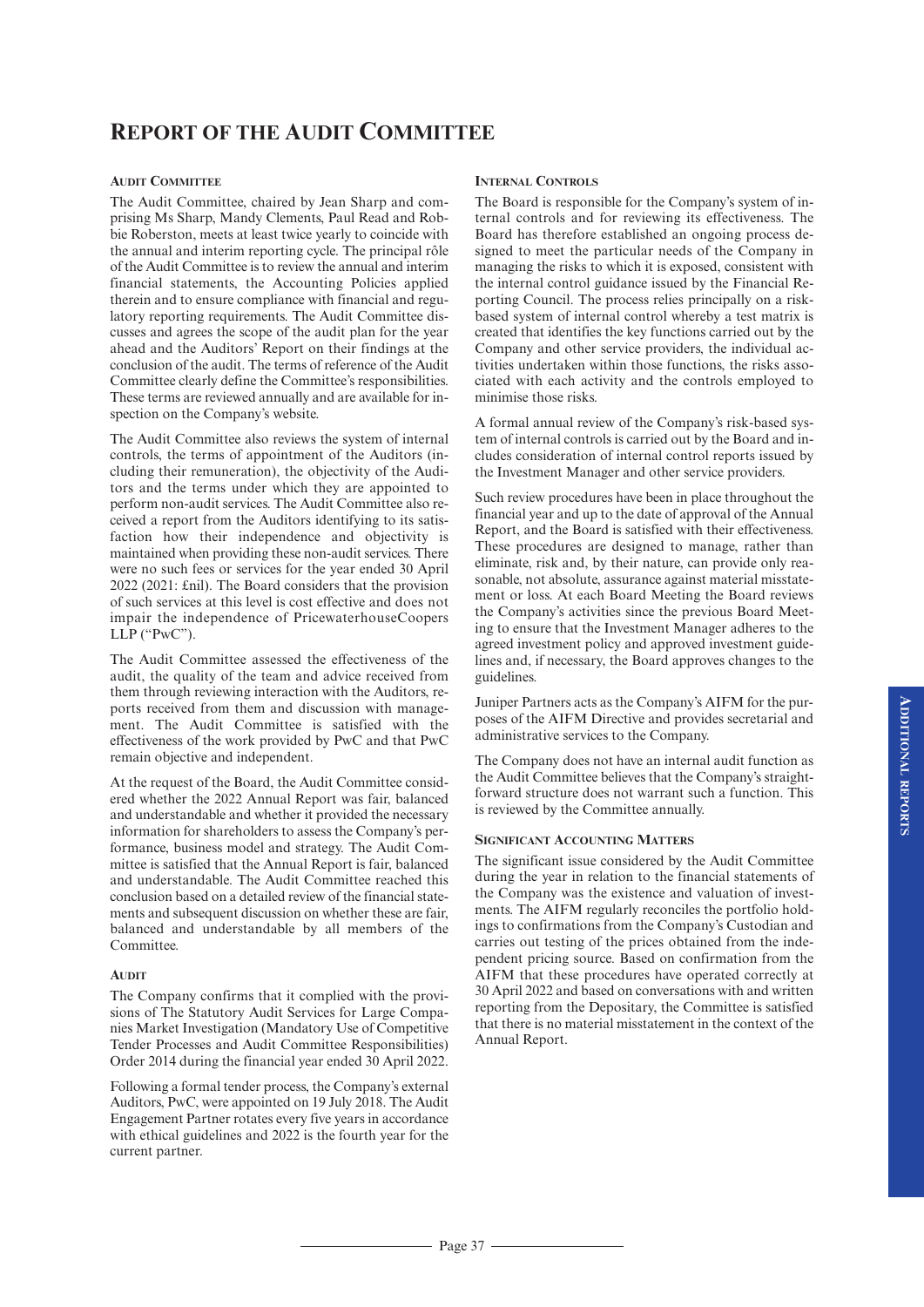# **REPORT OF THE AUDIT COMMITTEE (CONTINUED)**

# **COMMITTEE PERFORMANCE REVIEW**

The activities of the Audit Committee were considered as part of the externally facilitated board appraisal process completed in accordance with standard governance arrangements as summarised on pages 35 and 36. A full evaluation was undertaken on the effectiveness, roles and responsibilities of the Committee in accordance with the Financial Reporting Council's current guidance. The evaluation found that the Committee functioned well, with the right balance of membership, skills and experience.

Jean Sharp Director

8 June 2022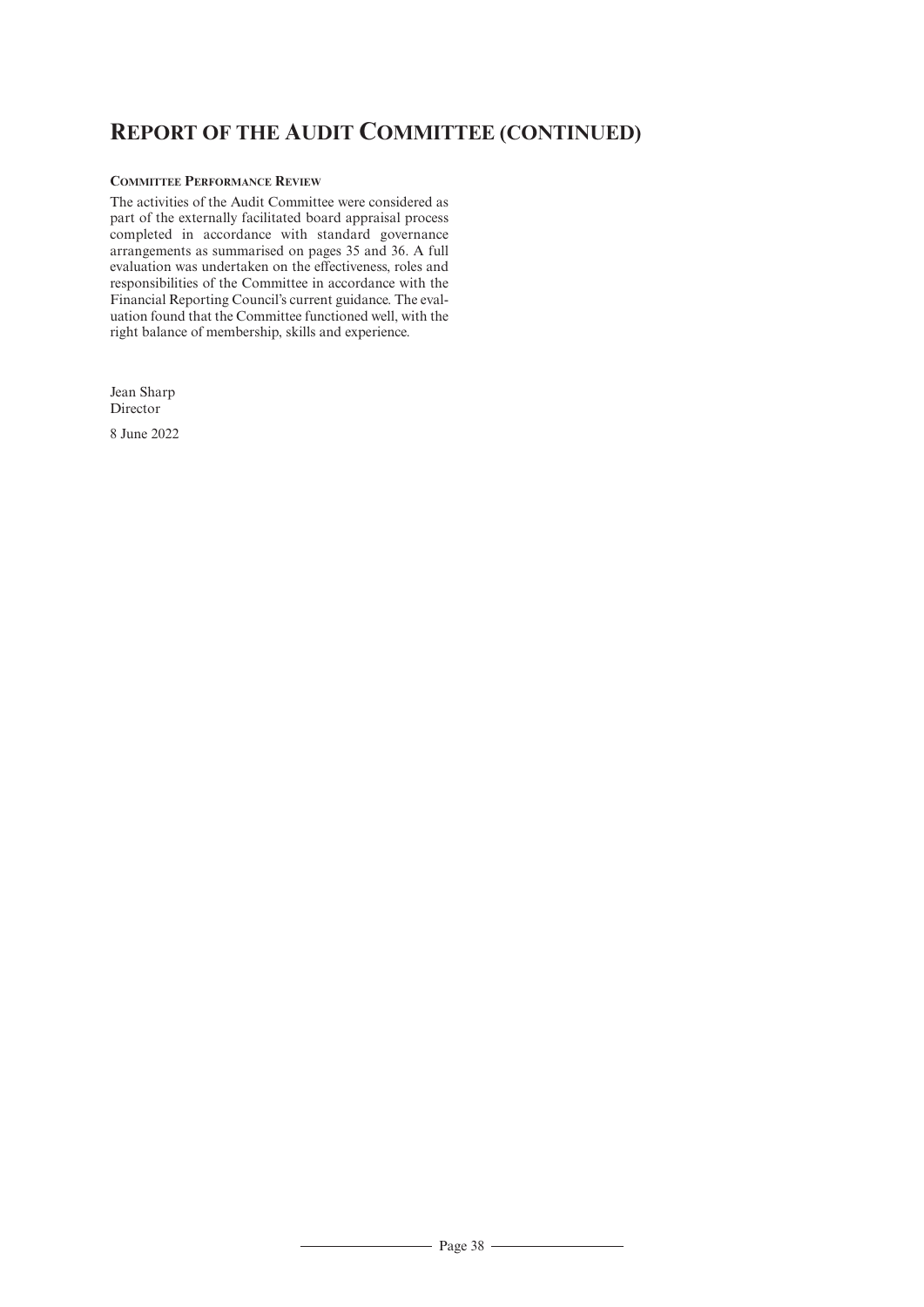#### **Report on the audit of the financial statements**

#### **Opinion**

In our opinion, Personal Assets Trust plc's financial statements:

- give a true and fair view of the state of the Company's affairs as at 30 April 2022 and of its return and cash flows for the year then ended;
- have been properly prepared in accordance with UK-adopted international accounting standards; and
- have been prepared in accordance with the requirements of the Companies Act 2006.

We have audited the financial statements, included within the Annual Report, which comprise: the Statement of Financial Position as at 30 April 2022; the Income Statement, the Statement of Changes in Equity and the Cash Flow Statement for the year then ended; and the notes to the financial statements, which include a description of the significant accounting policies.

Our opinion is consistent with our reporting to the Audit Committee.

#### **Basis for opinion**

We conducted our audit in accordance with International Standards on Auditing (UK) ("ISAs (UK)") and applicable law. Our responsibilities under ISAs (UK) are further described in the Auditors' responsibilities for the audit of the financial statements section of our report. We believe that the audit evidence we have obtained is sufficient and appropriate to provide a basis for our opinion.

#### *Independence*

We remained independent of the Company in accordance with the ethical requirements that are relevant to our audit of the financial statements in the UK, which includes the FRC's Ethical Standard, as applicable to listed public interest entities, and we have fulfilled our other ethical responsibilities in accordance with these requirements.

To the best of our knowledge and belief, we declare that non-audit services prohibited by the FRC's Ethical Standard were not provided.

We have provided no non-audit services to the Company in the period under audit.

#### **Our audit approach**

#### *Overview*

*Audit scope*

- Overall Materiality: £18.1m, based on 1% of Net Assets.
- The Company is a standalone Investment Trust Company and engages Troy Asset Management Limited (the "Manager") to manage its assets.
- We conducted our audit of the financial statements using information from Juniper Partners Limited (the "Administrator") and J.P. Morgan Chase Bank N.A. (the "Custodian") to whom the Manager has, with the consent of the Directors, delegated the provision of certain administrative functions.
- We tailored the scope of our audit taking into account the types of investments within the Company, the involvement of the third parties referred to above, the accounting processes and controls, and the industry in which the Company operates.
- We obtained an understanding of the control environment in place at Juniper Partners Limited, and adopted a fully substantive testing approach using reports obtained from the Administrator.

In planning our audit, we made enquiries of the Directors to understand the extent of the potential impact of climate change on the Company's financial statements.

The Directors and Investment Manager concluded that the impact on the measurement and disclosures within the financial statements is not material because the Company's investment portfolio is largely made up of level 1 quoted securities which are valued at fair value based on market prices. We found this to be consistent with our understanding of the Company's investment activities.

We also considered the consistency of the climate change disclosures included in the Strategic Report with the financial statements and our knowledge from our audit.

*Key audit matters*

- Valuation and existence of investments
- Income from investments

#### *Materiality*

- Overall materiality: £18.1m (2021: £15.0m) based on 1% of Net Assets.
- Performance materiality: £13.6m (2021: £11.3m).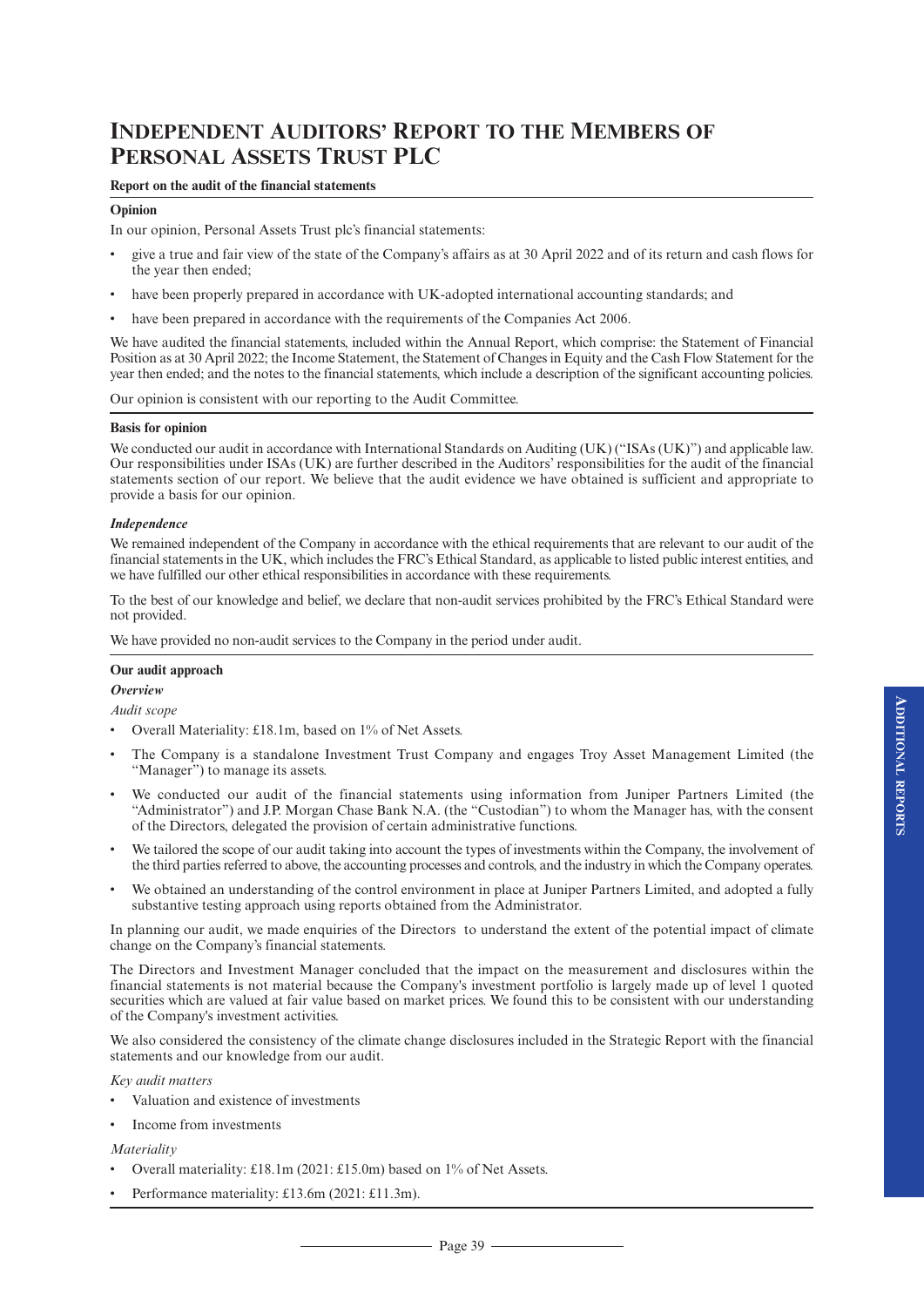### *The scope of our audit*

As part of designing our audit, we determined materiality and assessed the risks of material misstatement in the financial statements.

#### *Key audit matters*

Key audit matters are those matters that, in the auditors' professional judgement, were of most significance in the audit of the financial statements of the current period and include the most significant assessed risks of material misstatement (whether or not due to fraud) identified by the auditors, including those which had the greatest effect on: the overall audit strategy; the allocation ofresources in the audit; and directing the efforts of the engagement team. These matters, and any comments we make on the results of our procedures thereon, were addressed in the context of our audit of the financial statements as a whole, and in forming our opinion thereon, and we do not provide a separate opinion on these matters.

This is not a complete list of all risks identified by our audit.

Consideration of the impacts of COVID-19, which was a key audit matter last year, is no longer included because of reduced uncertainty of the impact of COVID-19 in the current year as markets and economies continue to recover. Otherwise, the key audit matters below are consistent with last year.

| How our audit addressed the key audit matter                                                                                                                                                                                                |  |                                                     |
|---------------------------------------------------------------------------------------------------------------------------------------------------------------------------------------------------------------------------------------------|--|-----------------------------------------------------|
|                                                                                                                                                                                                                                             |  |                                                     |
| We tested the valuation of the equity investments,<br>fixed interest investments and gold bullion by<br>agreeing the prices used in the valuation to<br>independent third-party sources.                                                    |  |                                                     |
|                                                                                                                                                                                                                                             |  | No material misstatements were identified from this |
| testing.                                                                                                                                                                                                                                    |  |                                                     |
| We tested the existence of the investment portfolio by<br>agreeing investment holdings to an independent<br>custodian confirmation. Additionally, we performed<br>a physical verification of the Gold Bullion holding<br>during the period. |  |                                                     |
| No material misstatements were identified from this<br>testing.                                                                                                                                                                             |  |                                                     |
|                                                                                                                                                                                                                                             |  |                                                     |

#### *Income from investments*

Refer to the Audit Committee Report, the Accounting Policies and Notes to the Accounts.

ISAs(UK) presume there is a risk offraud in income recognition. We considered this risk to specifically relate to the risk of overstating investment gains and the misclassification of dividend income as capital rather than revenue due to the pressure management may feel to achieve capital growth in line with the objective of the Company.

We focused on the valuation of investments with respect to gains on investments and the accuracy and occurrence of dividend income recognition and its presentation in the Income Statement as set out in the requirements of The Association of Investment Companies' Statement of Recommended Practice (the "AIC SORP")

We assessed the accounting policy for income recognition for compliance with accounting standards and the AIC SORP and performed testing to check that income had been accounted for in accordance with this stated accounting policy.

We found that the accounting policies implemented were in accordance with accounting standards and the AIC SORP, and that income from investments has been accounted for in accordance with the stated accounting policy.

We understood and assessed the design and implementation of key controls surrounding income recognition.

The gains and losses on investments held at fair value comprise realised and unrealised gains and losses. For unrealised gains and losses, we tested the valuation of the portfolio at the year-end (see Valuation and existence Key Audit Matter), together with testing the reconciliation of opening and closing investments and agreeing the year end holdings to independent confirmation. For realised gains and losses, we tested a sample of disposal proceeds by agreeing the proceeds to bank statements and we re-performed the calculation of a sample of realised gains and losses.

In addition, we tested dividend receipts by agreeing the dividend rates from all investments to independent third-party sources.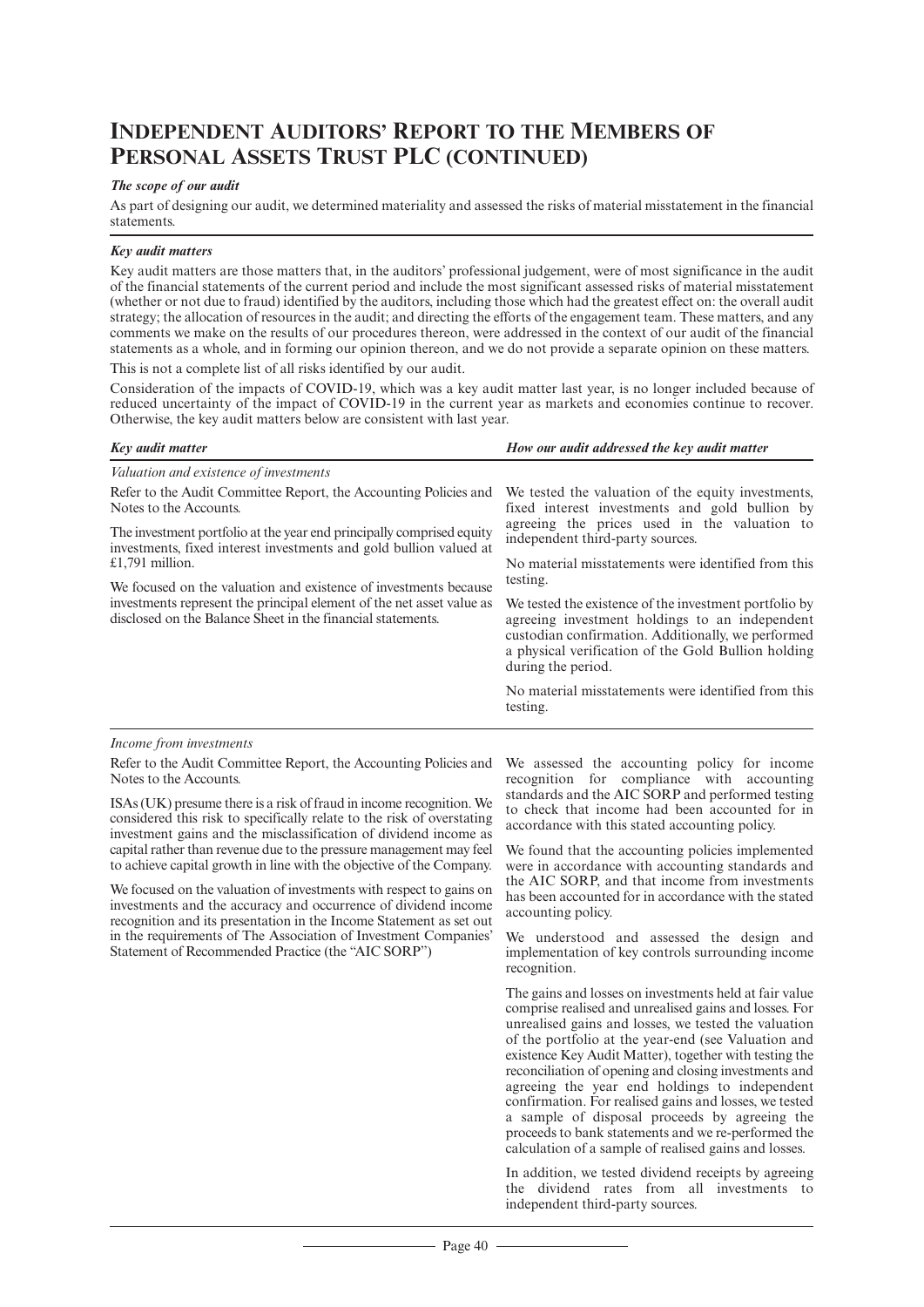| <b>Key audit matter</b>             | How our audit addressed the key audit matter                                                                                                                                                                                                                                            |
|-------------------------------------|-----------------------------------------------------------------------------------------------------------------------------------------------------------------------------------------------------------------------------------------------------------------------------------------|
| Income from investments (continued) | We tested the allocation and presentation of dividend<br>income, including special dividends, between<br>income and capital by agreeing treatments to third-<br>party sources.                                                                                                          |
|                                     | To test for completeness of dividend income, we<br>tested that the appropriate dividends had been<br>received in the year by reference to independent<br>data of dividends declared for all dividends during<br>the year.                                                               |
|                                     | To test the accuracy of the indexation recognised<br>during the period, we obtained a detailed<br>transactional breakdown and recalculated the<br>indexation adjustment with reference to relevant<br>index data obtained independently.                                                |
|                                     | The amortisation recognised was tested by validating<br>data inputs and recalculating the expected<br>adjustment for a sample of holdings.                                                                                                                                              |
|                                     | We also tested fixed interest income by recalculating<br>the coupon interest and amortisation, using the<br>opening and closing portfolios and coupon rates<br>and maturity dates. We also agreed a sample of<br>coupon rates and maturity dates to independent<br>third-party sources. |
|                                     | To test for completeness of fixed interest income, for<br>a sample of investment holdings in the portfolio, we<br>tested that all fixed interest income earned by<br>investment holdings had been recorded.                                                                             |
|                                     | We tested occurrence of fixed interest income by<br>testing that all fixed interest income recorded in the<br>year had been earned and by racing a sample of fixed<br>interest income received to bank statements.                                                                      |
|                                     | No material misstatements were identified from<br>this testing.                                                                                                                                                                                                                         |

### *How we tailored the audit scope*

We tailored the scope of our audit to ensure that we performed enough work to be able to give an opinion on the financial statements as a whole, taking into account the structure of the Company, the accounting processes and controls, and the industry in which it operates.

As part of designing our audit, we determined materiality and assessed the risks of material misstatement in the financial statements.

#### *Materiality*

The scope of our audit was influenced by our application of materiality. We set certain quantitative thresholds for materiality. These, together with qualitative considerations, helped us to determine the scope of our audit and the nature, timing and extent of our audit procedures on the individual financial statement line items and disclosures and in evaluating the effect of misstatements, both individually and in aggregate on the financial statements as a whole.

Based on our professional judgement, we determined materiality for the financial statements as a whole as follows:

| <b>Overall Company materiality</b> | £18.1m $(2021:£15.0m)$ .                                                                                        |
|------------------------------------|-----------------------------------------------------------------------------------------------------------------|
| How we determined it               | 1\% of Net Assets                                                                                               |
| Rationale for benchmark applied    | We have applied this benchmark, which is a generally accepted auditing practice<br>for investment trust audits. |

We use performance materiality to reduce to an appropriately low level the probability that the aggregate of uncorrected and undetected misstatements exceeds overall materiality. Specifically, we use performance materiality in determining the scope of our audit and the nature and extent of our testing of account balances, classes of transactions and disclosures, for example in determining sample sizes. Our performance materiality was 75% (2021: 75%) of overall materiality, amounting to £13.6m (2021: £11.3m) for the Company financial statements.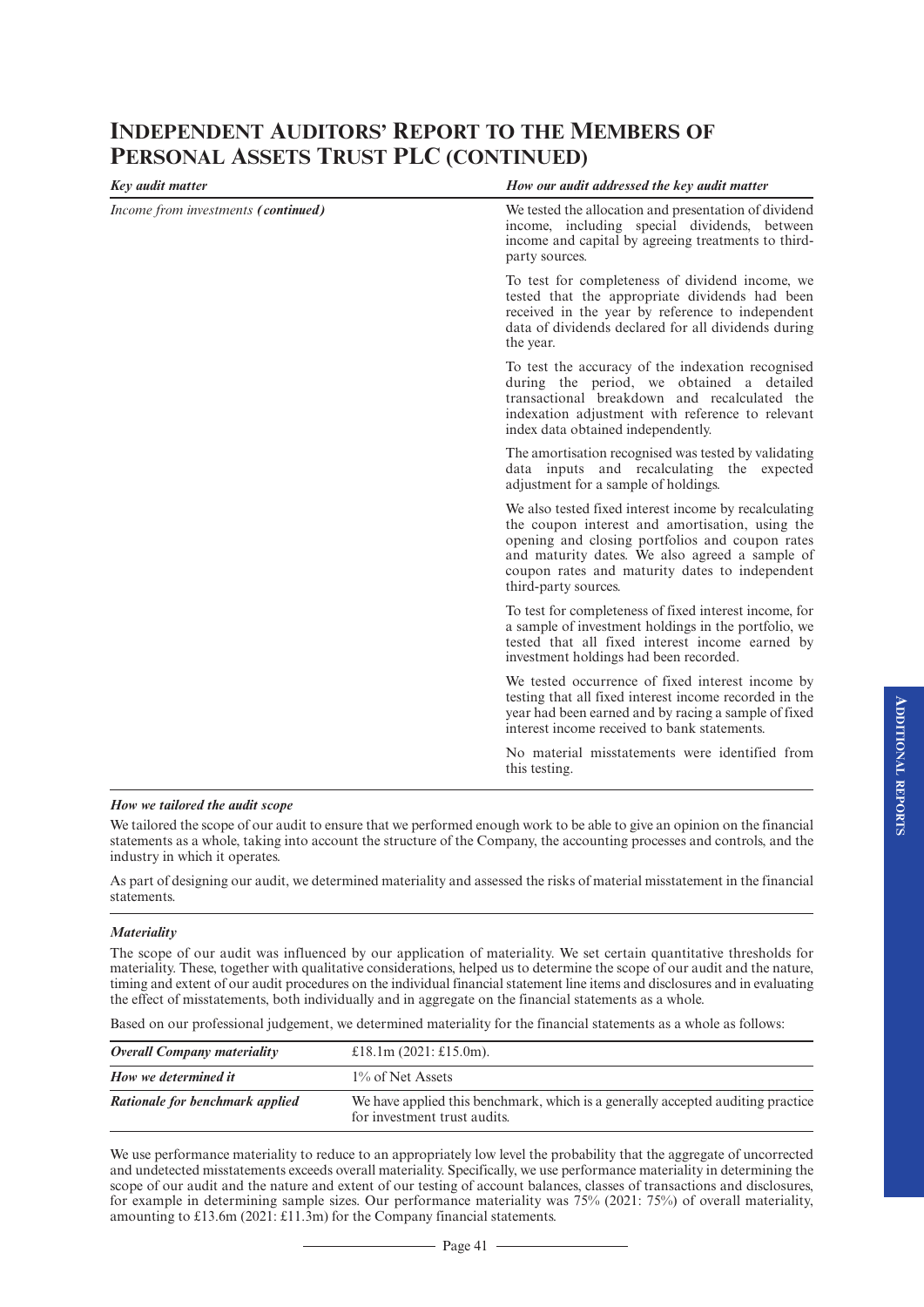#### *Materiality (continued)*

In determining the performance materiality, we considered a number of factors – the history of misstatements, risk assessment and aggregation risk and the effectiveness of controls – and concluded that an amount at the upper end of our normal range was appropriate.

We agreed with the Audit Committee that we would report to them misstatements identified during our audit above £907,000 (2021: £752,000) as well as misstatements below that amount that, in our view, warranted reporting for qualitative reasons.

#### **Conclusions relating to going concern**

Our evaluation of the Directors' assessment of the Company's ability to continue to adopt the going concern basis of accounting included:

- evaluating the Directors' updated risk assessment and considering whether it addressed relevant threats, including those presented by COVID-19 and heightened geopolitical tensions;
- evaluating the Directors' assessment of potential operational impacts, considering their consistency with other available information and our understanding of the business and assessed the potential impact on the financial statements;
- reviewing the Directors' assessment of the Company's financial position in the context of its ability to meet future expected operating expenses, their assessment of liquidity as well as their review of the operational resilience of the Company and oversight of key third-party service providers; and
- assessing the implication of significant reductions in NAV as a result of market performance on the ongoing ability of the Company to operate.

Based on the work we have performed, we have not identified any material uncertainties relating to events or conditions that, individually or collectively, may cast significant doubt on the Company's ability to continue as a going concern for a period of at least twelve months from when the financial statements are authorised for issue.

In auditing the financial statements, we have concluded that the Directors' use of the going concern basis of accounting in the preparation of the financial statements is appropriate.

However, because not all future events or conditions can be predicted, this conclusion is not a guarantee as to the Company's ability to continue as a going concern.

In relation to the Directors' reporting on how they have applied the UK Corporate Governance Code, we have nothing material to add or draw attention to in relation to the Directors' statement in the financial statements about whether the Directors considered it appropriate to adopt the going concern basis of accounting.

Our responsibilities and the responsibilities of the Directors with respect to going concern are described in the relevant sections of this report.

#### **Reporting on other information**

The other information comprises all of the information in the Annual Report other than the financial statements and our auditors'report thereon. The Directors are responsible for the other information. Our opinion on the financial statements does not cover the other information and, accordingly, we do not express an audit opinion or, except to the extent otherwise explicitly stated in this report, any form of assurance thereon.

In connection with our audit of the financial statements, our responsibility is to read the other information and, in doing so, consider whether the other information is materially inconsistent with the financial statements or our knowledge obtained in the audit, or otherwise appears to be materially misstated. If we identify an apparent material inconsistency or material misstatement, we are required to perform procedures to conclude whether there is a material misstatement of the financial statements or a material misstatement of the other information. If, based on the work we have performed, we conclude that there is a material misstatement of this other information, we are required to report that fact. We have nothing to report based on these responsibilities.

With respect to the Strategic report and the Director's Report, we also considered whether the disclosures required by the UK Companies Act 2006 have been included.

Based on our work undertaken in the course of the audit, the Companies Act 2006 requires us also to report certain opinions and matters as described below.

#### *Strategic report and the Directors' Report*

In our opinion, based on the work undertaken in the course of the audit, the information given in the Strategic report and the Director's Report for the year ended 30 April 2022 is consistent with the financial statements and has been prepared in accordance with applicable legal requirements.

In light of the knowledge and understanding of the Company and its environment obtained in the course of the audit, we did not identify any material misstatements in the Strategic report and the Director's Report.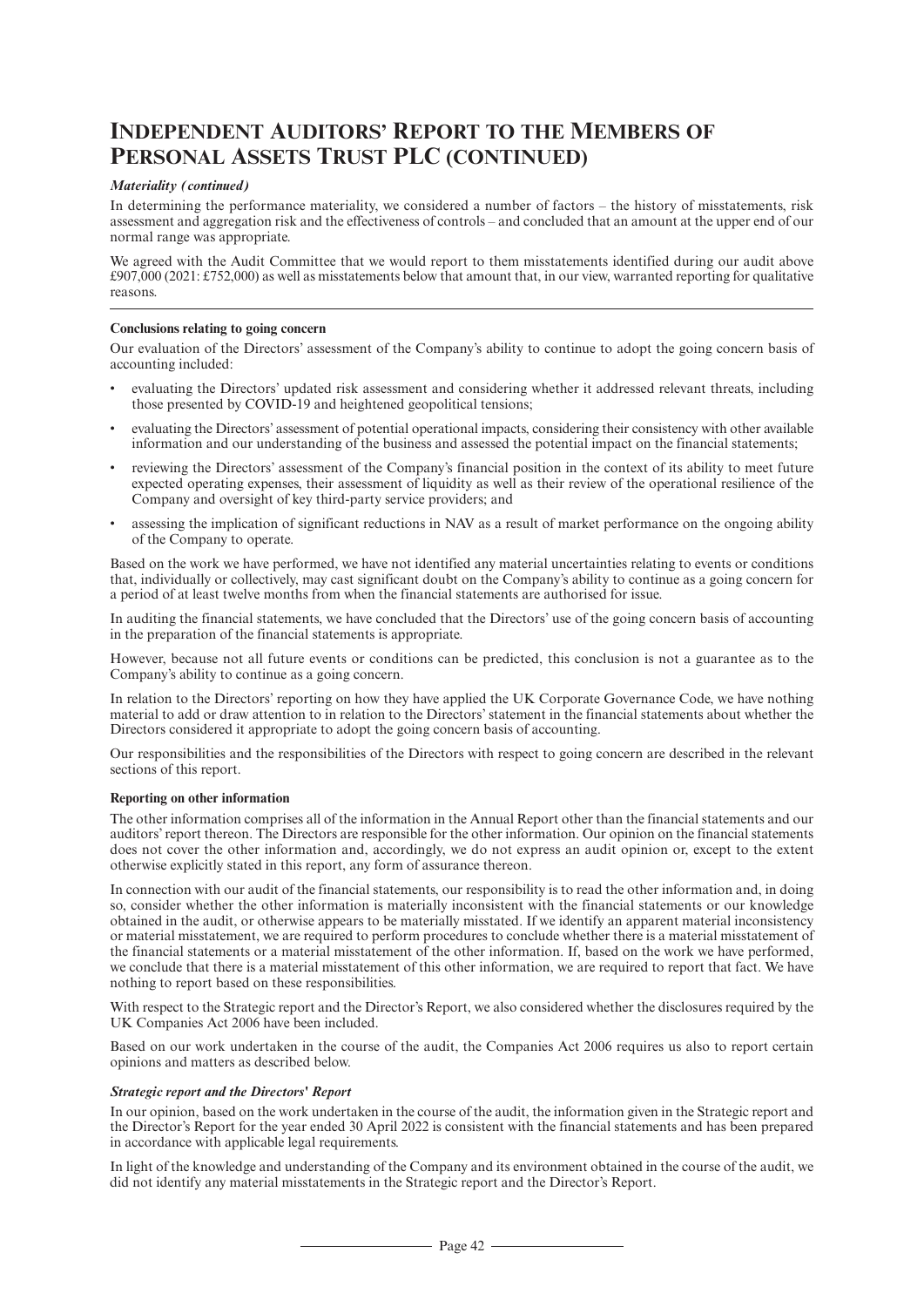#### *Directors' Remuneration*

In our opinion, the part of the Directors' Remuneration Report to be audited has been properly prepared in accordance with the Companies Act 2006.

#### **Corporate governance statement**

The Listing Rules require us to review the Directors' statements in relation to going concern, longer-term viability and that part of the corporate governance statement relating to the Company's compliance with the provisions of the UK Corporate Governance Code specified for our review. Our additional responsibilities with respect to the corporate governance statement as other information are described in the Reporting on other information section of this report.

Based on the work undertaken as part of our audit, we have concluded that each of the following elements of the corporate governance statement is materially consistent with the financial statements and our knowledge obtained during the audit, and we have nothing material to add or draw attention to in relation to:

- The Directors' confirmation that they have carried out a robust assessment of the emerging and principal risks;
- The disclosures in the Annual Report that describe those principal risks, what procedures are in place to identify emerging risks and an explanation of how these are being managed or mitigated;
- The Directors'statement in the financial statements about whether they considered it appropriate to adopt the going concern basis of accounting in preparing them, and their identification of any material uncertainties to the Company's ability to continue to do so over a period of at least twelve months from the date of approval of the financial statements;
- The Directors' explanation as to their assessment of the Company's prospects, the period this assessment covers and why the period is appropriate; and
- The Directors'statement as to whether they have a reasonable expectation that the Company will be able to continue in operation and meet its liabilities as they fall due over the period of its assessment, including any related disclosures drawing attention to any necessary qualifications or assumptions.

Our review of the Directors' statement regarding the longer-term viability of the group was substantially less in scope than an audit and only consisted of making inquiries and considering the Directors' process supporting their statement; checking that the statement is in alignment with the relevant provisions of the UK Corporate Governance Code; and considering whether the statement is consistent with the financial statements and our knowledge and understanding of the Company and its environment obtained in the course of the audit.

In addition, based on the work undertaken as part of our audit, we have concluded that each of the following elements of the corporate governance statement is materially consistent with the financial statements and our knowledge obtained during the audit:

- The Directors'statement that they consider the Annual Report, taken as a whole, is fair, balanced and understandable, and provides the information necessary for the members to assess the Company's position, performance, business model and strategy;
- The section of the Annual Report that describes the review of effectiveness of risk management and internal control systems; and
- The section of the Annual Report describing the work of the Audit Committee.

We have nothing to report in respect of our responsibility to report when the Directors' statement relating to the Company's compliance with the Code does not properly disclose a departure from a relevant provision of the Code specified under the Listing Rules for review by the auditors.

#### **Responsibilities for the financial statements and the audit**

#### *Responsibilities of the Directors for the financial statements*

As explained more fully in the Responsibility Statement, the Directors are responsible for the preparation of the financial statements in accordance with the applicable framework and for being satisfied that they give a true and fair view. The Directors are also responsible for such internal control as they determine is necessary to enable the preparation of financial statements that are free from material misstatement, whether due to fraud or error.

In preparing the financial statements, the Directors are responsible for assessing the Company's ability to continue as a going concern, disclosing, as applicable, matters related to going concern and using the going concern basis of accounting unless the Directors either intend to liquidate the Company or to cease operations, or have no realistic alternative but to do so.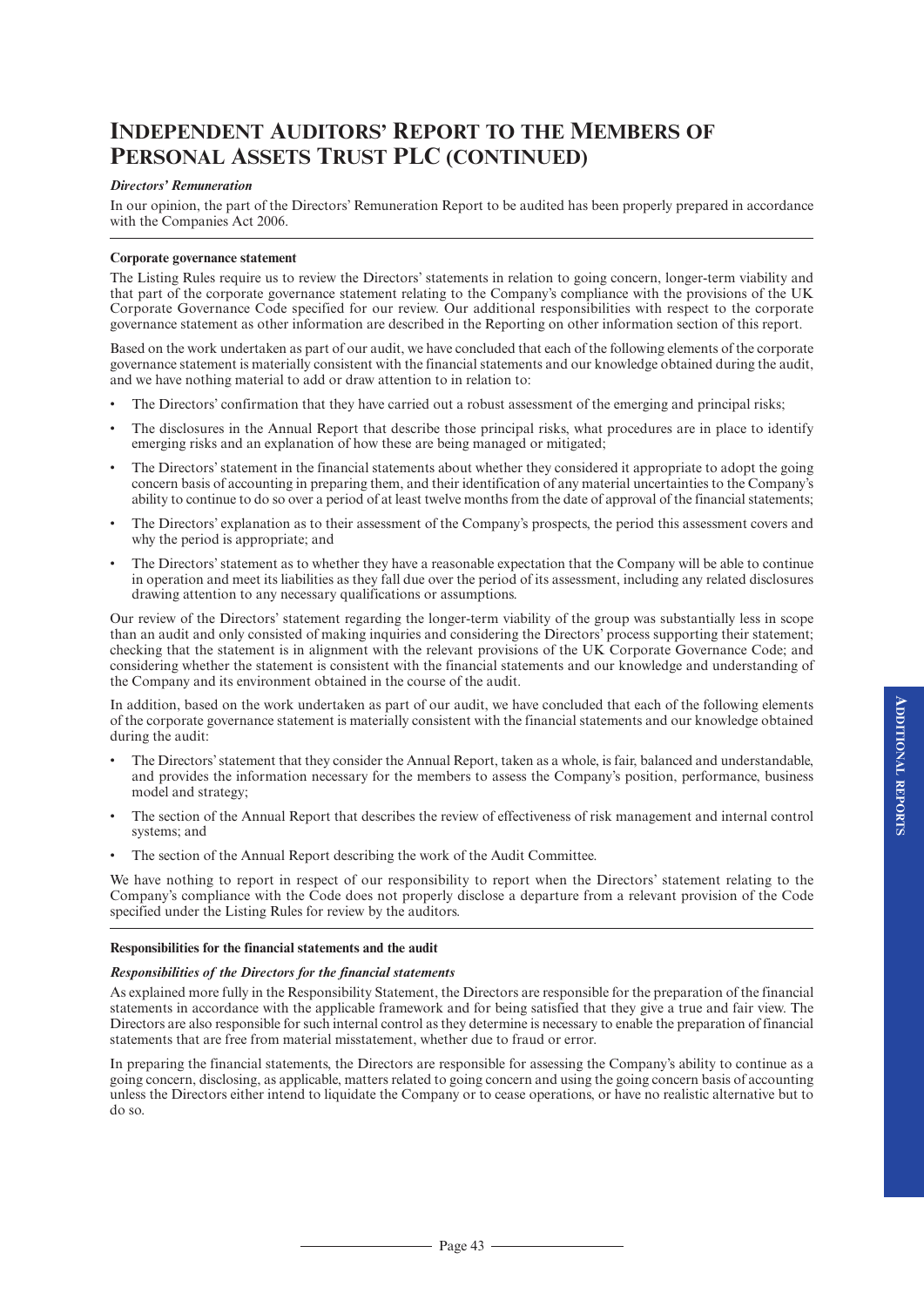### *Auditors' responsibilities for the audit of the financial statements*

Our objectives are to obtain reasonable assurance about whether the financial statements as a whole are free from material misstatement, whether due to fraud or error, and to issue an auditors' report that includes our opinion. Reasonable assurance is a high level of assurance, but is not a guarantee that an audit conducted in accordance with ISAs (UK) will always detect a material misstatement when it exists. Misstatements can arise from fraud or error and are considered material if, individually or in the aggregate, they could reasonably be expected to influence the economic decisions of users taken on the basis of these financial statements.

Irregularities, including fraud, are instances of non-compliance with laws and regulations. We design procedures in line with our responsibilities, outlined above, to detect material misstatements in respect of irregularities, including fraud. The extent to which our procedures are capable of detecting irregularities, including fraud, is detailed below.

Based on our understanding of the Company and industry, we identified that the principal risks of non-compliance with laws and regulations related to breaches of section 1158 of the Corporation Tax Act 2010, and we considered the extent to which non-compliance might have a material effect on the financial statements. We also considered those laws and regulations that have a direct impact on the financial statements such as the Companies Act 2006. We evaluated management's incentives and opportunities for fraudulent manipulation of the financial statements (including the risk of override of controls), and determined that the principal risks were related to posting inappropriate journal entries to increase the Company's net asset value position. Audit procedures performed by the engagement team included:

- Discussions with the Directors, the investment manager and the administrator including consideration of known or suspected instances of non-compliance with laws and regulations and fraud;
- understanding the controls implemented by Troy Asset Management Limited (the "Manager"), J.P. Morgan Chase Bank N.A. (the "Custodian"), and J.P. Morgan Europe Limited (the "Depositary") designed to prevent and detect irregularities;
- assessment of the Company's compliance with the requirements of section 1158 of the Corporation Tax Act 2010, including recalculation of numerical aspects of the eligibility conditions;
- identifying and testing journal entries, in particular year end journal entries posted by the administrator during the preparation of the financial statements;
- reviewing relevant meeting minutes, including those of the Audit Committee; and
- designing audit procedures to incorporate unpredictability around the nature, timing or extent of our testing.

There are inherent limitations in the audit procedures described above. We are less likely to become aware of instances of non-compliance with laws and regulations that are not closely related to events and transactions reflected in the financial statements. Also, the risk of not detecting a material misstatement due to fraud is higher than the risk of not detecting one resulting from error, as fraud may involve deliberate concealment by, for example, forgery or intentional misrepresentations, or through collusion.

Our audit testing might include testing complete populations of certain transactions and balances, possibly using data auditing techniques. However, it typically involves selecting a limited number of items for testing, rather than testing complete populations. We will often seek to target particular items for testing based on their size or risk characteristics. In other cases, we will use audit sampling to enable us to draw a conclusion about the population from which the sample is selected.

A further description of our responsibilities for the audit of the financial statements is located on the FRC's website at: www.frc.org.uk/auditorsresponsibilities. This description forms part of our auditors'report. In our engagement letter, we also agreed to describe our audit approach, including communicating key audit matters.

#### *Use of this report*

This report, including the opinions, has been prepared for and only for the Company's members as a body in accordance with Chapter 3 of Part 16 of the Companies Act 2006 and for no other purpose. We do not, in giving these opinions, accept or assume responsibility for any other purpose or to any other person to whom this report is shown or into whose hands it may come save where expressly agreed by our prior consent in writing.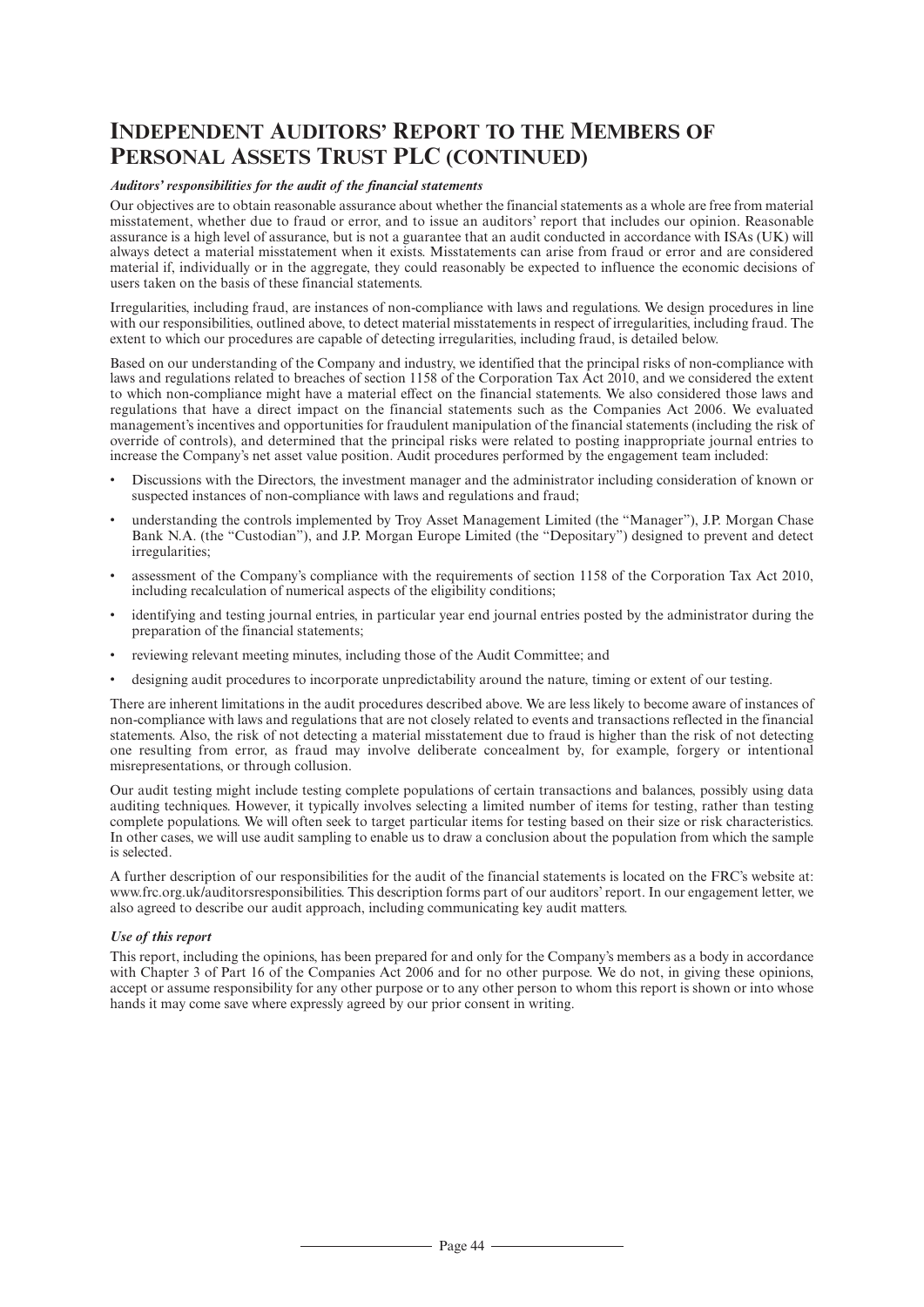### **Other required reporting**

### **Companies Act 2006 exception reporting**

Under the Companies Act 2006 we are required to report to you if, in our opinion:

- we have not obtained all the information and explanations we require for our audit; or
- adequate accounting records have not been kept by the Company, or returns adequate for our audit have not been received from branches not visited by us; or
- certain disclosures of Directors' remuneration specified by law are not made; or
- the financial statements and the part of the Directors' Remuneration Report to be audited are not in agreement with the accounting records and returns.

We have no exceptions to report arising from this responsibility.

#### **Appointment**

Following the recommendation of the Audit Committee, we were appointed by the members on 19 July 2018 to audit the financial statements for the year ended 30 April 2019 and subsequent financial periods. The period of total uninterrupted engagement is 4 years, covering the years ended 30 April 2019 to 30 April 2022.

Allan McGrath (Senior Statutory Auditor) for and on behalf of PricewaterhouseCoopers LLP Chartered Accountants and Statutory Auditors Edinburgh

8 June 2022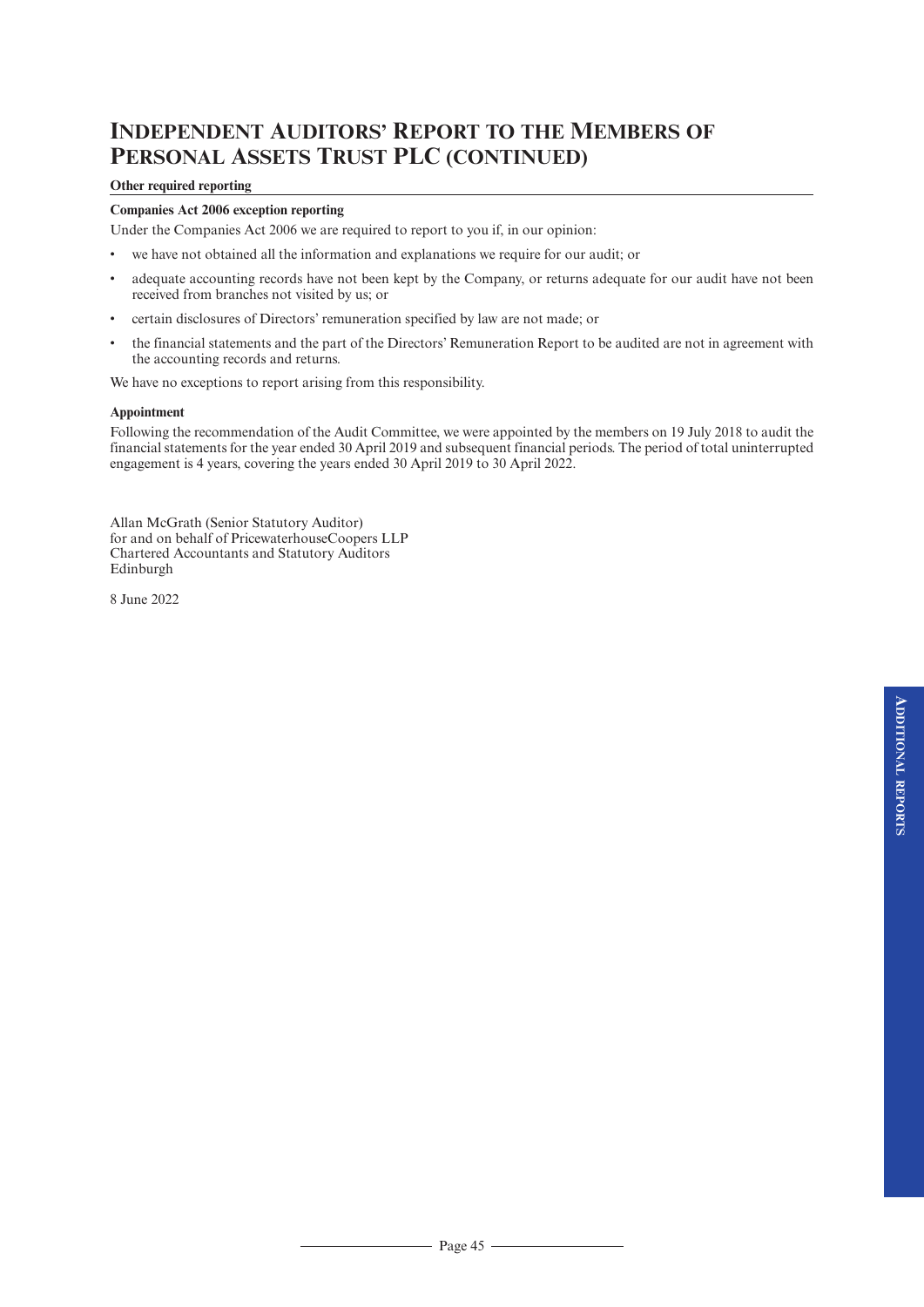# **NOTICE OF ANNUAL GENERAL MEETING**

Notice is hereby given that the forty-first Annual General Meeting ('AGM') of Personal Assets Trust Public Limited Company will be held at The Kimpton Charlotte Square Hotel, Edinburgh EH2 4HQ on Thursday, 14 July 2022 at 12 noon.

Shareholders will be asked to consider, and, if thought fit, pass resolutions 1 to 13 which will be proposed at ordinary resolutions, and resolutions 14 to 16 which will be proposed as special resolutions.

### **Ordinary Business:**

- 1. That the Report and Accounts for the year to 30 April 2022 be received.
- 2. That the Directors' Remuneration Report for the year to 30 April 2022 be approved.
- 3. That the Dividend Policy of the Company as set out in the Annual Report be approved.
- 4. That Iain Ferguson, who retires from office annually, be re-elected as a Director.
- 5. That Gordon Neilly, who retires from office annually, be re-elected as a Director.
- 6. That Paul Read, who retires from office annually, be re-elected as a Director.
- 7. That Jean Sharp, who retires from office annually, be re-elected as a Director.
- 8. That Mandy Clements, who retires from office annually, be re-elected as a Director.
- 9. That Robbie Robertson, who retires from office annually, be re-elected as a Director.
- 10. That PricewaterhouseCoopers LLP be reappointed as Auditors and that the Directors be authorised to determine their remuneration.
- 11. That the maximum aggregate sum available for Directors' fees for their services in accordance with the Articles of Association shall be £275,000 per annum.

### **Special Business:**

12. Sub-division of Ordinary shares

That each of the issued ordinary shares of £12.50 pence each in the capital of the Company be and is hereby sub-divided into one hundred ordinary shares of 12.50 pence each (the 'New Ordinary Shares') having the rights and being subject to the restrictions and obligations set out in the articles of association of the Company, provided that such sub-division shall be conditional on, and shall take effect on, the New Ordinary Shares being admitted to the Official List of the Financial Conduct Authority and to trading on the main market of the London Stock Exchange, which is expected to be occur at 8.00 a.m. on 1 August 2022 (or such

other time and/or date as the Directors may in their absolute discretion determine).

13. Authority to allot Ordinary shares

That, in substitution for any existing authority, but without prejudice to the exercise of any such authority prior to the date hereof, the Directors of the Company be and they are hereby generally and unconditionally authorised in accordance with Section 551 of the Companies Act 2006 (the 'Act') to exercise all the powers of the Company to allot shares in the Company and to grant rights to subscribe for or to convert any security into shares in the Company ('Securities') provided that such authority shall be limited to the allotment of shares and the grant of rights in respect of shares with an aggregate nominal value of up to £9,379,197.50 (being approximately 20 per cent. of the nominal value of the issued share capital of the Company as at 7 June 2022), such authority to expire at the conclusion of the next Annual General Meeting of the Company after the passing of this resolution or on the expiry of 15 months from the passing of this resolution, whichever is the earlier, unless previously revoked, varied or extended by the Company in a general meeting, save that the Company may at any time prior to the expiry of this authority make an offer or enter into an agreement which would or might require Securities to be allotted or granted after the expiry of such authority and the Directors shall be entitled to allot or grant Securities in pursuance of such an offer or agreement as if such authority had not expired.

14. Disapplication of pre-emption rights

That, subject to the passing of Resolution 13 above and in substitution for any existing power but without prejudice to the exercise of any such power prior to the date hereof, the Directors of the Company be and they are hereby generally empowered, pursuant to Section 570 and/or Section 573 of the Companies Act 2006 (the 'Act'), to allot equity securities (within the meaning of Section 560 of the Act), for cash pursuant to the authority given by Resolution 13 above or by way of a sale of treasury shares for cash as if Section 561(1) of the Act did not apply to any such allotment of equity securities, provided that this power:

(a) expires at the conclusion of the next Annual General Meeting of the Company after the passing of this resolution or on the expiry of 15 months from the passing of this resolution, whichever is the earlier, save that the Company may, before such expiry, make an offer or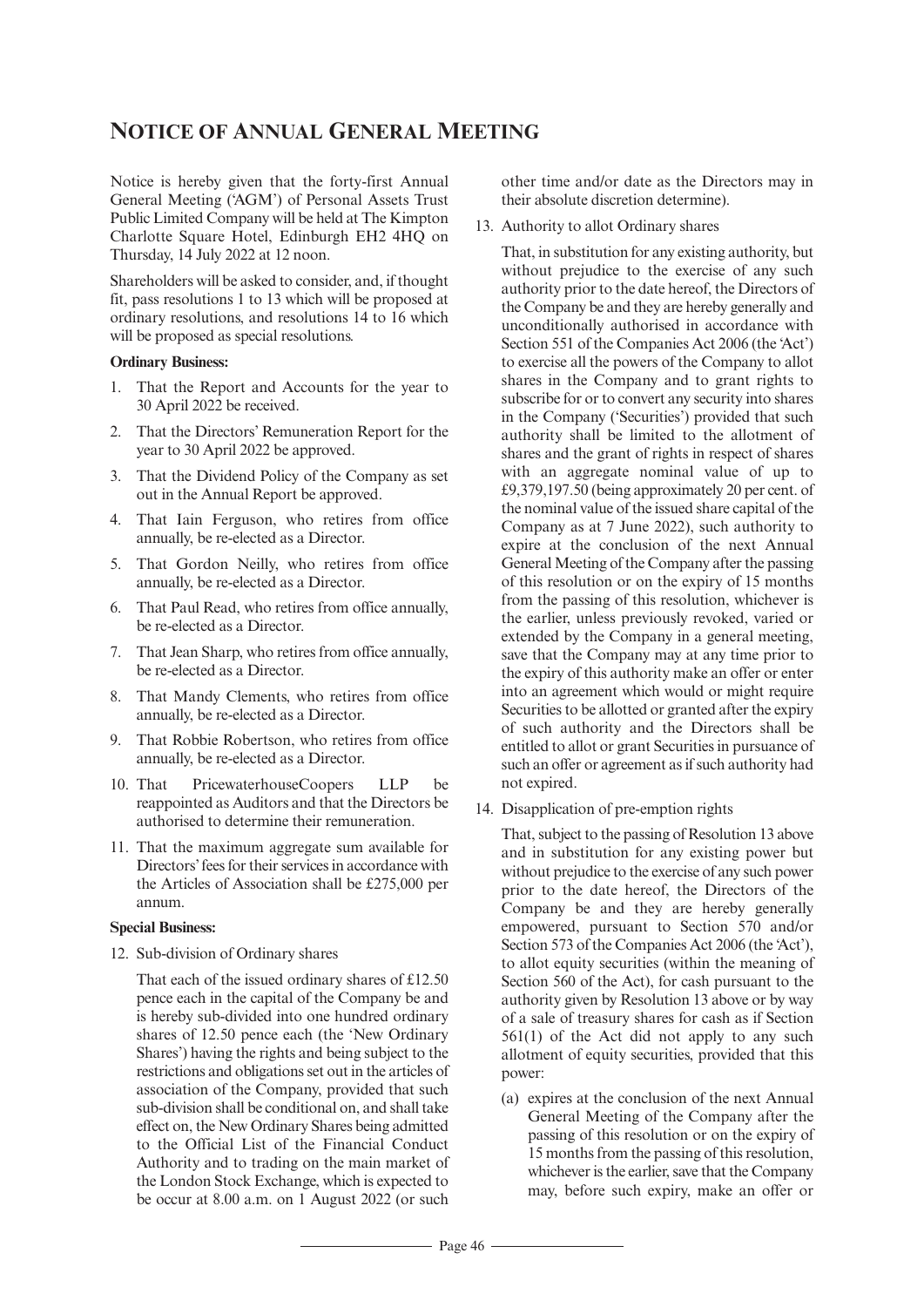# **NOTICE OF ANNUAL GENERAL MEETING (CONTINUED)**

agreement which would or might require equity securities to be allotted after such expiry and the Directors may allot equity securities or sell treasury shares in pursuance of any such offer or agreement as if the power conferred hereby had not expired; and

- (b) shall be limited to the allotment of equity securities up to an aggregate nominal value of £9,379,197.50 (being approximately 20 per cent. of the nominal value of the issued share capital of the Company as at 7 June 2022).
- 15. Authority to repurchase Ordinary shares

That, in substitution for any existing authority but without prejudice to the exercise of any such authority prior to the date hereof, the Company be and is hereby generally and unconditionally authorised, pursuant to and in accordance with Section 701 of the Companies Act 2006 (the 'Act'), to make market purchases (within the meaning of Section 693(4) of the Act) of fully paid Ordinary shares in the capital of the Company ('Ordinary shares') (either for retention as Treasury shares for future re-issue, resale or transfer or for cancellation), provided that:

- (a) the maximum aggregate number of Ordinary shares hereby authorised to be purchased is 56,237,668 if Resolution 12 is approved and becomes effective, otherwise 562,376 or if less. the number representing 14.99 per cent. of the issued Ordinary share capital of the Company at the date of the passing of this resolution;
- (b) the minimum price (excluding expenses) which may be paid for each Ordinary share shall be the nominal value of that share;
- (c) the maximum price (excluding expenses) which may be paid for each Ordinary share shall not be greater than the higher of:

#### **Notes**

- 1. A shareholder who is entitled to attend, speak and vote at the meeting is entitled to appoint one or more proxies to attend, speak and vote on her or his behalf. Such proxy need not also be a shareholder of the Company. If appointing more than one proxy, each proxy must be appointed to exercise rights attaching to different shares held by the shareholder.
- 2. A proxy form for use by shareholders at the meeting is enclosed with this document. Proxies must be lodged with the Company's registrar, Equiniti Limited, Aspect House, Spencer Road, Lancing, West Sussex BN99 6DA, not less than 48 hours (excluding non-working days) before the time appointed for the meeting together with any power of attorney or other authority (if any) under which it is signed. Completion of the proxy form will not prevent a shareholder from attending the meeting and voting in person.
- (i) 105 per cent. above the average middle market quotation on the London Stock Exchange of an Ordinary share over the five business days immediately preceding the date of purchase; and
- (ii) the higher of the last independent trade and the highest current independent bid on the London Stock Exchange; and
- (d) unless previously varied, revoked or renewed by the Company in a General Meeting, the authority hereby conferred shall expire at the conclusion of the Company's next Annual General Meeting or on the expiry of 15 months from the passing of this resolution, whichever is the earlier, save that the Company may, prior to such expiry, enter into a contract to purchase Ordinary shares under such authority which will or might be completed or executed wholly or partly after the expiration of such authority and may make a purchase of Ordinary shares pursuant to any such contract.
- 16. Notice of General Meetings

That a General Meeting of the Company other than an Annual General Meeting may be called on not lessthan 14 clear days'notice provided that this authority shall expire at the conclusion of the next Annual General Meeting of the Company.

By Order of the Board

Juniper Partners Limited Company Secretary 28 Walker Street Edinburgh EH3 7HR

8 June 2022

3. As an alternative to completing the hard copy proxy form you can appoint a proxy electronically at www.sharevote.co.uk. For an electronic proxy appointment to be valid, your appointment must be received by the Company's registrar not less than 48 hours (excluding nonworking days) before the time of the meeting.

4. Only those shareholders having their names entered on the Company's share register not later than 6.30 pm on 12 July 2022 or, if the meeting is adjourned, 6.30 pm on the day which is two days (excluding non-working days) prior to the date of the adjourned meeting, shall be entitled to attend and vote at the meeting in respect of the number of shares registered in their name at that time. Changes to the entries on the Company's share register after that time shall be disregarded in determining the rights of any shareholder to attend, speak and vote at the meeting, notwithstanding any provision in any enactment, the Articles of Association of the Company or other instrument to the contrary.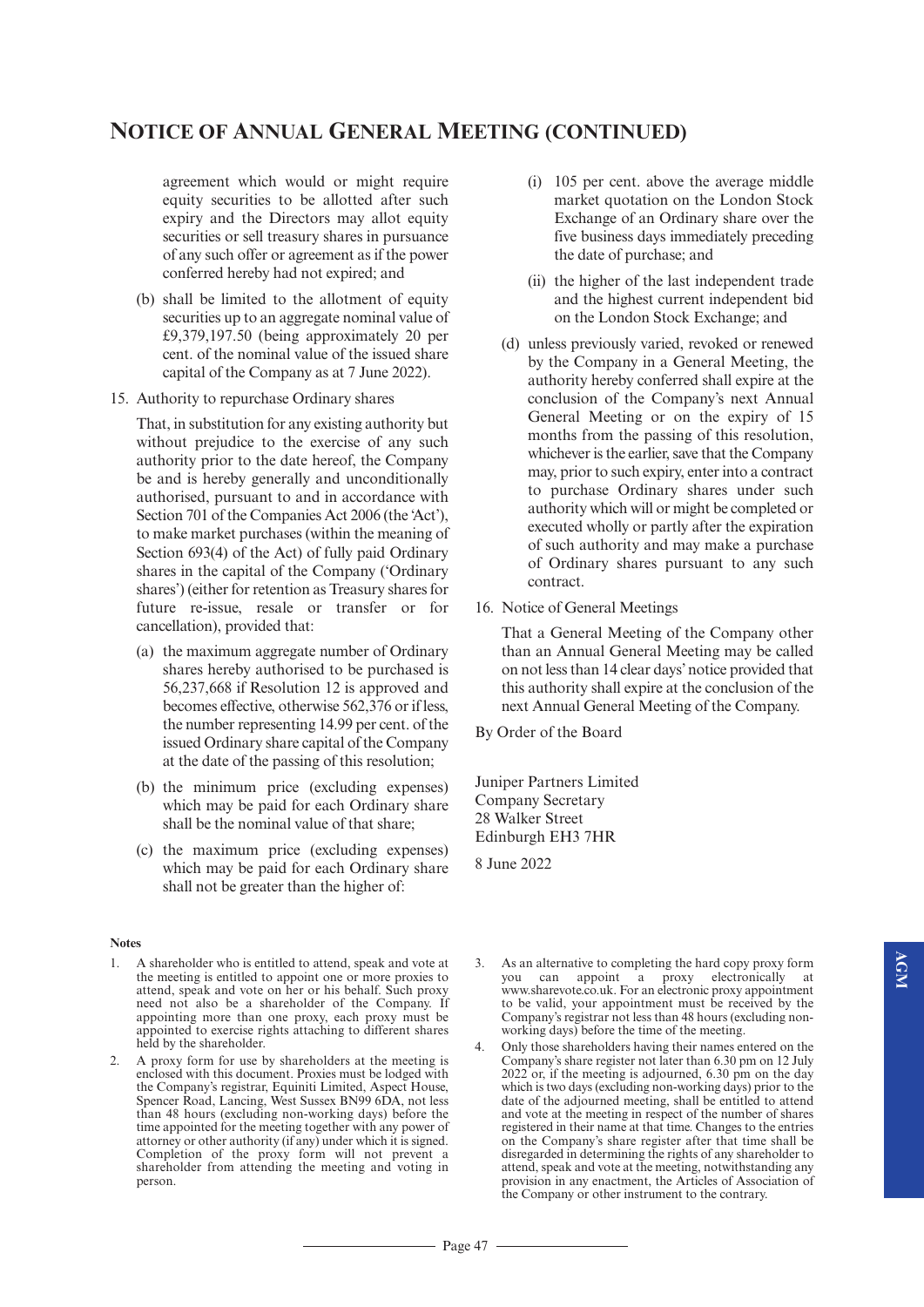# **NOTICE OF ANNUAL GENERAL MEETING (CONTINUED)**

- 5. Any corporation which is a shareholder may appoint one or more corporate representatives who may exercise on its behalf all of its powers as a shareholder provided that such corporate representatives do not do so in relation to the same shares.
- 6. CREST members who wish to appoint a proxy or proxies through the CREST electronic proxy appointment service may do so for the meeting and any adjournment(s) thereof by using the procedures described in the CREST Manual, and by logging on to the website www.euroclear.com. CREST personal members or other CREST sponsored members, and those CREST members who have appointed a voting service provider(s), should refer to their CREST sponsor or voting service provider(s), who will be able to take the appropriate action on their behalf.

In order for a proxy appointment or instruction made using the CREST service to be valid, the appropriate CREST message (a ''CREST Proxy Instruction'') must be properly authenticated in accordance with Euroclear UK  $\&$  Ireland Limited's specifications, and must contain the information required for such instruction, as described in the CREST Manual. The message, regardless of whether it constitutes the appointment of a proxy or is an amendment to the instruction given to a previously appointed proxy, must, in order to be valid, be transmitted so as to be received by the Company's Registrar, Equiniti Limited (ID RA19), by no later than 12 noon on 12 July 2022. No such message received through the CREST network after this time will be accepted. For this purpose, the time of receipt will be taken to be the time (as determined by the timestamp applied to the message by the CREST application host) from which the Company's Registrar is able to retrieve the message by inquiry to CREST in the manner prescribed by CREST. After this time any change of instructions to proxies appointed through CREST should be communicated to the appointee through other means.

CREST members and, where applicable, their CREST sponsors or voting service providers should note that Euroclear UK & Ireland Limited does not make available special procedures in CREST for any particular messages. Normal system timings and limitations will therefore apply in relation to the input of CREST Proxy Instructions. It is the responsibility of the CREST member concerned to take (or, if the CREST member is a CREST personal member, or sponsored member, or has appointed a voting service provider(s), to procure that her or his CREST sponsor or voting service provider(s) take(s)) such action as shall be necessary to ensure that a message is transmitted by means of the CREST system by any particular time. In this connection, CREST members and, where applicable, their CREST sponsors or voting system providers are referred, in particular, to those sections of the CREST Manual concerning practical limitations of the CREST system and timings.

The Company may treat as invalid a CREST Proxy Instruction in the circumstances set out in Regulation 35(5)(a) of the Uncertificated Securities Regulations 2001.

- 7. The right to appoint a proxy does not apply to persons whose shares are held on their behalf by another person and who have been nominated to receive communications from the Company in accordance with Section 146 of the Companies Act 2006 (''Nominated Persons''). Nominated Persons may have a right under an agreement with the member who holds the shares on their behalf to be appointed (or to have someone else appointed) as a proxy. Alternatively, if Nominated Persons do not have such a right, or do not wish to exercise it, they may have a right under such an agreement to give instructions to the person holding the shares as to the exercise of voting rights. The statement of the rights of members in relation to the appointment of proxies in notes 1 and 2 above does not apply to Nominated Persons. The rights described in these notes can be exercised only by members of the Company.
- 8. If you are an institutional investor you may be able to appoint a proxy electronically via the Proxymity platform,

a process which has been agreed by the Company and approved by the Registrar. For further information regarding Proxymity, please go to www.proxymity.io. Your proxy must be lodged by 12.00 noon on 12 July 2022 in order to be considered valid. Before you can appoint a proxy via this process you will need to have agreed to Proxymity's associated terms and conditions. It is important that you read these carefully as you will be bound by them and they will govern the electronic appointment of your proxy.

- 9. At 7 June 2022, the latest practicable date prior to publication of this document, the Company's issued share capital comprised 3,751,679 Ordinary shares of £12.50 each of which no Ordinary shares are held in Treasury. Therefore, the total number of shares with voting rights in the Company is 3,751,679.
- 10. Any person holding three per cent. of the total voting rights in the Company who appoints a person other than the Chairman as her or his proxy must ensure that both he or she and such third party comply with their respective disclosure obligations under the Disclosure Guidance and Transparency Rules.
- 11. Information regarding the meeting, including information required by Section 311A of the Companies Act 2006, is available from the Company's website, www.patplc.co.uk.
- 12. Under Section 319A of the Companies Act 2006, the Company must answer any question relating to the business being dealt with at the meeting put by a member attending the meeting unless:
	- (a) answering the question would interfere unduly with the preparation for the meeting or involve the disclosure of confidential information;
	- (b) the answer has already been given on a website in the form of an answer to a question; *or*
	- (c) it is undesirable in the interests of the Company or the good order of the meeting that the question be answered.
- 13. Shareholders are advised that, unless otherwise stated, any telephone number, website or e-mail address which may be set out in this notice of meeting or in any related documents (including the proxy form) is not to be used for the purposes of serving information or documents on, or otherwise communicating with, the Company for any purposes other than those expressly stated.
- 14. The members of the Company may require the Company (without payment) to publish, on its website, a statement (which is also to be passed to the Auditors) setting out any matter relating to the audit of the Company's accounts, including the Auditors'report and the conduct of the audit. The Company will be required to do so once it has received such requests from either members representing at least five per cent. of the total voting rights of the Company or at least 100 members who have a relevant right to vote and hold shares in the Company on which there has been paid up an average sum per member of at least £100. Such requests must be made in writing and must state the sender's full name and address and be sent to the Company's registered address at 28 Walker Street, Edinburgh EH3 7HR.
- 15. The letters of appointment of the Directors will be available for inspection at the registered office of the Company during normal business hours on any weekday (Saturdays, Sundays and public holidays excepted) from the date of this notice and at the location of the meeting for at least 15 minutes prior to the meeting and during the meeting.
- 16. Members meeting the threshold requirements set out in the Companies Act 2006 have the right (a) to require the Company to give notice of any resolution which can properly be, and is to be, moved at the meeting pursuant to section 338 of the Companies Act 2006; and/or (b) to require the Company to include a matter in the business to be dealt with at the meeting, pursuant to section 338A of the Companies Act 2006.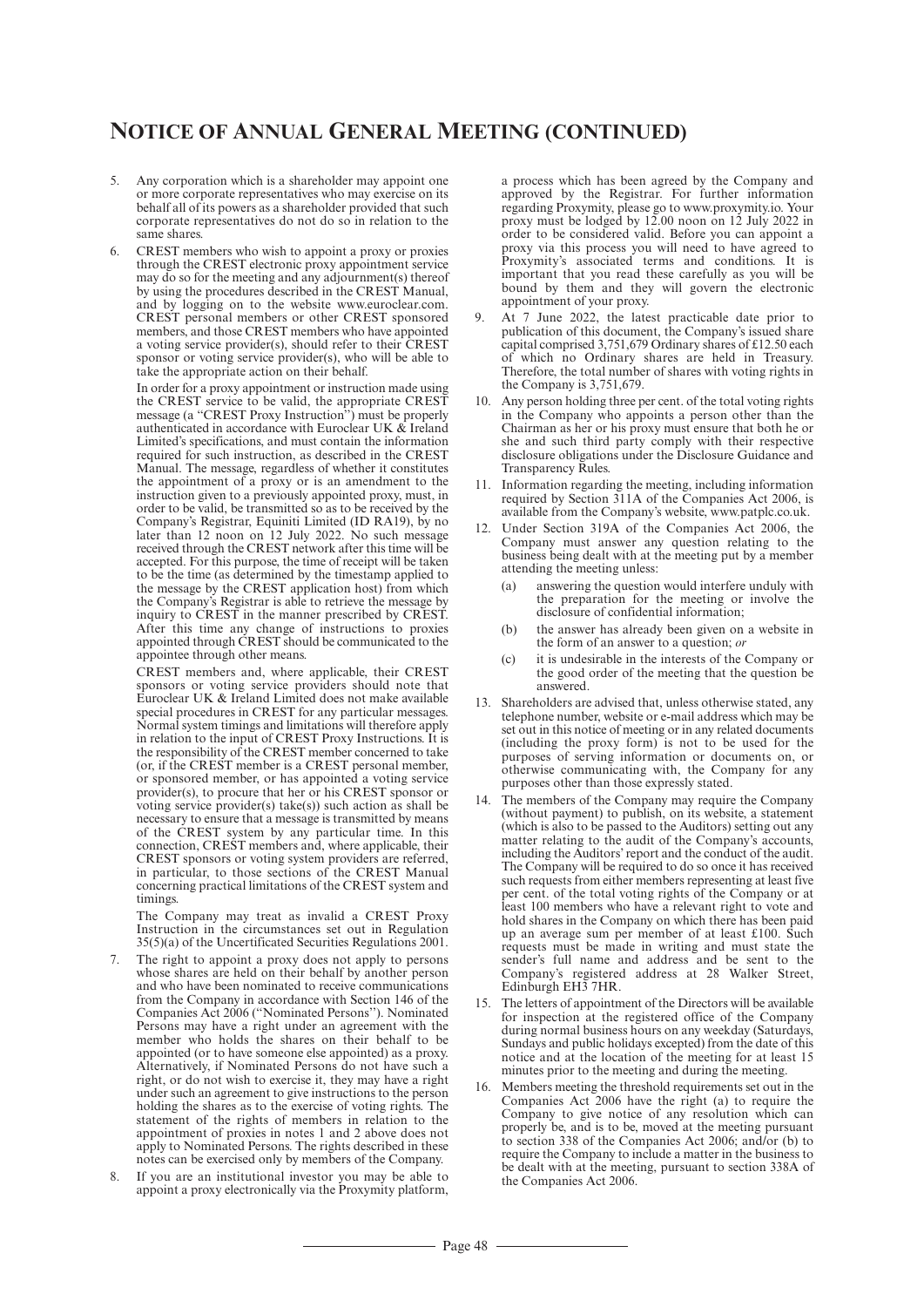# **GLOSSARY OF TERMS AND ALTERNATIVE PERFORMANCE MEASURES**

The European Securities and Markets Authority ('ESMA') has published guidelines on **Alternative Performance Measures**('APM'). APMs are defined as being a 'financial measure of historical orfuture financial performance, financial position, or cash flows, other than a financial measure defined or specified in the applicable accounting framework.'

The APMs where detailed below are used by the Board to assess the Company's performance against a range of criteria and are viewed as particularly relevant for an investment trust.

### **Alternative Investment Fund**

An Alternative Investment Fund ('AIF') is a collective investment undertaking, including investment compartments thereof, which (a) raises capital from a number of investors, with a view to investing it in accordance with a defined investment policy for the benefit of those investors; and (b) does not require authorisation under the UCITS regime. The Company is an AIF.

### **Alternative Investment Fund Manager**

An Alternative Investment Fund Manager ('AIFM') is an entity that provides certain investment services, including portfolio and risk management services. The Company has appointed Juniper Partners Limited as its AIFM.

### **Benchmark Index**

A Benchmark Index is a standard against which the performance of a security, investment company, or investment manager can be measured. The Company's uses the FTSE All-Share Index as a comparator for the purpose of monitoring performance and risk, the composition of the FTSE All-Share Index has no influence on investment decisions or the construction of the portfolio.

### **Discount or Premium (APM)**

The amount, expressed as a percentage, by which the Company's share price is less than (discount) or greater than (premium) the net asset value per share of the Company.

|                              |     | <b>30 April 2022</b> | <b>30 April 2021</b> |
|------------------------------|-----|----------------------|----------------------|
| Closing NAV per share        | (a) | £491.95              | £465.19              |
| Closing share price          | (b) | £503.00              | £471.00              |
| Premium c = $(b - a) \div a$ | (c) | $2.2\%$              | $1.2\%$              |

### **Earnings per share**

Earnings per share are calculated by dividing the net income return attributable to equity shareholders by the weighted average number of shares in issue (excluding shares held in Treasury) during the year.

### **Middle Market Price**

The middle market price is the mid-point between the buy and the sell prices of the Company's shares.

# **Net Asset Value ('NAV') per share (APM)**

The value of the Company's net assets (total assets less total liabilities) divided by the number ofshares in issue (excluding shares held in Treasury).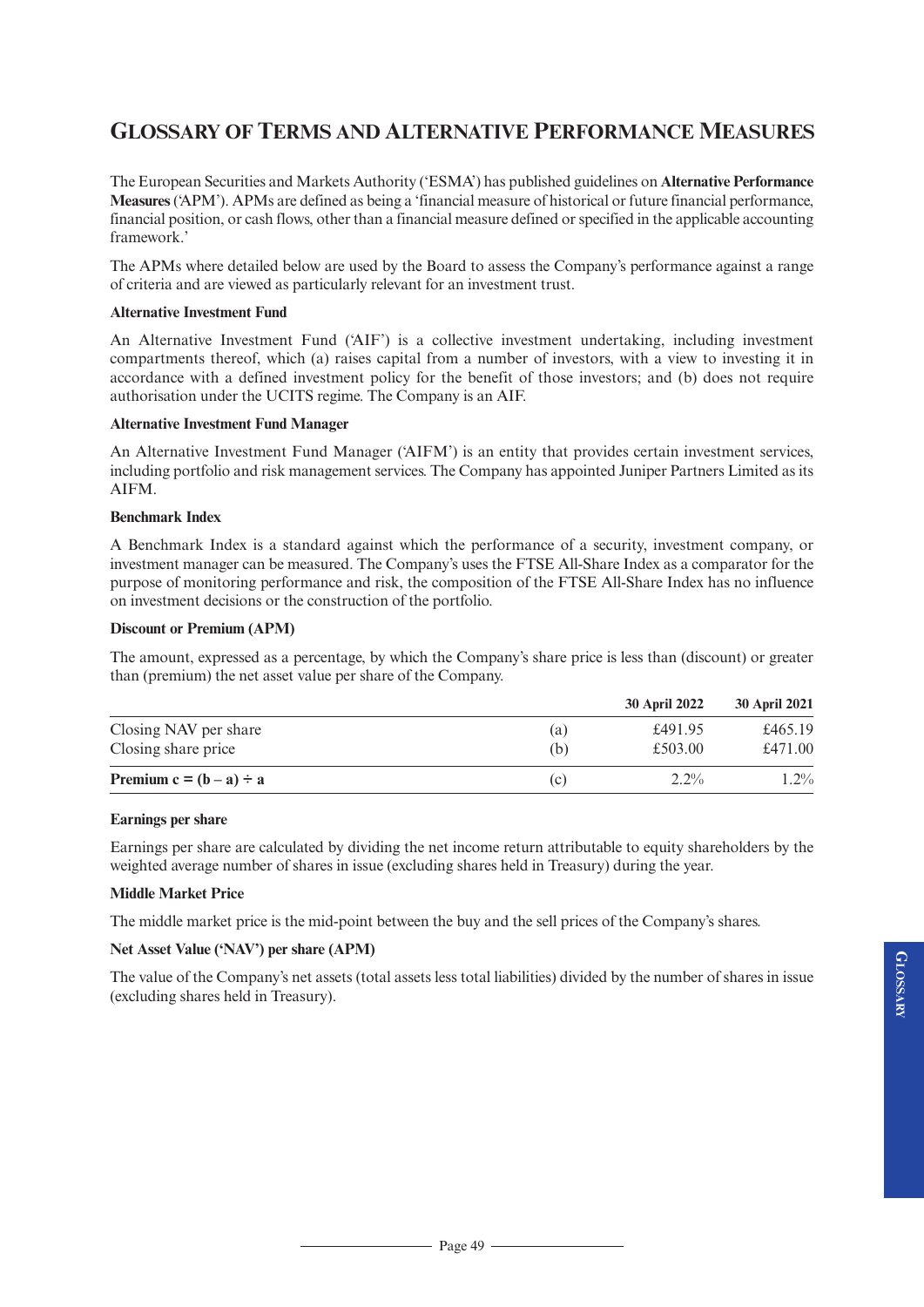# **GLOSSARY OF TERMS AND ALTERNATIVE PERFORMANCE MEASURES (CONTINUED)**

# **NAV/Share Price Total Return (APM)**

NAV/Share price total return measures the increase/(decrease) in NAV per share/share price including any dividends paid in the period, which are assumed to be reinvested at the time that the share price is quoted exdividend.

|                                            |                  | 2022       |              | 2021       |              |
|--------------------------------------------|------------------|------------|--------------|------------|--------------|
|                                            |                  |            | <b>Share</b> |            | <b>Share</b> |
|                                            |                  | <b>NAV</b> | price        | <b>NAV</b> | price        |
| Closing NAV per share/share price          | (a)              | £491.95    | £503.00      | £465.19    | £471.00      |
| Dividend adjustment factor <sup>†</sup>    | (b)              | 1.01274    | 1.01129      | 1.00910    | 1.01585      |
| Adjusted closing NAV per share/share price | $(c=a \times b)$ | £498.22    | £508.68      | £469.42    | £478.47      |
| Opening NAV per share/share price          | (d)              | £465.19    | £471.00      | £426.36    | £433.00      |
| Total Return $(c \div d) -1$               |                  | $7.1\%$    | $8.0\%$      | $10.1\%$   | $10.5\%$     |

†Based on total dividends paid for the year ended 30 April 2022 of £5.60 per share (2021: £5.60).

### **Ongoing Charges Ratio (APM)**

The sum of the management fee and all other administrative expenses expressed as a percentage of the average daily net assets during the year.

|                                             |     | <b>30 April 2022</b><br>$\pounds 000$ | <b>30 April 2021</b><br>£'000 |
|---------------------------------------------|-----|---------------------------------------|-------------------------------|
| Management fee                              |     | 9,684                                 | 8,106                         |
| Other administrative expenses               |     | 1,627                                 | 1,586                         |
| Total                                       | (a) | 11,311                                | 9,692                         |
| Average daily net assets                    | (b) | 1,678,569                             | 1,320,258                     |
| Ongoing charges $c = (a \div b) \times 100$ | (c) | 0.67%                                 | 0.73%                         |

# **Treasury shares**

Ordinary shares of the Company that have been repurchased by the Company and not cancelled but held in Treasury. These shares do not pay dividends, have no voting rights, and are excluded from the NAV per share calculation.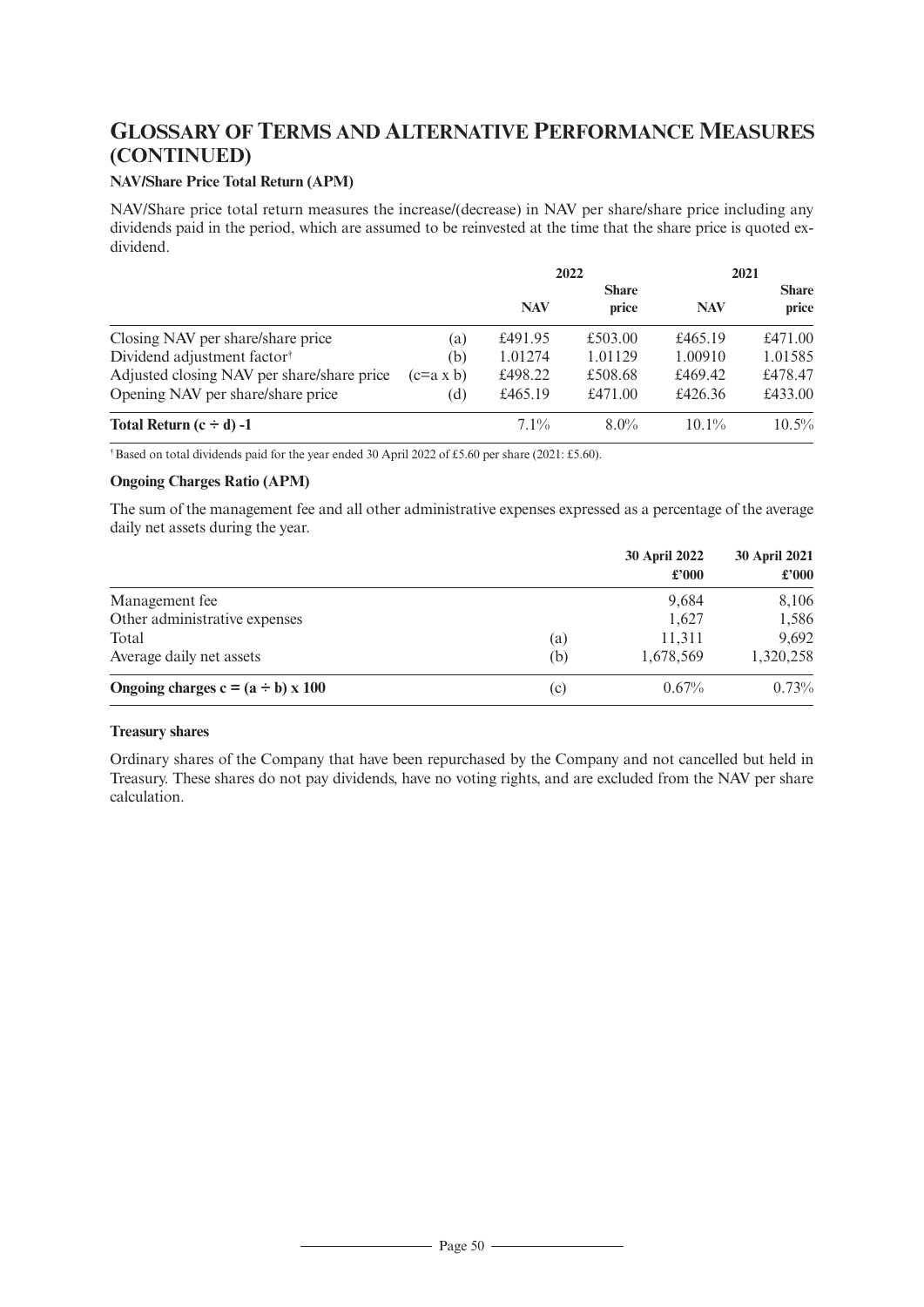# **CORPORATE INFORMATION**

### **BOARD OF DIRECTORS**

Iain Ferguson CBE (Chairman) Mandy Clements Gordon Neilly Paul Read Robbie Robertson Jean Sharp

# **REGISTERED OFFICE**

28 Walker Street Edinburgh EH3 7HR

Telephone: 0131 378 0500

### **COMPANY SECRETARY**

Juniper Partners Limited 28 Walker Street Edinburgh EH3 7HR

Telephone: 0131 378 0500

### **ALTERNATIVE INVESTMENT FUND MANAGER**

Juniper Partners Limited 28 Walker Street Edinburgh EH3 7HR

### **INVESTMENT MANAGER**

Troy Asset Management Limited 33 Davies Street London W1K 4BP www.taml.co.uk

### **CUSTODIAN**

J.P. Morgan Chase Bank N.A. 25 Bank Street Canary Wharf London E14 5JP

### **DEPOSITARY**

J.P. Morgan Europe Limited 25 Bank Street Canary Wharf London E14 5JP

### **SOLICITOR**

Dickson Minto WS 16 Charlotte Square Edinburgh EH2 4DF

### **DATA PROTECTION**

The Company is committed to ensuring the privacy of any personal data provided to it. Further details of the Company's privacy policy can be found on the Company's website www.patplc.co.uk

### **SHAREHOLDER INFORMATION**

Website: www.patplc.co.uk Telephone: 0131 378 0500

### **REGISTRAR**

Equiniti Limited Aspect House Spencer Road Lancing West Sussex BN99 6DA

Telephone: 0371 384 2459\*

### **STOCKBROKER**

J.P. Morgan Cazenove 25 Bank Street Canary Wharf London E14 5JP

### **INDEPENDENT AUDITOR**

PricewaterhouseCoopers LLP Atria One 144 Morrison Street Edinburgh EH3 8EX

### **IDENTIFICATION CODES**

SEDOL: 0682754 ISIN: GB0006827546 Bloomberg: PNL LN EPIC: PNL

### **GLOBAL INTERMEDIARY IDENTIFICATION NUMBER (GIIN)** 2W8KH5.99999.SL.826

**LEGAL ENTITY IDENTIFIER (LEI)** 213800Z7ABM7RLQ41516

\* Lines open 8:30am to 5:30pm, Monday to Friday. The overseas helpline number is +44 (0)121 415 7047.